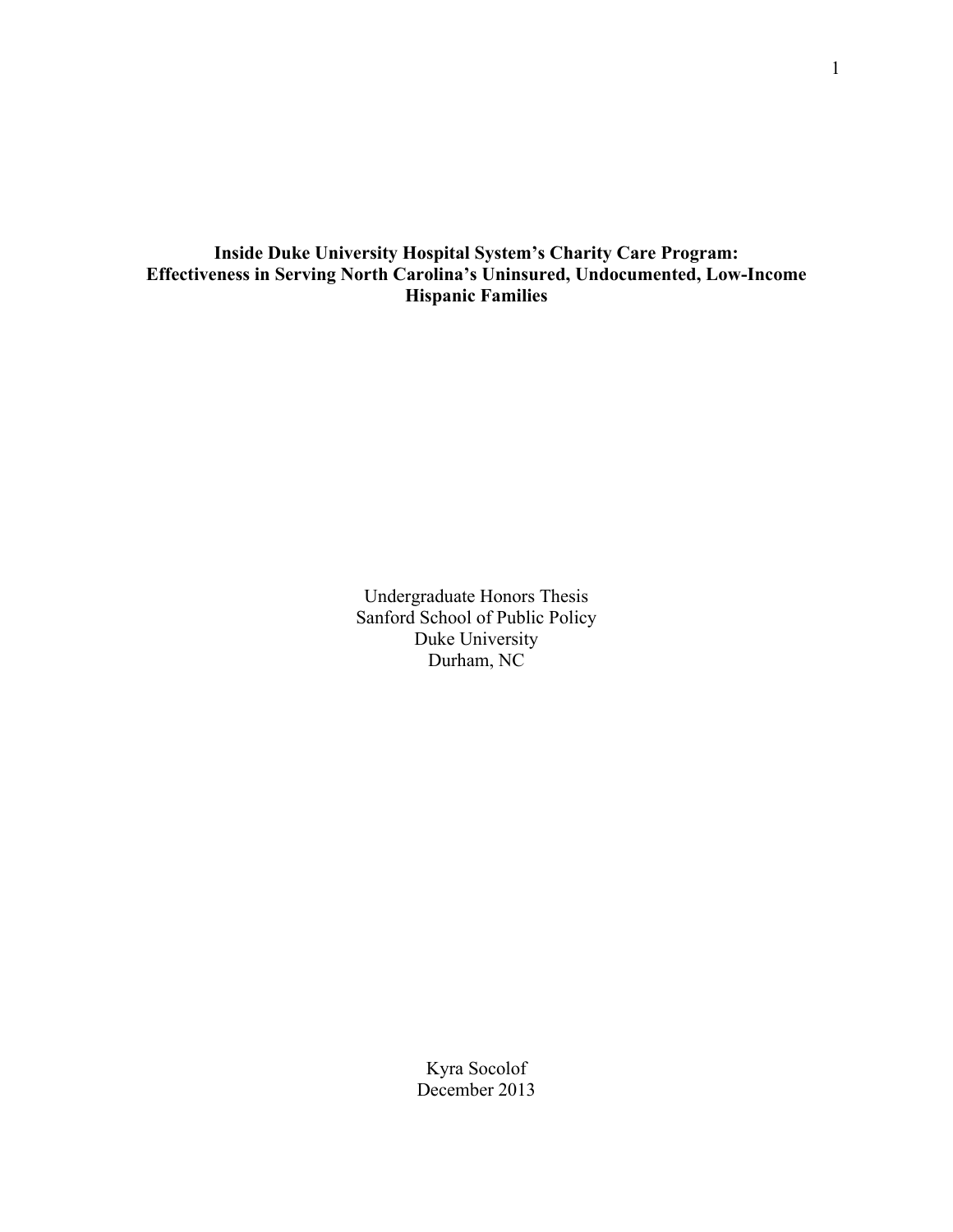# **Table of Contents**

| II.<br>III.                                                                       |  |
|-----------------------------------------------------------------------------------|--|
|                                                                                   |  |
|                                                                                   |  |
|                                                                                   |  |
|                                                                                   |  |
|                                                                                   |  |
| Impact of the Patient Protection and Affordable Care Act on 501(c)(3) Hospitals.9 |  |
| IV.                                                                               |  |
|                                                                                   |  |
|                                                                                   |  |
| V.                                                                                |  |
| VI.                                                                               |  |
|                                                                                   |  |
| Charity Care Information Availability, Community Awareness, and Publicity16       |  |
| Impact of Financial Burden of Medical Treatment Costs20                           |  |
|                                                                                   |  |
|                                                                                   |  |
|                                                                                   |  |
|                                                                                   |  |
|                                                                                   |  |
|                                                                                   |  |
| VII.<br>Discussion, Conclusions, and Proposed Policy Response30                   |  |
|                                                                                   |  |
|                                                                                   |  |
|                                                                                   |  |
| Staff Communication and Coordination with LATCH34                                 |  |
| VIII.                                                                             |  |
| IX.                                                                               |  |
| X.                                                                                |  |
| XI.                                                                               |  |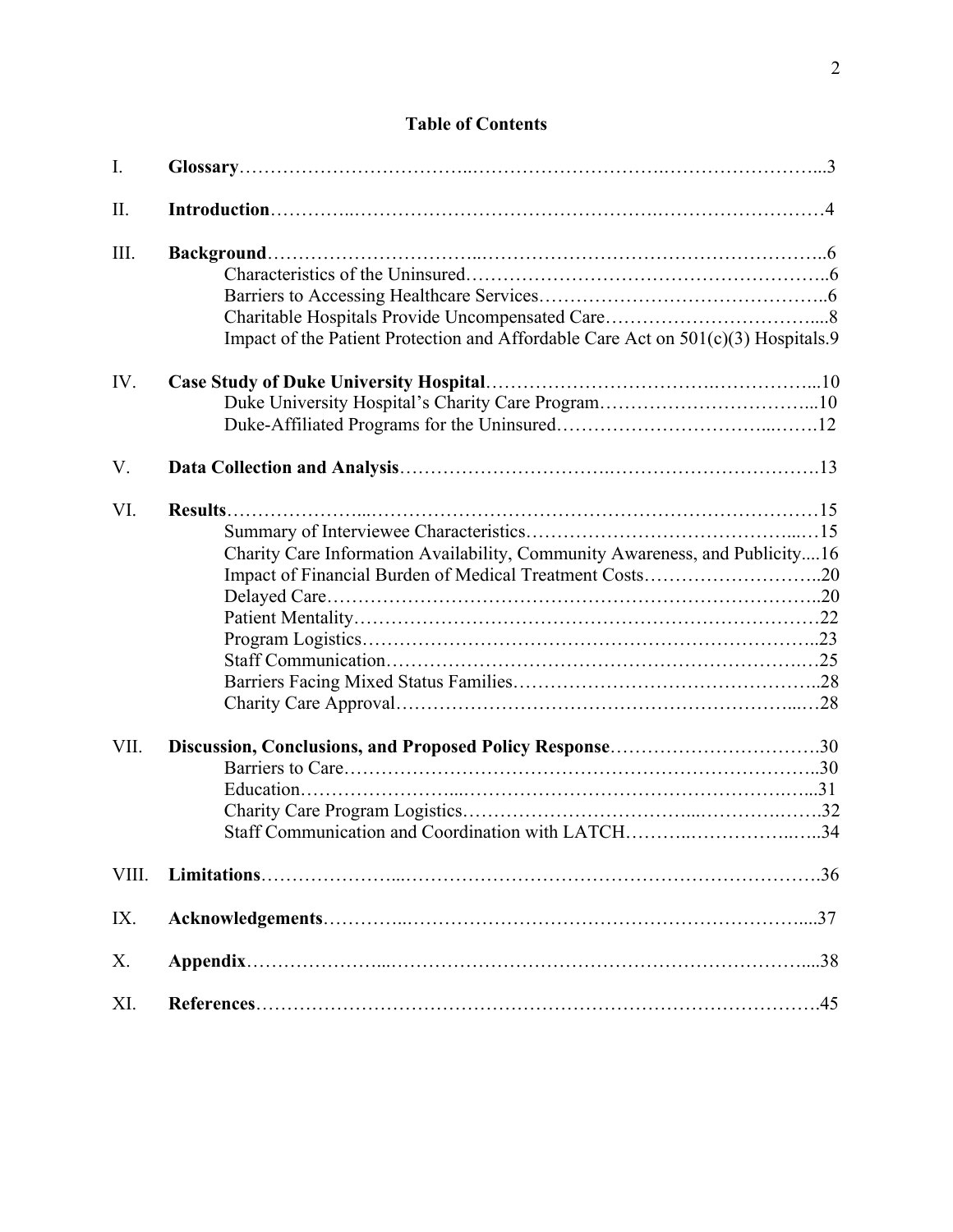# **I. Glossary**

| Acronym/Abbreviation | <b>Full Title</b>                                       |
|----------------------|---------------------------------------------------------|
| <b>CHNA</b>          | <b>Community Health Needs Assessment</b>                |
| <b>DSH</b>           | Disproportionate Share Hospital                         |
| <b>DUH</b>           | Duke University Hospital                                |
| <b>DUHS</b>          | Duke University Health System                           |
| ED                   | <b>Emergency Department</b>                             |
| <b>EMTALA</b>        | <b>Emergency Medical Treatment and Active Labor Act</b> |
| <b>FPL</b>           | <b>Federal Poverty Level</b>                            |
| Lincoln              | <b>Lincoln Community Health Center</b>                  |
| <b>LATCH</b>         | <b>Local Access to Coordinated Healthcare</b>           |
| <b>PPACA</b>         | Patient Protection and Affordable Care Act              |
| <b>PRM</b>           | <b>Patient Resource Manager</b>                         |
| <b>PRMO</b>          | Patient Revenue Management Organization                 |
| <b>PADC</b>          | Project Access of Durham County                         |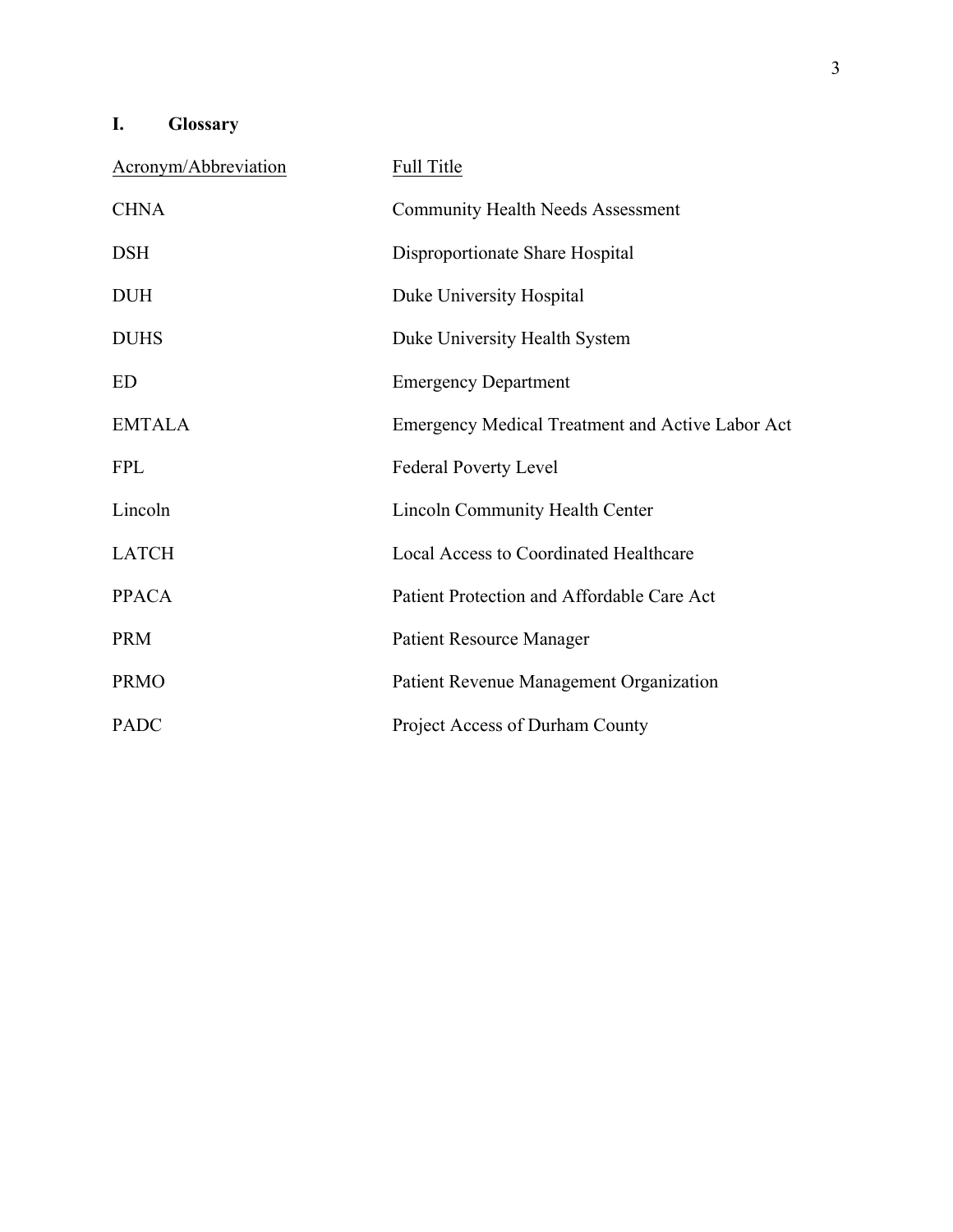# **II. Introduction**

Not-for-profit hospital systems nationwide have for years wrestled with the need to adequately serve their communities while making enough profits to be sustainable businesses.  $501(c)(3)$  hospitals offer charity care, discounted or free of charge health services, to qualified families who cannot afford to pay their medical bills. Charitable hospitals cannot provide more uncompensated services than they can counterbalance with self-pay procedures. However these hospitals see a higher proportion of uninsured patients, who most often consume charity care.

Many families are uninsured because of the cost of healthcare. Traditionally the uninsured population includes Americans whose federal or state healthcare coverage has lapsed, those whose incomes exceed qualifications for public coverage but are insufficient to afford private coverage, and immigrant families who do not qualify for government-sponsored healthcare programs. Beginning January 1, 2014, the Patient Protection and Affordable Care Act (PPACA) will help the first two of these groups, or approximately 30 million more Americans, enroll in coverage via insurance exchanges and a Medicaid expansion program. However, others are excluded from these provisions (Chazin, Friedenzohn, Martinez-Vidal, & Somers, 2010; The Kaiser Commission on Medicaid and the Uninsured, 2013). Comprising one third of America's remaining uninsured population; undocumented immigrants will constitute a larger share of hospitals' unreimbursed care costs. One subset of America's uninsured that will continue to suffer without access to health insurance is low-income, undocumented Hispanic families.

The PPACA regulations also ensure that  $501(c)(3)$  hospitals will continue to help shoulder the financial burden for uninsured and undocumented families through charity care. Durham County's Duke University Hospital (DUH) is no exception to this concern. Since the late 1990s, Hispanic immigrants have increasingly settled in cities around the United States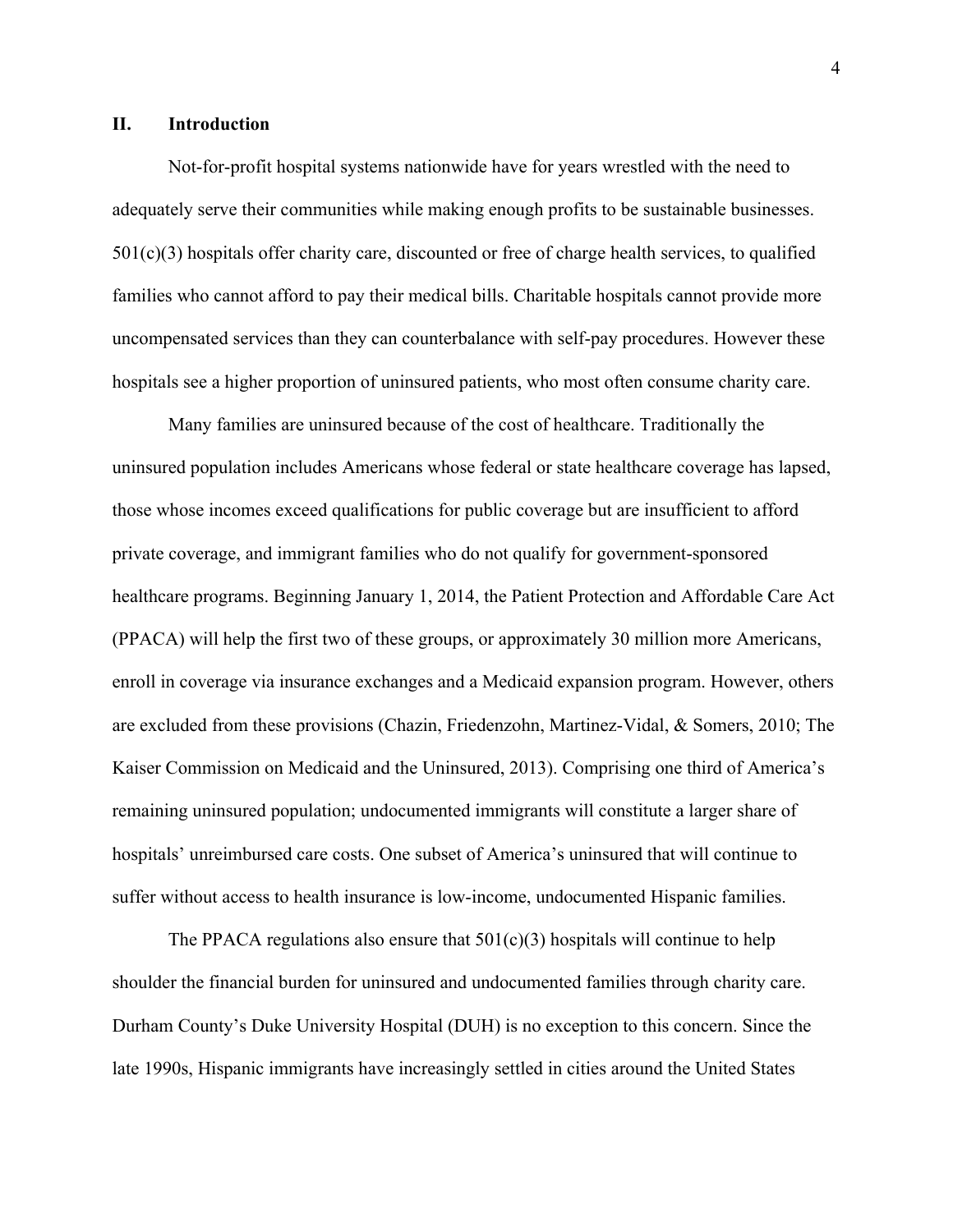(Passel & Cohn, 2012). Hispanics comprise 13.4 percent of Durham's population as of 2012 (United States Census Bureau, 2013b). These immigrants still struggle with navigating the North Carolina's healthcare system. This paper explores two key questions: 1) What issues surround the charity care experiences for DUH's uninsured, undocumented, low-income Hispanic families from North Carolina, and 2) what obstacles do Duke University Health System (DUHS) staff face internally in providing this population with financial assistance?

This research used DUHS as a case study of North Carolina's undocumented Hispanic families' charity care experiences. Sixteen healthcare professionals participated from DUH and Local Access to Coordinated Healthcare (LATCH), a care management program for Durham's uninsured. They answered questions about charity care awareness within Durham's Hispanic population, the charity care application process, communication among staff, program effectiveness, and patient satisfaction. Supplemental information came from examining websites online and exploring DUH to see what it provides to patients.

The case study identified areas for improvement in charity care delivery as  $501(c)(3)$ hospitals adapt to PPACA provisions while under additional financial pressure. Information is available to uninsured Hispanic patients, but interviews revealed that they are often unaware that DUH provides charity care. Many people that are aware have trouble navigating the application process. However, the majority of patients that apply for charity care are approved for a 100 percent discount. The main issues with accessing charity care included: patient mentality, program logistics, and DUHS staff communication. DUHS's charity care program weaknesses represent a microcosm of the broader problem of information gaps, both in the community and within hospital organizations, which hinder the uninsured population's access to healthcare services. Improving communication both within hospitals and with their external communities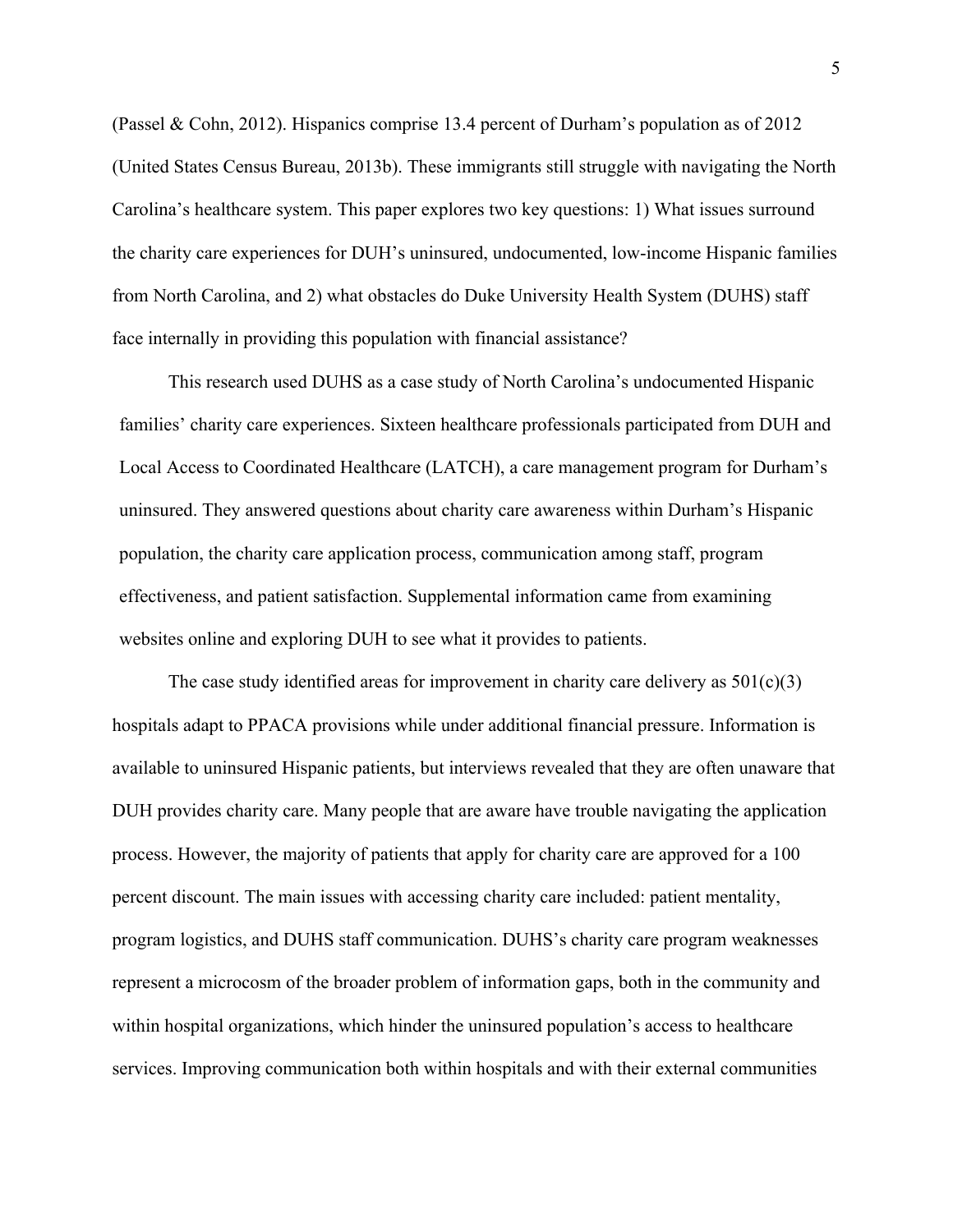might help uninsured immigrant families better understand our healthcare system. The goal is to reduce financial barriers to healthcare access and promote the overall health of the remaining uninsured amidst the changing environment for healthcare delivery in America.

## **III. Background**

#### *i. Characteristics of the Uninsured*

2012 estimates suggest that there are 48 million uninsured people in America (United States Census Bureau, 2013a). Approximately 11.7 million of the 25 million total noncitizens in the US are undocumented (Pew Research Center, 2012; Sommers, 2013).<sup>1</sup> Latin Americans comprise over 75 percent of the undocumented US residents, and almost two thirds of them lack insurance (Passel & Cohn, 2009; Sommers, 2013). Thus, Hispanics are more often uninsured than people of other racial/ethnic groups (Fronstin, 2011; McCormick, Kass, Elizhauser, Thompson, & Simpson, 2000).

With lower insurance coverage and higher poverty rates, Hispanics are disadvantaged. Individuals with lower annual incomes are more likely to be uninsured (Fronstin, 2011). 90 percent of uninsured families are low-to-moderate income, falling between 125 and 400 percent of the FPL (Collins, 2010).<sup>2</sup> 55 percent of America's Hispanic residents reported incomes below 200 percent of the FPL (Fronstin, 2011). These families cannot afford to purchase private healthcare coverage and may not qualify for public coverage.

# *ii. Barriers to Accessing Healthcare Services*

 $<sup>1</sup>$  Noncitizens generally fall into two categories: 1) those that have legal documentation but do</sup> not meet the five-year residency requirement to qualify for public insurance programs and 2) undocumented persons who reside in the US illegally.

 $2 \ln 2013$ , a family of four fell below the poverty level if they had a household income below \$23,550; it is \$11,490 for an individual (U.S. Department of Health & Human Services, 2013).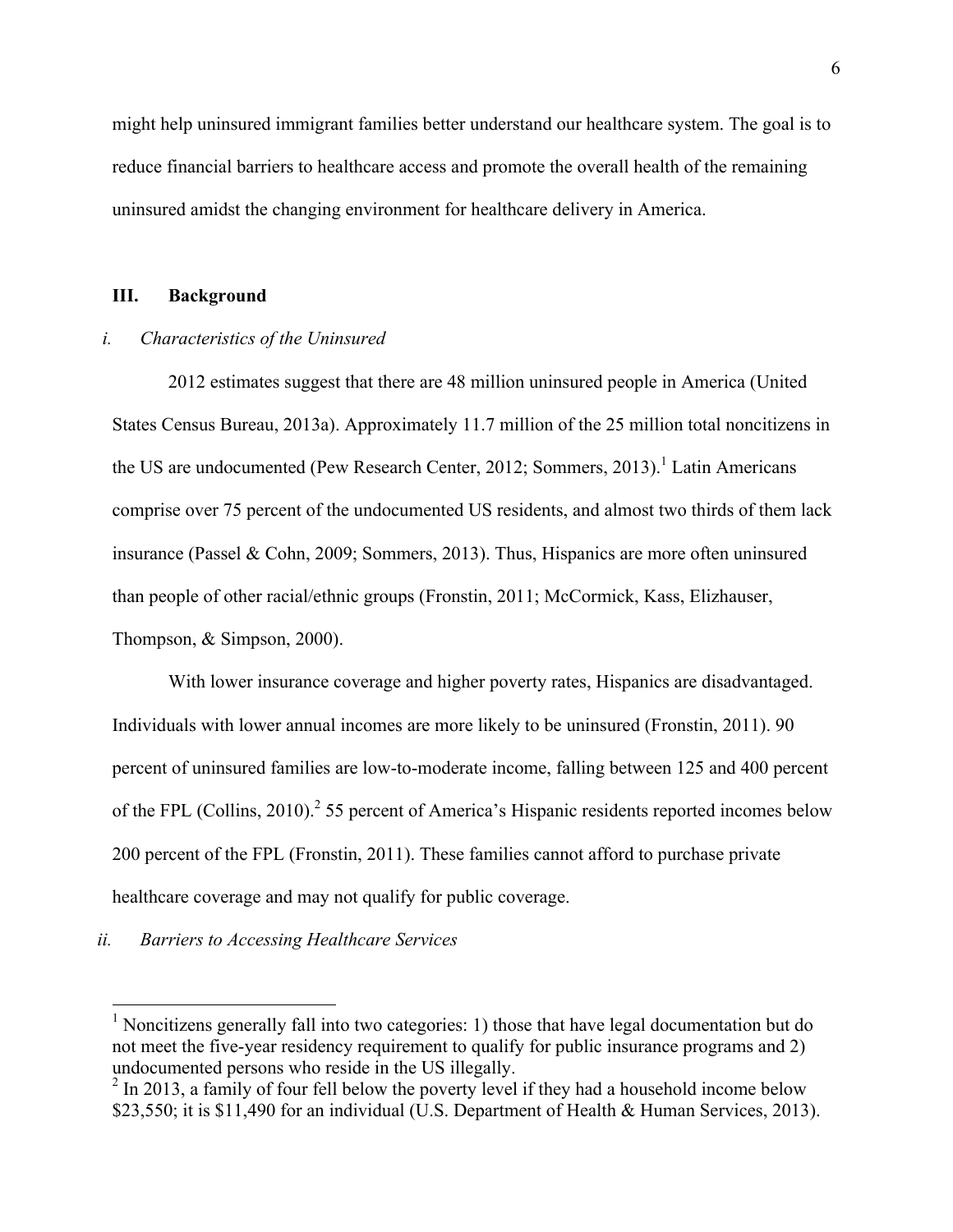Immigrants face many challenges to accessing equitable healthcare services including transportation, communication, and concerns about immigration authorities. Undocumented immigrants lack proper documentation necessary to bypass law enforcement transportation obstacles (Heyman, Nunez, & Talavera, 2009). Many undocumented Hispanics also fear being denied necessary care because of their immigration status, or they think that they will be deported if they seek care (Berk & Schur, 2001; Berk, Schur, Chavez, & Frankel, 2000; Cavazos-Rehg, Zayas, & Spitznagel, 2007). Weinick and Krauss (2000) attribute Hispanics' reduced healthcare access and utilization to language skills. Rodriguez, Busamante and Ang's (2009) study suggested that both linguistic and financial barriers are responsible.

Financial constraints hinder healthcare access for low-income and uninsured families including undocumented Hispanics (Strunk & Cunningham, 2002). Unaffordable medical bills can quickly translate into medical debt for families who may need to prioritize other necessary expenses (Himmelstein, Warren, Thorne, & Woolhandler, 2005).

In response to these barriers and to avoid incurring healthcare costs, families delay seeking medical assistance (Weissman, Sterm, Fielding, & Epstein, 1991). They postpone care until they have no alternative but to visit the emergency department (ED) in urgent situations (Wallace et al., 2012, as cited in Mitchell et al., 2012). ED visits are generally more expensive than primary care visits; so it would be less expensive for low-income families to seek primary care upon initial display of symptoms rather than waiting. Not only do uninsured patients present in more severe disease states than insured patients (Coritsidis et al., 2004), but also they often forgo doctors' recommended treatments and prescription purchases to avoid increasing their debt balances (Hoffman, Rowland, & Hamel, 2005). This can lead to even worse medical conditions that put families back in the ED, which could further increase their accruing medical bills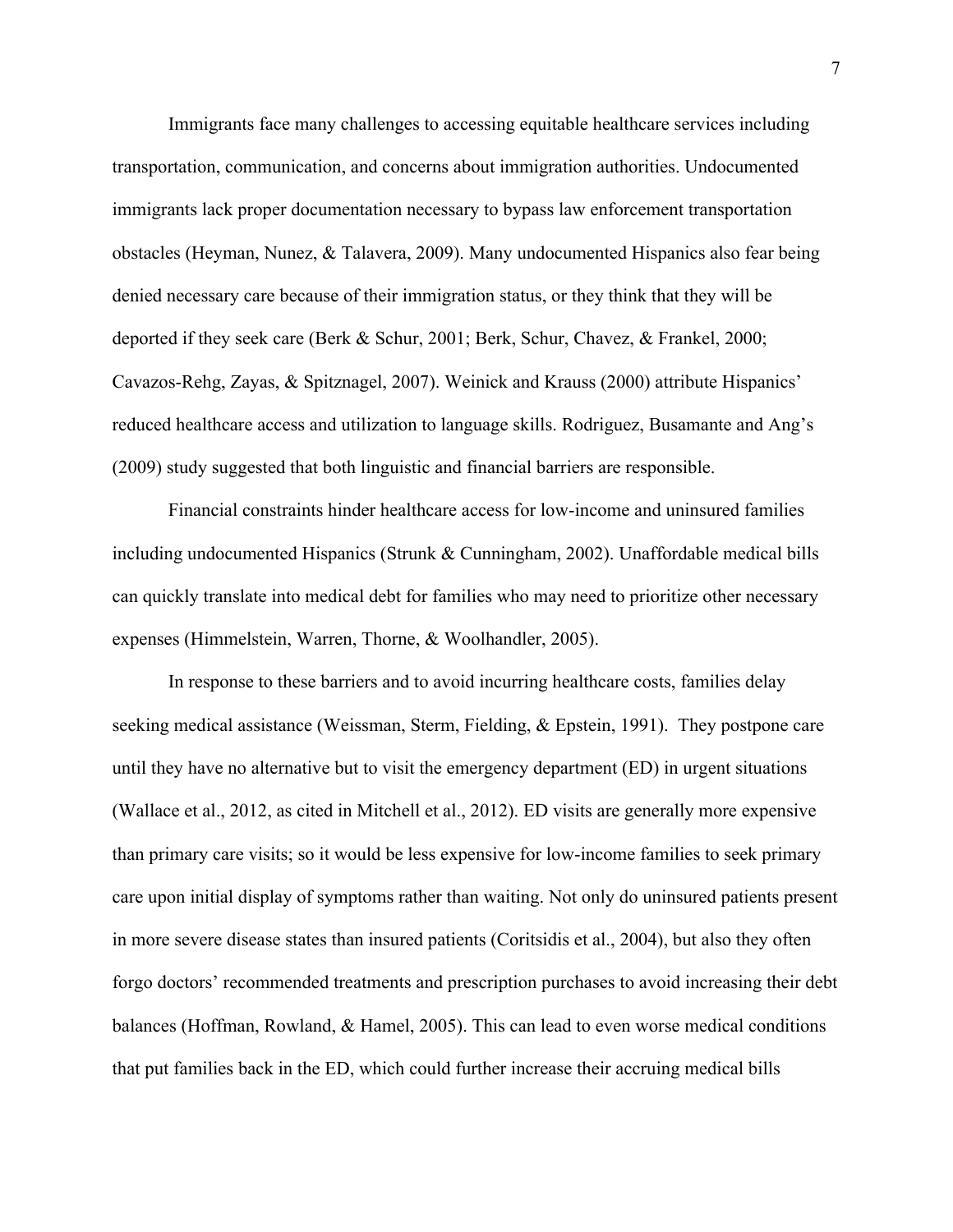(Young, Flores, & Berman, 2004). Young, Flores, and Berman (2004) labeled this scenario in which patients are treated, stabilized, and discharged until the next visit the "cycle of preventable hospitalizations" (p. 1138).

## *iii. Charitable Hospitals Provide Uncompensated Care*

Hospitals function as safety net providers of medical care. Passed in 1986, the Emergency Medical Treatment and Active Labor Act (EMTALA) mandates that hospitals medically evaluate and stabilize, or transfer, all patients that come to the ED regardless of ability to pay or citizenship status (American College of Emergency Physicians, 2012). EMTALA prohibits hospitals from assessing payment method upfront in the ED. Therefore, treatment to uninsured, low-income Hispanics via hospital EDs often becomes uncompensated care (Sommers, 2013; Wallace, Torres, Sadegh-Nobari Pourat, & Brown, 2012). More noncitizens have uncompensated care visits than US citizens have (Stimpson, Wilson, & Eschbach, 2010). Registered community hospitals went without payment for 41.1 billion dollars of services in 2011 (American Hospital Association, 2013).

Charitable status requires  $501(c)(3)$  hospitals "to provide access to essential services for a population that otherwise would go without" (Chazin et al., 2010, p. 6). In exchange for serving more uninsured patients, charitable hospitals receive tax benefits and government subsidies called Medicaid Disproportionate Share Hospital (DSH) payments. However these hospitals still shoulder a large portion of unrecoverable treatment costs as bad debt and charity care (Mitchell, 2013; Wallace et al., 2012, as cited in Mitchell et al., 2012). Charity care is one category of IRSdefined community benefit (US Department of Health  $\&$  Human Services, 2012).<sup>3</sup> Hospitals can

<sup>&</sup>lt;sup>3</sup> IRS defined categories of community benefit include: financial assistance at cost, unreimbursed Medicaid, other unreimbursed means-tested government programs, subsidized health services, community health improvement services, health professional education, research, and cash and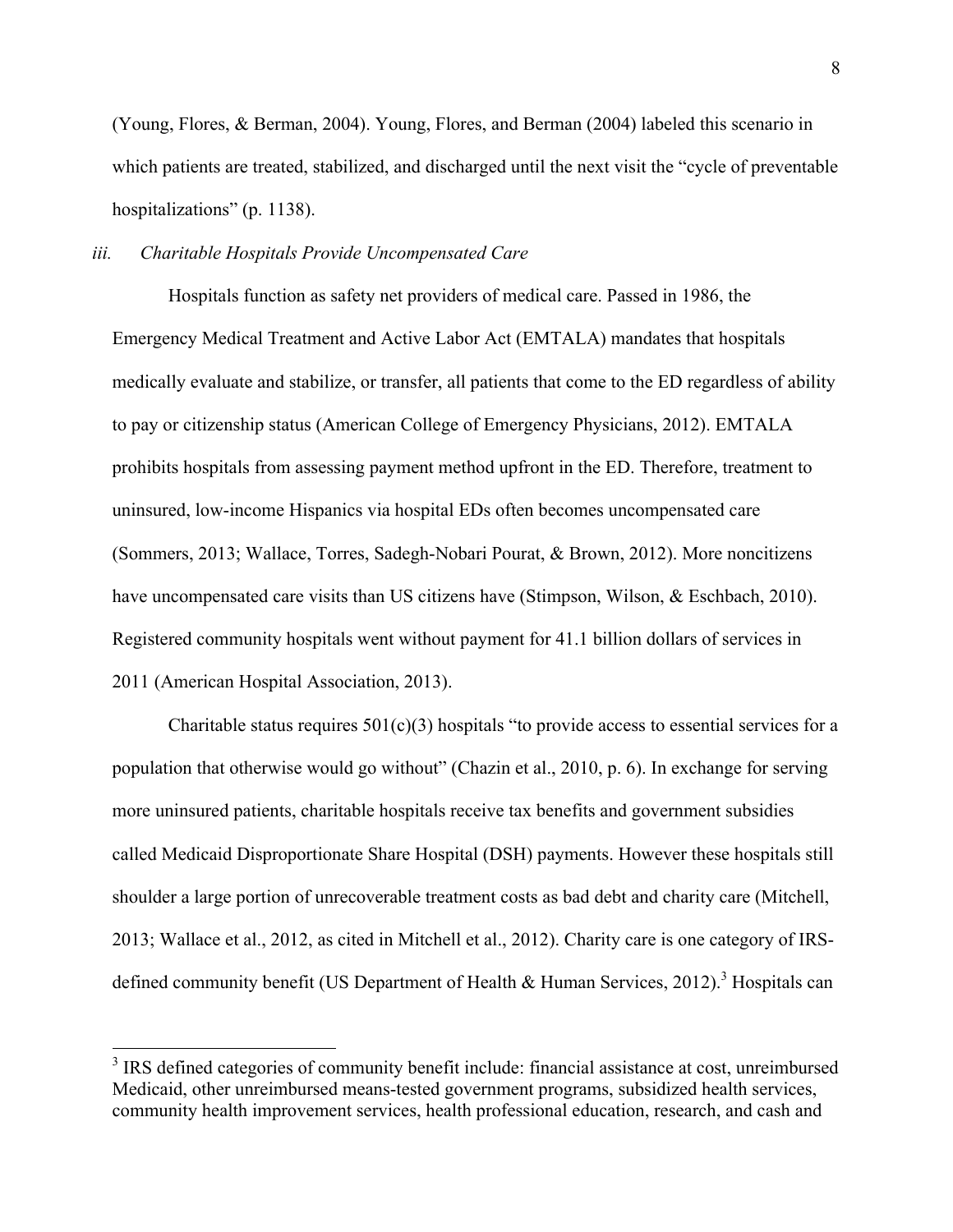only provide as much community benefit as reimbursed services will compensate for, or they will go bankrupt. As Linker (2010) states, "without a margin there is no mission" (p. 3). Hospitals cannot keep their doors open to serve all patients, including the uninsured, without the funds to do so.

#### *iv. Impact of the Patient Protection and Affordable Care Act on 501(c)(3) Hospitals*

Undocumented Hispanics will not benefit from the PPACA's new insurance initiatives but could be impacted by added financial pressure on  $501(c)(3)$  hospitals. Since the government expects insurance enrollment to significantly reduce hospitals' uncompensated care costs, it is also decreasing DSH payment allotments for all states, including those like North Carolina that have opted out of the Medicaid expansion (Mitchell, 2013). North Carolina and Texas will have the highest proportion of uninsured people, and undocumented immigrants will comprise at least one third of North Carolina's remaining uninsured (Wallace, Torres, Nobari, & Pourat, 2013). Hospitals must reconcile the need to treat those without insurance, with reduced DSH subsidies available to cushion uncompensated care costs (Mitchell, 2013; Wallace, 2013).

Nonprofit hospitals must also abide by four new regulatory requirements under Section  $501(r)$  of the PPACA to help streamline the medical billing experiences of the remaining uninsured people. Hospitals are required to (1) establish written financial assistance policies for medical care,  $(2)$  cap treatment costs for patients who qualify for financial assistance,  $(3)$ reasonably evaluate patients' financial situations before pursuing "extraordinary collection actions" (Internal Revenue Service, 2013b, p. 1) and (4) perform a community health needs assessment (CHNA) and develop an execution strategy at least once every three years (Cerny &

!!!!!!!!!!!!!!!!!!!!!!!!!!!!!!!!!!!!!!!!!!!!!!!!!!!!!!!!!!!!!!!!!!!!!!!!!!!!!!!!!!!!!!!!!!!!!!!!!!!!!!!!!!!!!!!!!!!!!!!!!!!!!!!!!!!!!!!!!!!!!!!!!!!!!!!!!!!!!!!!!!!!!!!!!!!!!!!!!!

in-kind contributions. Three additional categories that are reported but are not considered community benefit are: bad debt, unreimbursed Medicare, and community building expenses (Internal Revenue Service, 2013a).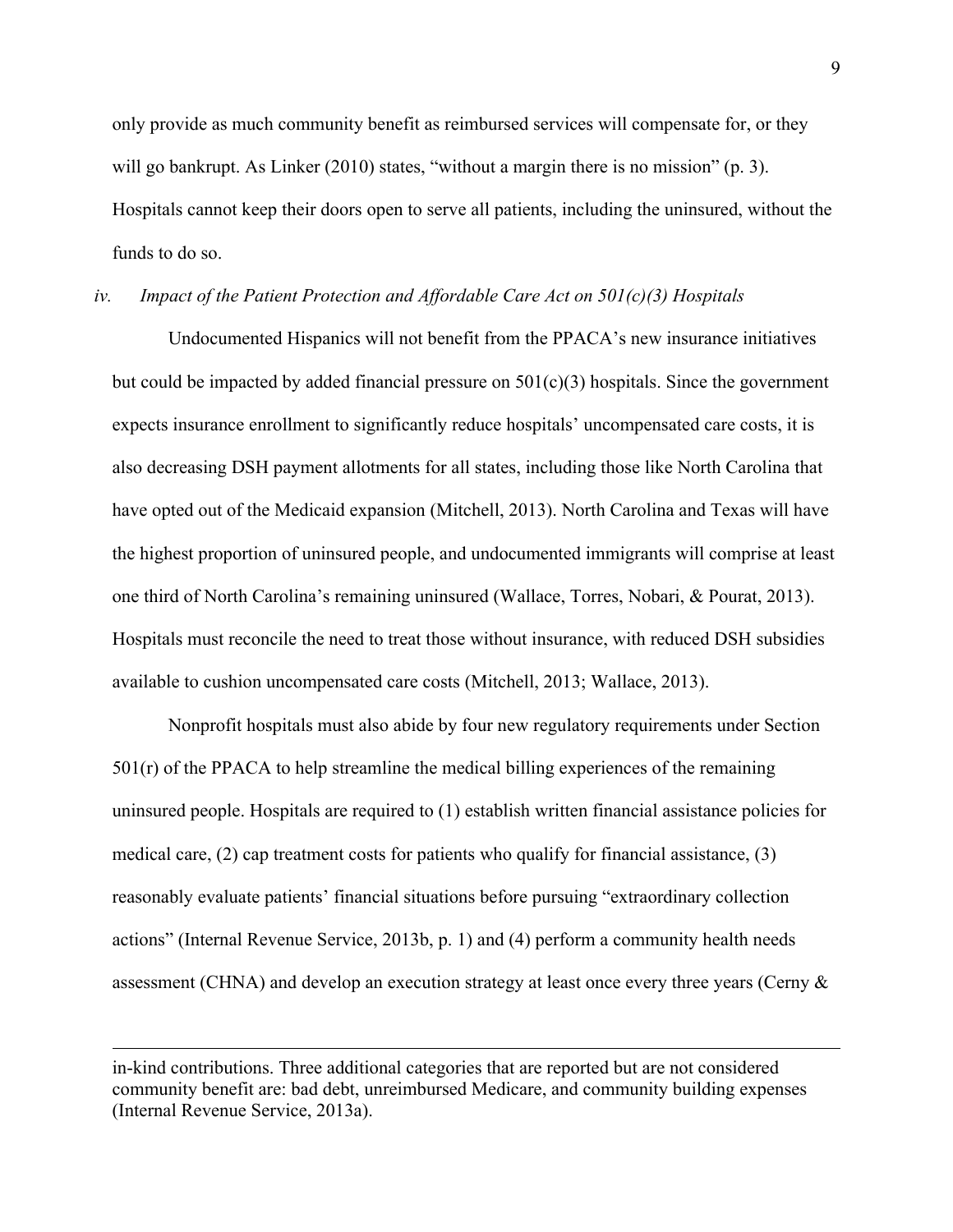Walker, 2011; Lunder & Liu, 2009). Charitable hospitals including DUH are actively adapting to comply with these regulations to better serve their communities.

## **IV. Case Study of Duke University Hospital**

#### *i. Duke University Hospital's Charity Care Program*

DUHS must confront the new challenges imposed by the PPACA to serve Durham's large, uninsured Hispanic population. DUHS includes DUH, Durham Regional Hospital, and Duke Raleigh Hospital. DUH is the largest of the three facilities. Almost 71 percent of all DUH ED visits receive some charity care aid (Office of Marketing and Communications, 2013).

DUHS President and CEO, Dr. Victor J. Dzau, notes the hospital's "commitment to its founding vision to provide high quality, compassionate, and safe medical care to the people of the communities [DUHS] serves" (Office of Marketing and Communications, 2013, p. 2). The 2013 Duke Medicine Community Benefit Report outlines DUHS's financial contributions for the fiscal year ended June 30, 2012, which are summarized in Table 1.

| <b>DUHS Community Benefit and Investment</b>  | Amount $(mm)^1$ |
|-----------------------------------------------|-----------------|
| Charity Care                                  | \$69.00         |
| Cash & In-Kind Donations to Community Groups  | \$11.28         |
| <b>Health Professions Education</b>           | \$55.80         |
| Unreimbursed Medicare                         | \$34.00         |
| <b>Total IRS-Defined Community Benefit</b>    | \$170.08        |
|                                               |                 |
| Unreimbursed Medicaid                         | \$96.00         |
| Unrecoverable Patient Debt                    | \$25.00         |
|                                               |                 |
| <b>Total Community Investment</b>             | \$121.00        |
| <b>Total Community Benefit and Investment</b> | \$291.08        |

<sup>1</sup> All dollar figures are at cost

**Table 1. (Duke University Health System, 2013a)**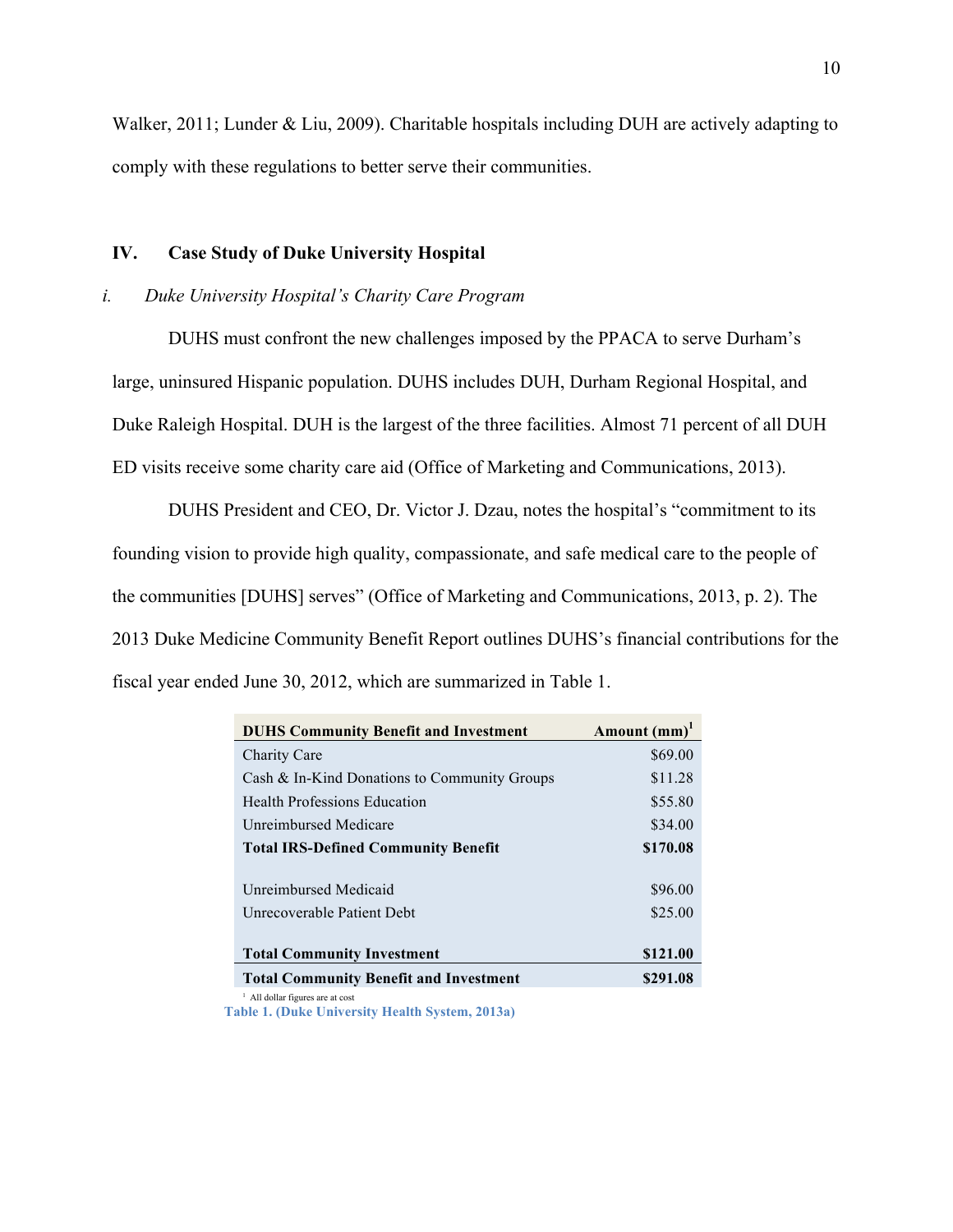The majority of charity care reached over 150,000 patients from 96 counties in North Carolina.<sup>4</sup> "Cash & In-Kind Donations to Community Groups" includes 6.89 million dollars to Durham's Lincoln Community Health Center (Lincoln) and its satellite clinics (Office of Marketing and Communications, 2013). These aid initiatives intend to help reduce health inequalities and provide high quality medical care to those who might not otherwise be able to afford it.

The hospital guides patients to apply for charity care if they do not qualify for government or other forms of aid.<sup>5</sup> Families must demonstrate incomes that fall at or below 300 percent of the federal poverty level (FPL) to be considered for charity care (Duke University Health System, 2013b). After receiving a bill, patients must fill out and mail the "Duke University Health System Financial Hardship Form" to the Patient Revenue Management Organization (PRMO) Self Pay Office in Durham. Patients must enclose their most recent tax return, last two pay stubs, and an income source verification letter. If patients do not have pay stubs, they must instead provide an employer income verification letter. Patients who fail to present this information risk being denied financial aid. For ED visits, the hospital automatically applies a 65 percent charity care discount to services for uninsured patients. Search America automated system generates the patient's estimated income as a percentage of the Federal Poverty Level. PRMO plots this value on the sliding scale to determine the patient's charity care discount (65-100 percent) for the remaining balance. <sup>6</sup> PRMO then notifies applicants via mail what proportion, if any, of the patient's hospital bills charity care will cover.<sup>7</sup>

 $6$  See Appendix Figure 1

<sup>&</sup>lt;sup>4</sup> "At cost" refers to the cost of services to the hospital prior to posting a discount or markup charged to patients

 $<sup>5</sup>$  The hospital will try to get patients financial assistance via emergency Medicaid, Crime Victim</sup> Compensation, or Cancer Control Program (Duke University Health System, 2013b).

 $<sup>7</sup>$  applies to all eligible procedures performed within one year of approval. It covers emergency</sup> medical care, treatment after ED admission, and follow-up visits within the patient's coverage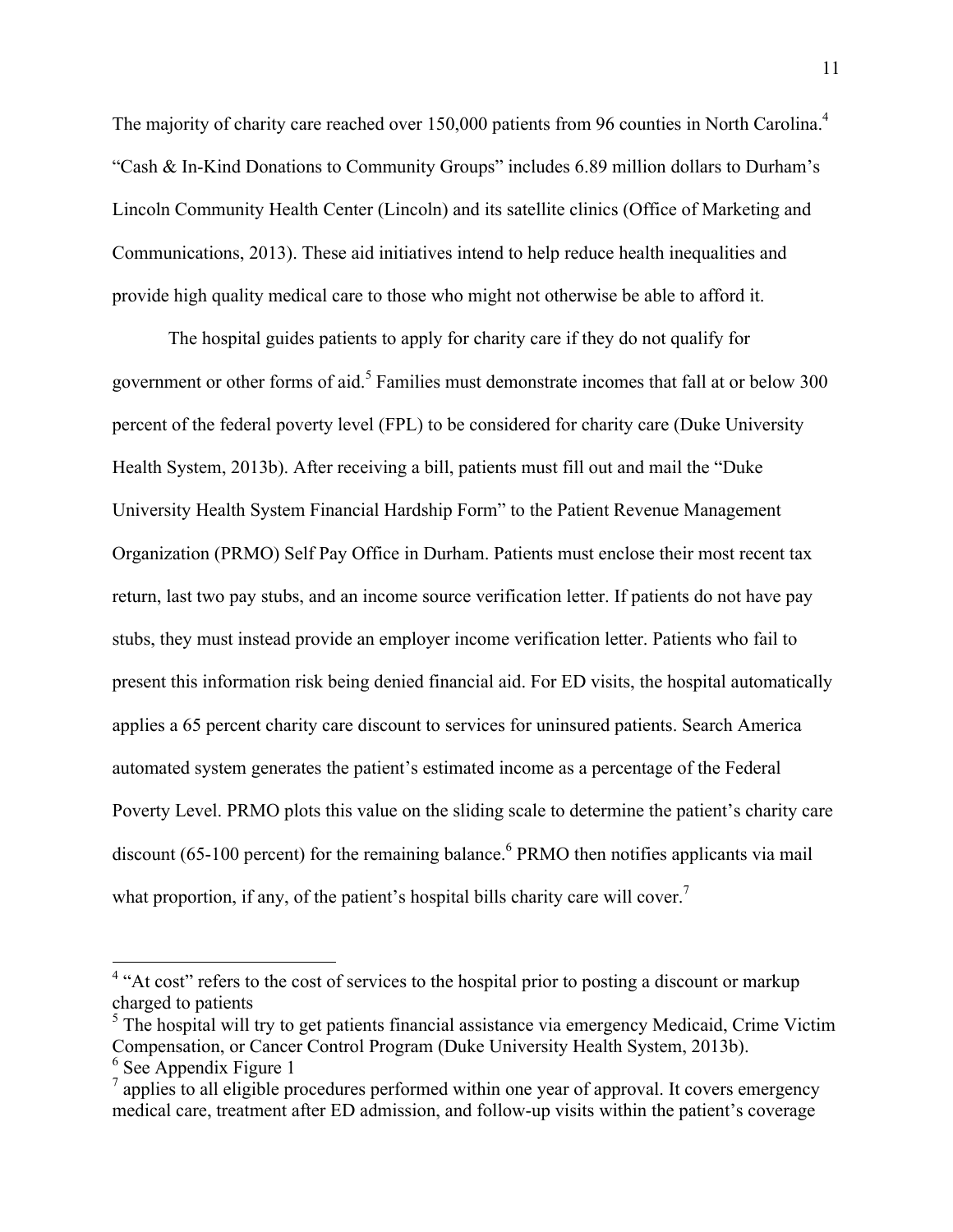

# **Pathways for Care Coordination through DUHS**

Table 2. Source of information: Duke University Health System, 2013a; Project Access of Durham County

window. It may also cover physician-determined critical preventative health services. Charity care will not cover cosmetic, transplant, experimental, and elective procedures. After policy expiration, patients must reapply. For remaining bills that charity care does not erase, patients can enroll in a zero-interest payment plan (Duke University Health System, 2013b).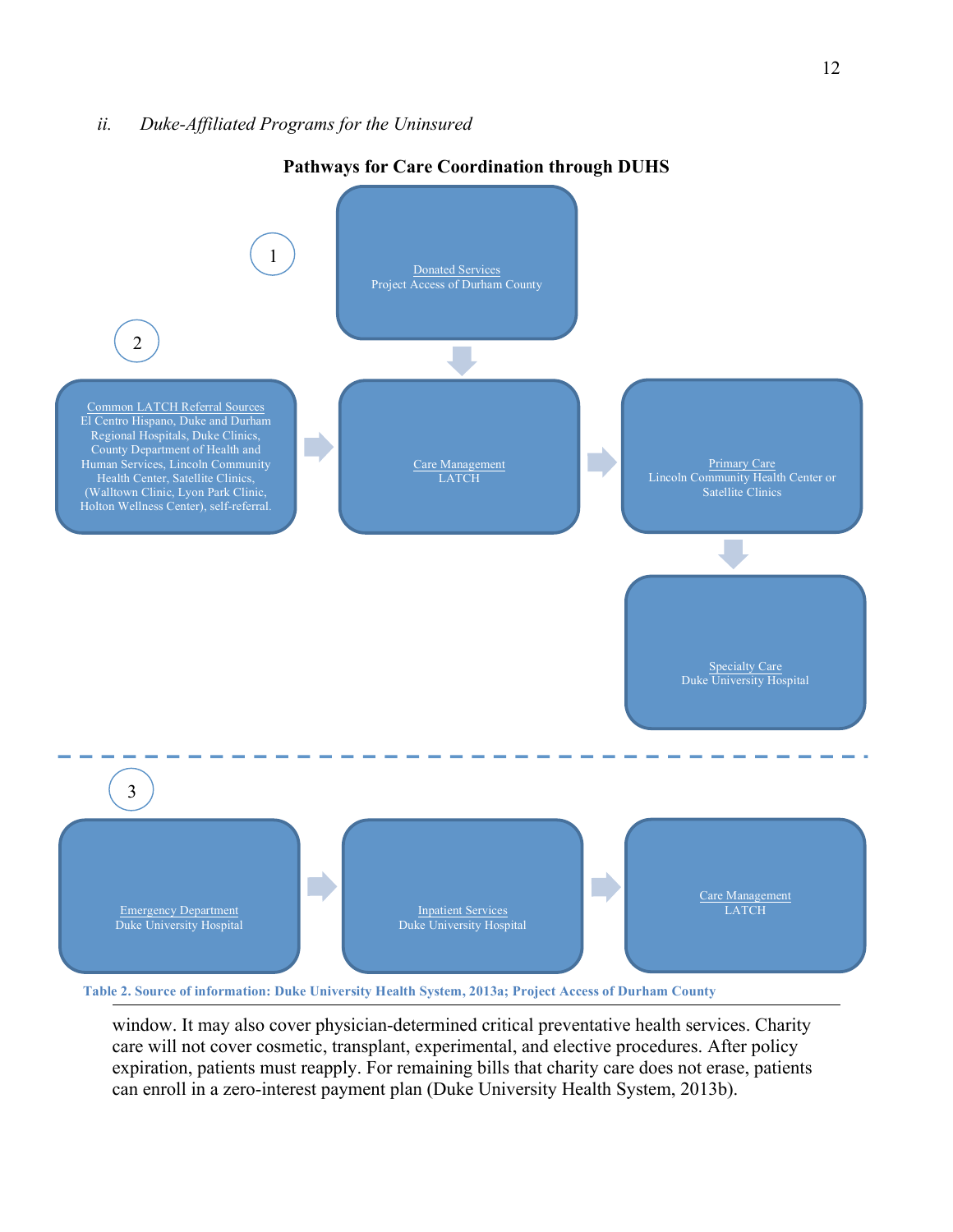Other Duke-affiliated programs also lead patients to DUH. Table 2 demonstrates that charity care is a complicated process, with many avenues to access healthcare, multiple sources for information, and numerous providers involved in each step. Doctors donate specialty care services to uninsured patients via Project Access of Durham County (PADC).<sup>8</sup> PADC patients are automatically enrolled in LATCH, so they access care via Pathway One (Table 2). LATCH is a DUHS sponsored initiative designed to help Durham's uninsured community navigate barriers to healthcare access. 64.4 percent of LATCH patients are Hispanic (Duke University Health System, 2013a), so many of the LATCH care managers are bilingual (Duke Community Health, 2013). They help patients schedule appointments with physicians at Lincoln, ensure that patients fill prescriptions, coordinate transportation to and from visits, guide patients in applying for charity care, monitor treatment plan compliance after healthcare visits, and more via Pathways One and Two (Table 2). Care managers *connect* patients with sources that donate or finance care; however LATCH does not directly provide them with financial assistance.

#### **V. Data Collection and Analysis**

This research collected data through in-person and phone interviews with six LATCH care managers, two PRMO employees, one PRM (Patient Resource Manager), one DUH administrator, and six social workers. All interviewees were contacted based on referrals from previous interviewees or Duke Directory searches. Social workers were interviewed via three one-on-one sessions and one three-person focus group. While the inquiries focused on children, interviewee responses yielded more general insights about uninsured, undocumented, lowincome Hispanic families. Duke's programs were examined solely from the provider perspective

<sup>&</sup>lt;sup>8</sup> To enroll in PADC, patients must have an income at or below 200 percent of the FPL (Project Access of Durham County).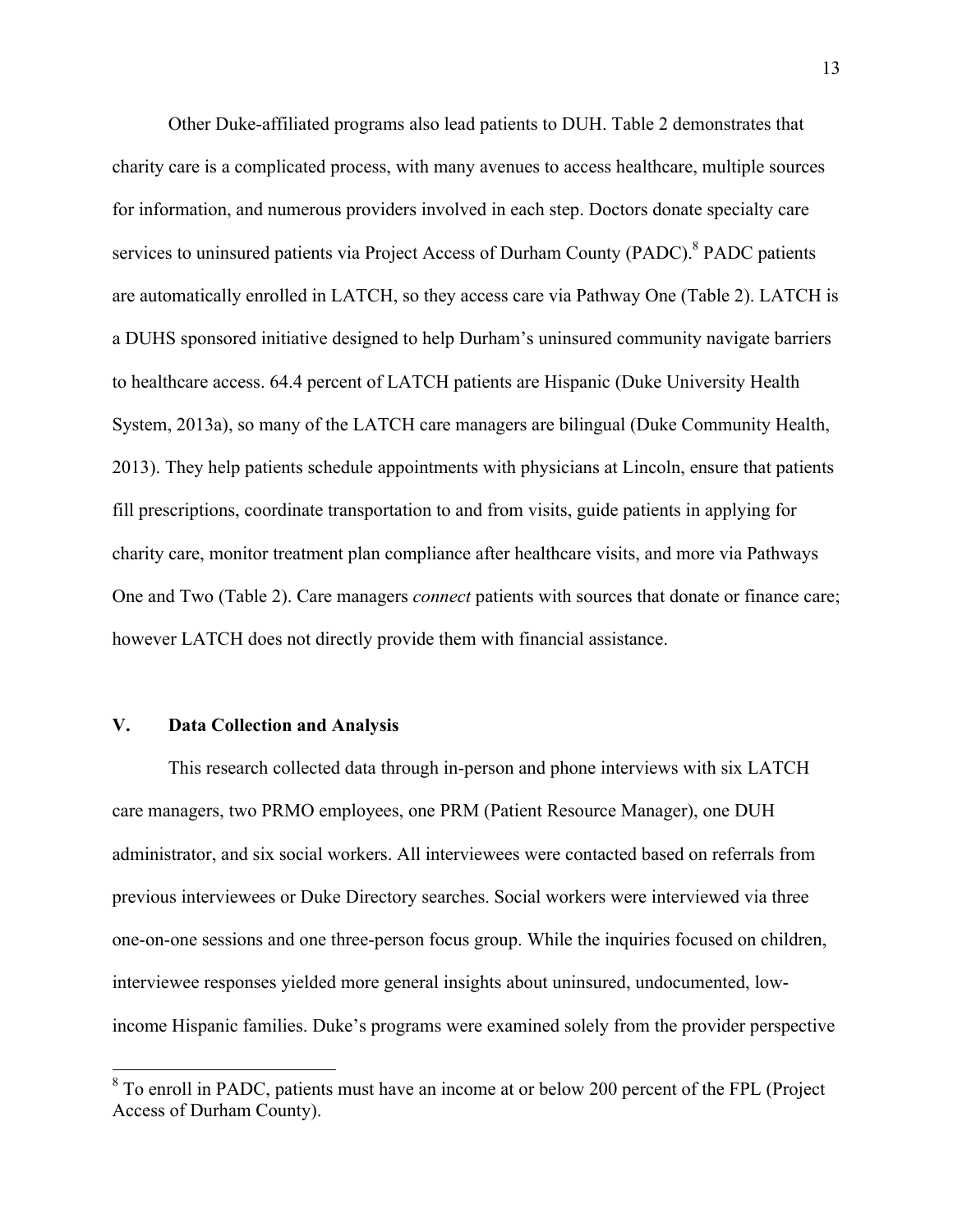to survey access and utilization among Durham's uninsured Hispanics. Data were not collected from conversations with patient families directly, because social workers felt that the questionnaires would have elicited stress and confusion for them.

Fourteen interviews followed structured questionnaires, and two interviews were free flowing conversations.<sup>9</sup> All responses were recorded manually to minimize participants' discomfort. Staff participants could choose not to answer any questions that they preferred not to discuss, and they could terminate the interviews at any time.

Interviewees were asked specific questions related to their roles in the patient experience. For the LATCH care managers, 38 questions addressed topics such as: patients' previous visits to DUH, whether patients participated in charity care, how patients learned about charity care, if costs influenced decisions regarding where to seek treatment, and if patients delayed treatment for any reason.<sup>10</sup> Social workers were asked 21 questions that addressed topics such as: opinion of charity care, patients' degree of familiarity with DUHS's charity care program, patient participation rates, how patients learned about the program, patient satisfaction with aid awards, and the hospital's charity care publicity efforts in the Durham community.<sup>11</sup> One PRMO staff member was asked 26 questions that addressed topics such as: DUH's process for identifying and communicating with eligible participants, the hospital's objectives for the program, what the ideal charity care program would look like, whether the hospital has or would consider changes to its charity care process, and whether the hospital feels that the programs are achieving their

<sup>&</sup>lt;sup>9</sup> See Appendix for structured questions.

 $10$  See Appendix Section ii. for Local Access to Coordinated Healthcare Program Care Managers Questionnaire.

<sup>&</sup>lt;sup>11</sup> See Appendix Section iii. for Duke University Hospital Social Workers Questionnaire.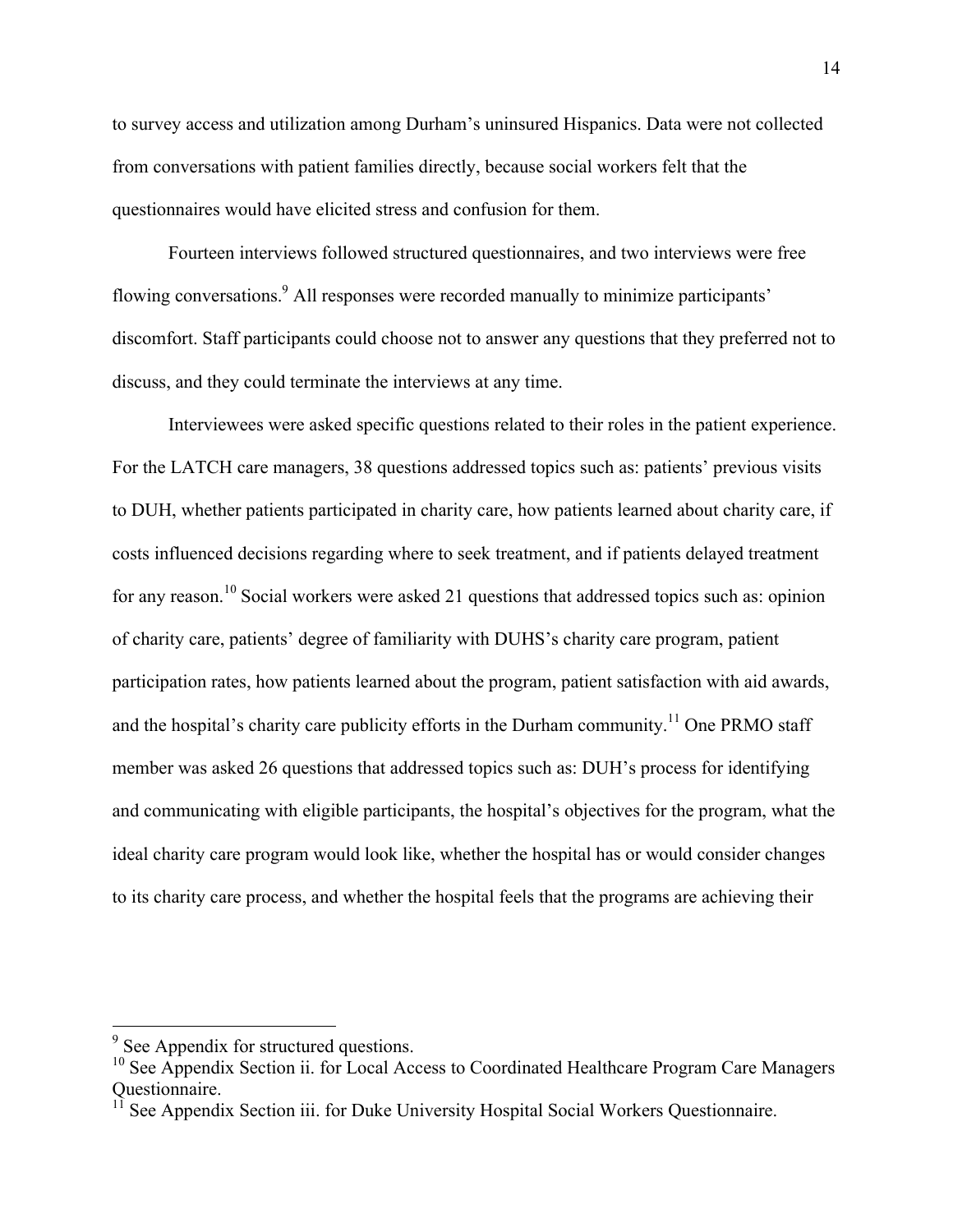goals.12 The PRM was asked 29 questions that covered topics including: patients' awareness of charity care at DUH, communication among DUHS staff about charity care, ability of the staff to distinguish between PRM and PRMO, and patients' overall satisfaction with charity care. Finally, the hospital administrator was asked about DUHS's role in the community, charity care program objectives, and who the hospital's outreach efforts target. Beyond interviews, this research also gathered information from additional sources including: pamphlets collected from the hospital, online information outlets, and the Financial Hardship application for charity care.

## **VI. Results**

#### *i. Summary of Interviewee Characteristics*

| <b>Employee</b><br><b>Designation</b> | <b>Number</b><br><b>Interviewed</b> | <b>Gender</b><br>(M/F) | <b>Average Years of</b><br><b>Employment</b> | <b>Patient Populations Covered</b>                                                                                                                                                                                  |
|---------------------------------------|-------------------------------------|------------------------|----------------------------------------------|---------------------------------------------------------------------------------------------------------------------------------------------------------------------------------------------------------------------|
| <b>LATCH</b><br>Care<br>Manager       | 6                                   | 2M, 4F                 | 4.4                                          | Uninsured and underinsured patients referred<br>from PADC, El Centro Hispano, Durham<br>Regional/DUH, Lincoln, community partners,<br>self-referrals, homeless clinic, and mental<br>health agencies; mostly adults |
| $DUH$ Staff <sup>1,2</sup>            | 10                                  | 1M, 9F                 | 10.9                                         | Pediatric endocrine, neonatal intensive care,<br>cardiology transplant, pediatrics, adult<br>oncology, all native Spanish speakers, and ED<br>patients; patients of all ages                                        |

<sup>1</sup> "Average Years of Employment" and "Patient Populations Covered" does not include data from one PRMO staff member and the DUH administrator <sup>2</sup> Includes six social workers, two PRMO representatives, one PRM, and one DUH **Table 3.** 

The interviews revealed that LATCH and DUHS staff treat few undocumented children. Five care managers estimated that between zero and five percent of their individual patients are children, with an average of two percent. A social worker proposed that the influx of Hispanics in North Carolina could explain this. She described that children who arrived two decades ago are now teenagers or adults. Since DUH staff averaged 10.9 years of employment at the hospital

<sup>&</sup>lt;sup>12</sup> See Appendix Section v. for Duke University Hospital – Patient Revenue Management Organization Questionnaire.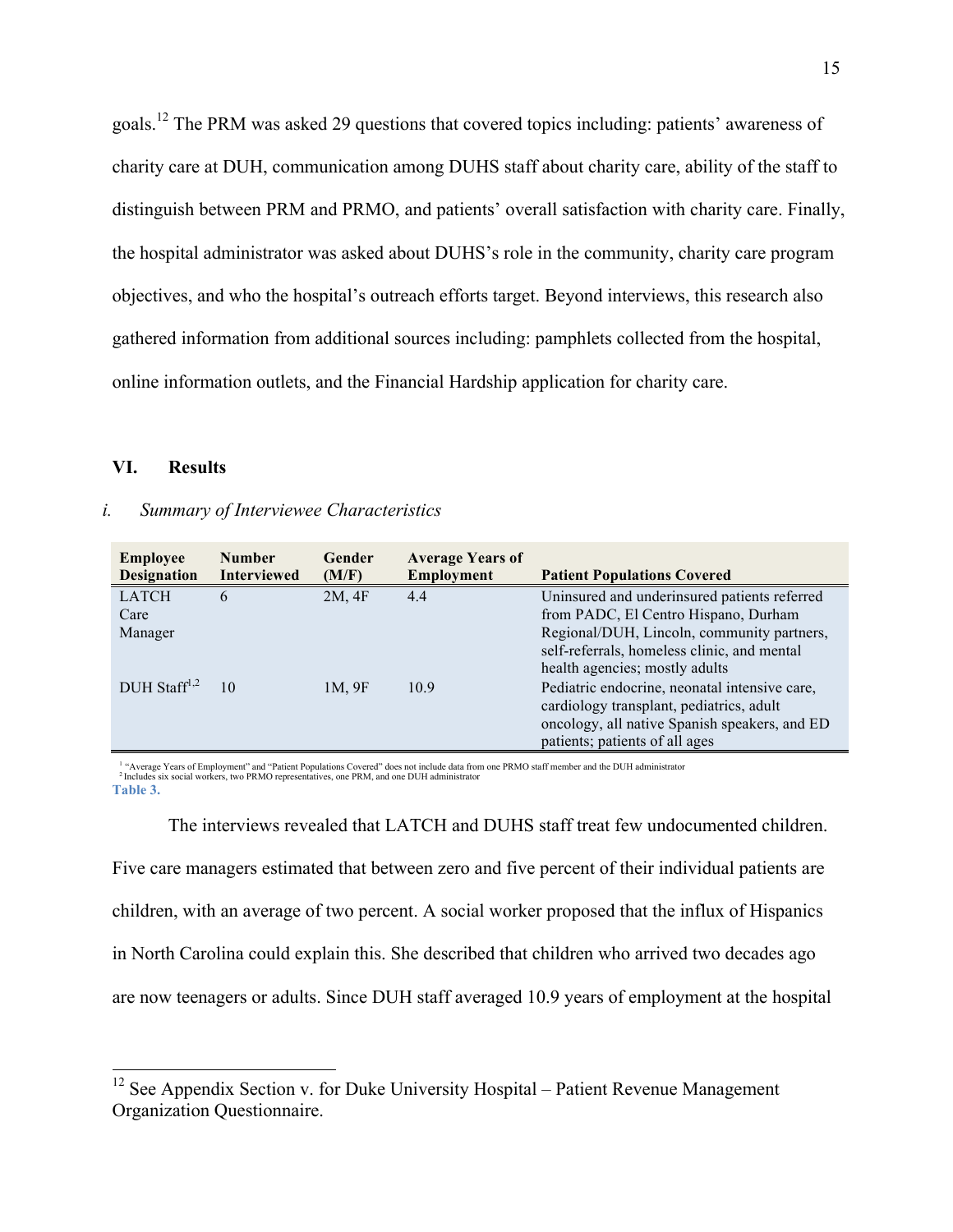(Table 3) - so they have treated more undocumented children in the past - their perspectives provided valuable insight for families' experiences at large.

Interviewee characteristics might help explain some of their responses. DUH staff participants' average years of employment of 10.9 years was significantly larger than the LATCH care managers' average tenure of 4.4 years. Additionally, the majority of study participants were female. While one third of the LATCH care managers interviewed were male, only 1 out of 10 DUH staff members was male. Study participants covered a diverse patient population (Table 3).

#### *ii. Charity Care Information Availability, Community Awareness, and Publicity*

DUH does make information about charity care available to the community. The hospital publishes a CHNA in compliance with the PPACA regulations. DUHS hosts the annual Duke/Durham Health Summit to define its community benefit goals for the year and to discuss ways to improve community outreach. The hospital administrator explained that DUHS finances interpreters to translate for Hispanic families via headsets so that they can participate. DUHS also invites LATCH and Durham Hispanic leaders to represent the Hispanic community at the annual summit and other events. Furthermore, DUHS publishes an annual Community Benefit Report, which highlights the system's charity care and community benefit dollar contributions for the previous fiscal year. However, the hospital administrator mentioned that Duke stopped producing a Spanish/English version of the Duke Community Benefit Report to cut costs. The hospital offers online information on its charity care program including electronic access to the Financial Hardship Form. Patients can also request a copy of the application from the information desk at the hospital, if they know to ask. The hospital provides limited pamphlets in waiting rooms in both English and Spanish to address patient questions about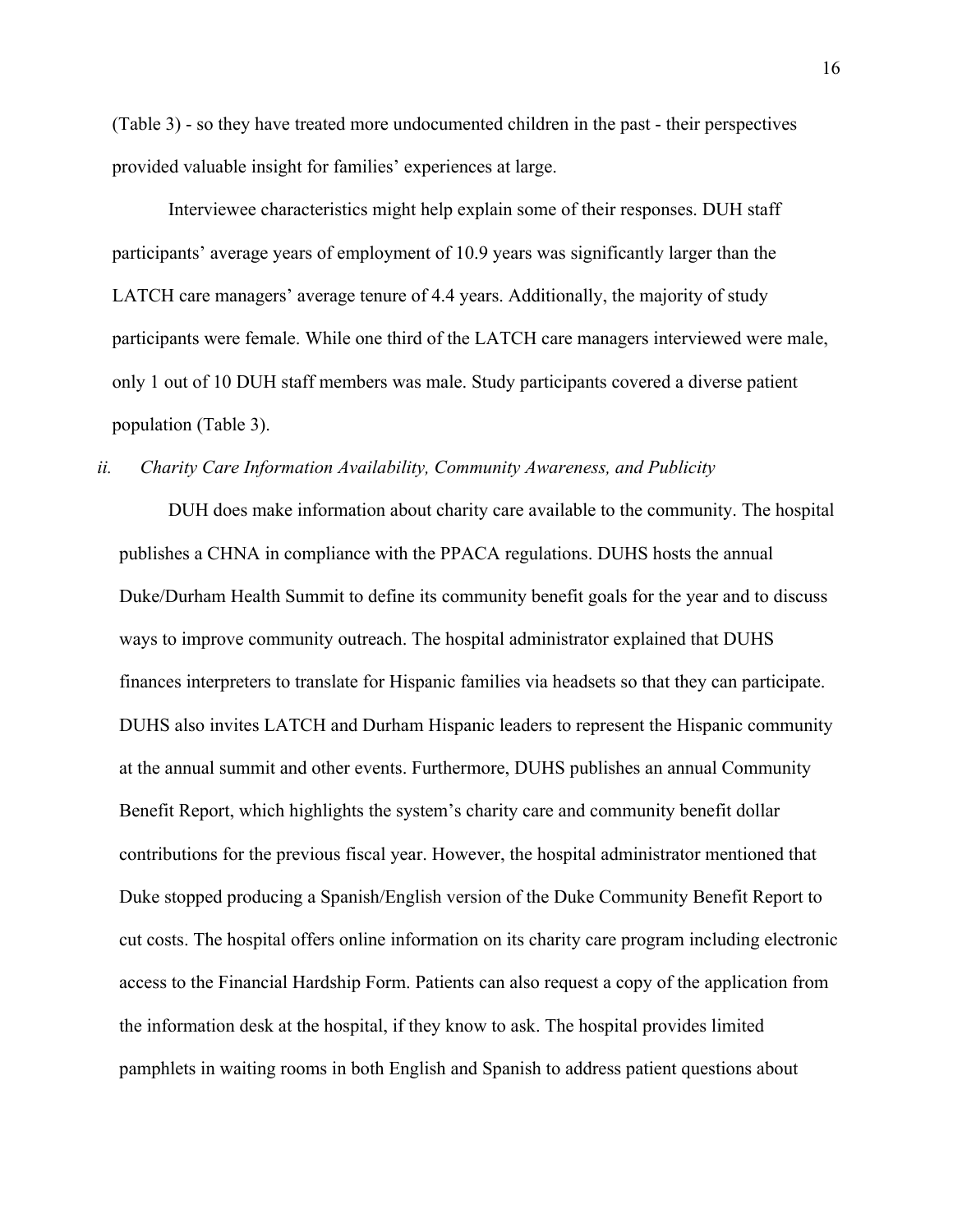paying for healthcare. Additionally, PRMO staffs a customer service line that families can call with billing questions. $13$ 

Beyond the aforementioned resources, LATCH staff members and hospital staff offer uninsured Hispanic families information about charity care. Five care managers, one PRMO representative, and three social workers noted that families ask about bills and/or request help with paying for their healthcare rather than inquiring about charity care specifically. One care manager and a social worker both commented that patient families often assume that Duke can provide some financial assistance, but they do not usually know what it is. One LATCH care manager noted that many of the patients think that LATCH is an insurance program and is the organization that would provide bills assistance; she consistently reminds them that LATCH can help them navigate the charity care process but that it generally does not offer monetary aid.<sup>14</sup>

Staff can help patients to access necessary financial assistance through DUHS by evaluating whether or not a family might qualify for charity care. When patients ask LATCH care managers about bills assistance, care managers informally survey the families' financial circumstances in conversation to determine whether or not they should apply for charity care. If the answer is yes, care managers propose this option and offer them the Financial Hardship Form. Alternatively, one care manager noted that his colleagues know to be upfront about charity care when they observe patients' compromised living conditions during home visits. Depending upon the patient's point of entry to the hospital - whether it is outpatient through the ED or inpatient - they connect with social workers, PRM, PRMO, Medicaid Assistance

 $13$  This number is online, in pamphlets, and on the back of billing statements.

<sup>&</sup>lt;sup>14</sup> LATCH does have a small fund that they can direct toward financing prescriptions or use to help patients obtain medical devices.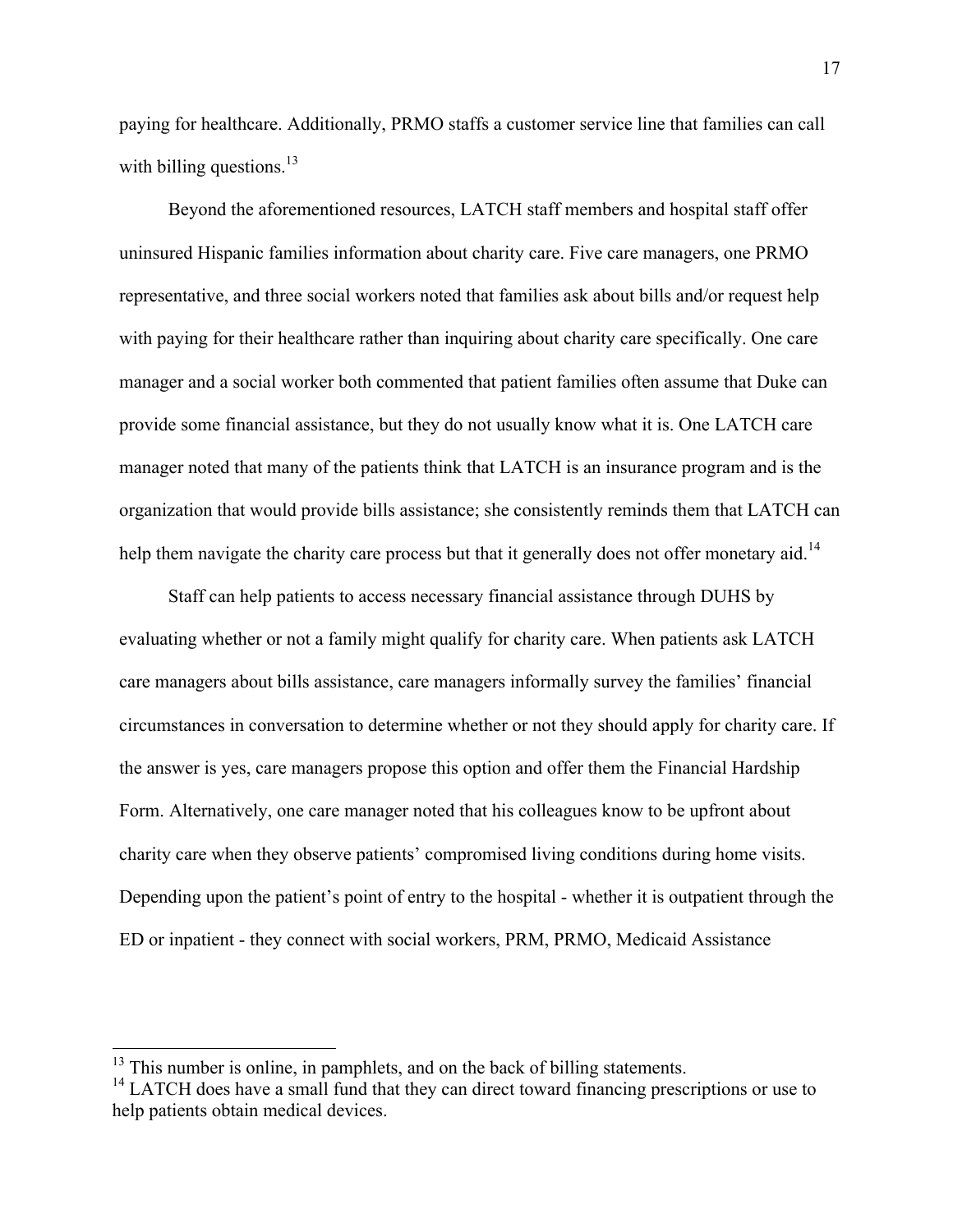Counselors (MAC), and Financial Care Counselors who can also help inform families of charity care.

Despite available information, many interviewees supported that Durham's uninsured Hispanic families are unaware or minimally aware, beyond what DUH and LATCH staff tell them, that Duke can provide discounted medical care to qualifying families. While five care managers and the PRM claimed that patients have limited to no awareness; two social workers approximated that 50 percent of patients know about charity care. Two social workers, one PRMO interviewee, and two care managers noted that there is word of mouth education in the "tightly knit" community.<sup>15</sup> Three social workers agreed that patients expect the hospital to have a program, but they do not know how to access it. One care manager proposed that patient awareness might depend upon length of stay at the hospital. She noted that the hospital seems more conservative about offering charity care details during ED visits, and those with an extended stay have more information about their options than those who simply visit the ED. Given that patients connect with different staff members regarding charity care depending upon hospital point of entry, perhaps some staff groups do a better job at informing patients than others.

DUHS staff recognize the hospital's conflicting position between serving the community and sustaining the business. One PRMO interviewee acknowledged that there are operational challenges associated with balancing cost-effectiveness and charity. He mentioned that as the largest employer in Durham, DUH plays an important role in the community and could do more from a public health perspective. However, he and one care manager explained that charity care is the hospital's last resort solution for helping patients who legitimately cannot pay their bills.

 $15$  One social worker described Durham's Hispanic community as "tightly knit."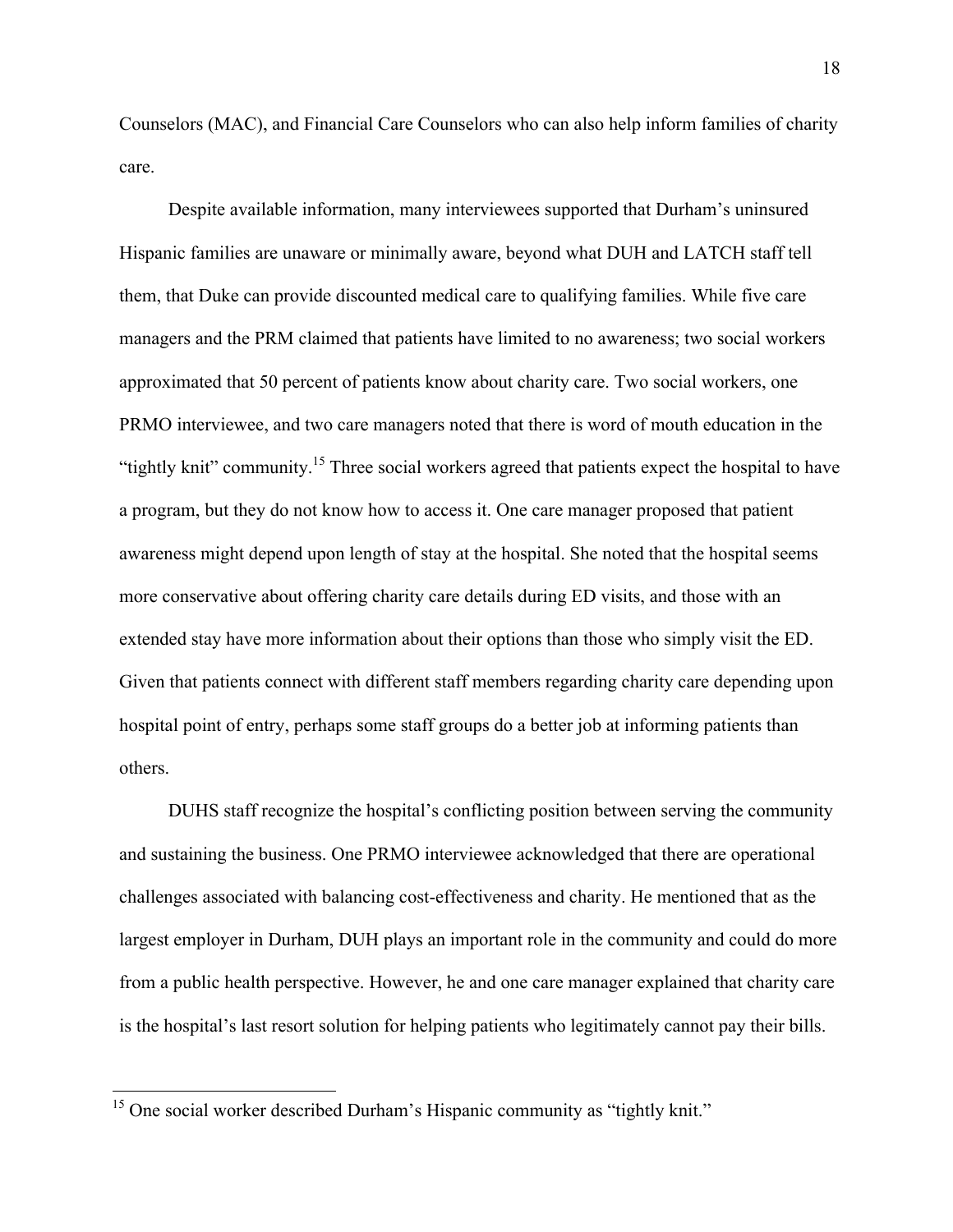Five care managers acknowledged that is not the hospital's objective to advertise charity, by making comments like: "They do not advertise: if you want charity care, contact us;" "They do not promote it much, but they do not keep it a secret – it is just low profile;" "If we make charity care our flagship, that is saying that doctors will work pro bono – it has to be for patients who really, really need it, to keep the figure low;" and "It is not Duke's goal to highlight care they want people to pay." One PRMO representative and the PRM supported this perspective in proclaiming "While we are a nonprofit, this does not mean we are no profit…. we do not want a billboard saying: free care, get your free care here;" and "we want to try and collect money before offering charity care, because there are people out there who do need charity care," respectively. LATCH aims to keep patients out of the ED and to help them obtain preventative and primary care, not to advertise that uninsured, undocumented Hispanic families should regularly visit the ED to get free healthcare.

Two social workers, one care manager, and the PRM mentioned that the hospital wants people to pay, even if it is as minimal as five or ten dollars per month. If families show that they are trying to contribute then the hospital "will write the whole bill off without thinking twice about it," the PRM explained. A social worker described that even this minimal contribution will let patients "feel ownership." The other social worker explained that if they are contributing to their healthcare payment, they will speak up more and ask the physician questions rather than feeling like the doctor is treating them for free. But the PRM still noted that some families struggle to contribute even four dollars toward generic prescriptions.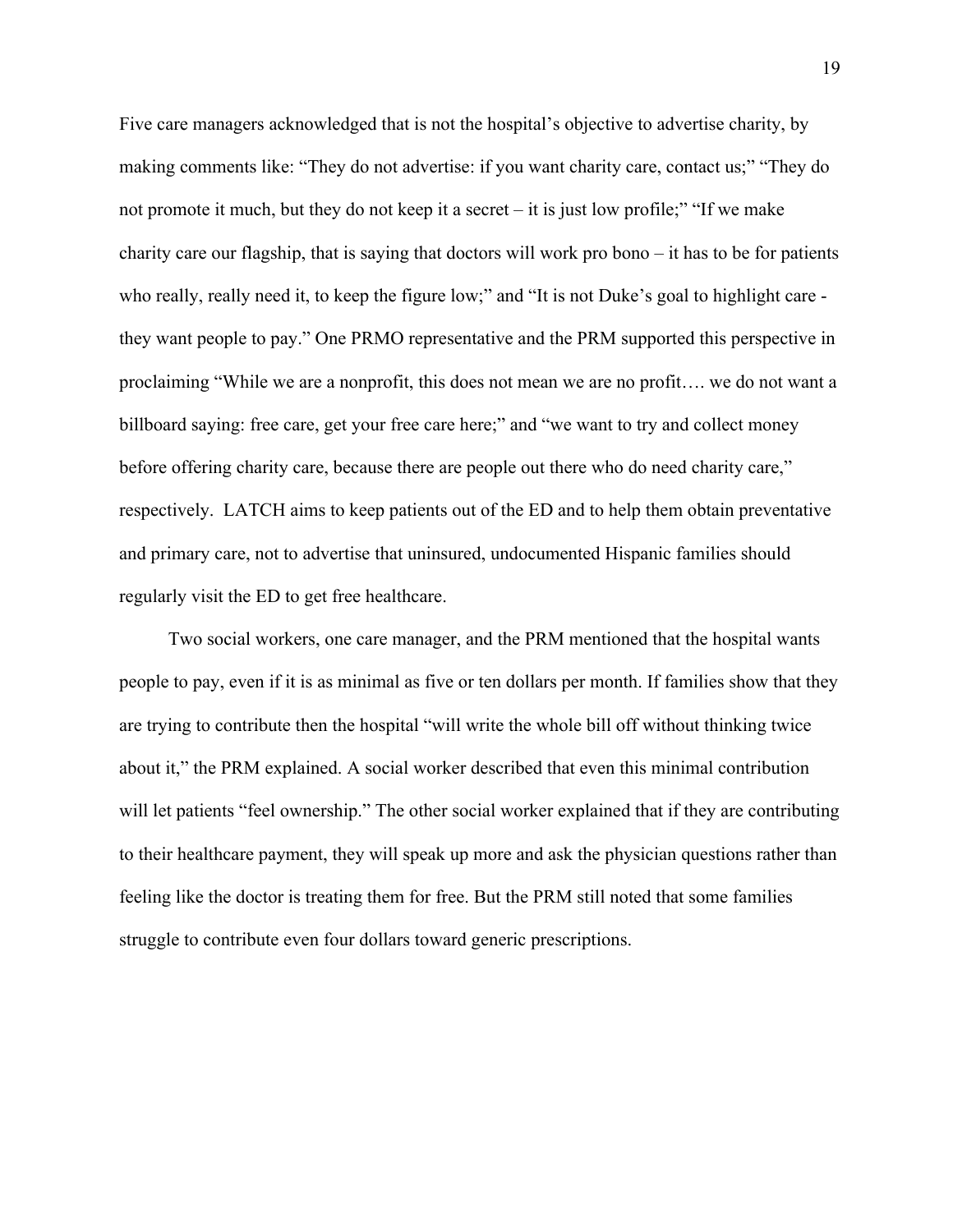| <b>Question Category</b>                                                            | 1-10 Scale                                           | Average<br>Rating | Number of<br><b>Respondents</b> | <b>Total Interviewees</b><br><b>Asked</b> |
|-------------------------------------------------------------------------------------|------------------------------------------------------|-------------------|---------------------------------|-------------------------------------------|
| Parents' level of<br>distress with financing<br>their children's<br>treatment costs | 1: Not at all distressed<br>10: Extremely distressed | 8.45              | 10                              | 12                                        |
| Parents' contentment<br>with the amount of<br>money they are<br>receiving from Duke | 1: Very unhappy<br>10: Extremely content             | 8.65              | 10                              | 14                                        |
| How well the charity<br>care program is<br>working                                  | 1: Poorly<br>10: Very well                           | 7.15              | 10                              | 14                                        |
| Overall rating of<br>patients' financial<br>assistance experiences<br>$T = 1.1 - 4$ | 1: Very negative<br>10: Very positive                | 7.83              | 3                               | 8                                         |

#### *iii. Impact of Financial Burden of Medical Treatment Costs*

**Table 4.** 

Table 4 demonstrates that families have very high stress levels associated with financing medical treatment costs according to interviewees. Respondents estimated that the average level of distress their patients' parents experienced from the financial burden associated with financing medical treatment costs for their children was 8.45 on a scale of 1 to 10.<sup>16</sup> Interestingly, one care manager proposed a relationship between patients' familiarity with the American health system and their stress about treatment costs. In her experience, recent immigrants are not as concerned about paying for healthcare, because they do not understand the US credit system. Their concerns rise as they become more acquainted.

## *iv. Delayed Care*

Interviewees confirmed that patient families delay seeking care at DUH because of fears including: deportation, the possibility of care denial due to immigration status, negative past experiences, and treatment costs. Two LATCH care managers and one DUH social worker

<sup>&</sup>lt;sup>16</sup> Based on ten total responses.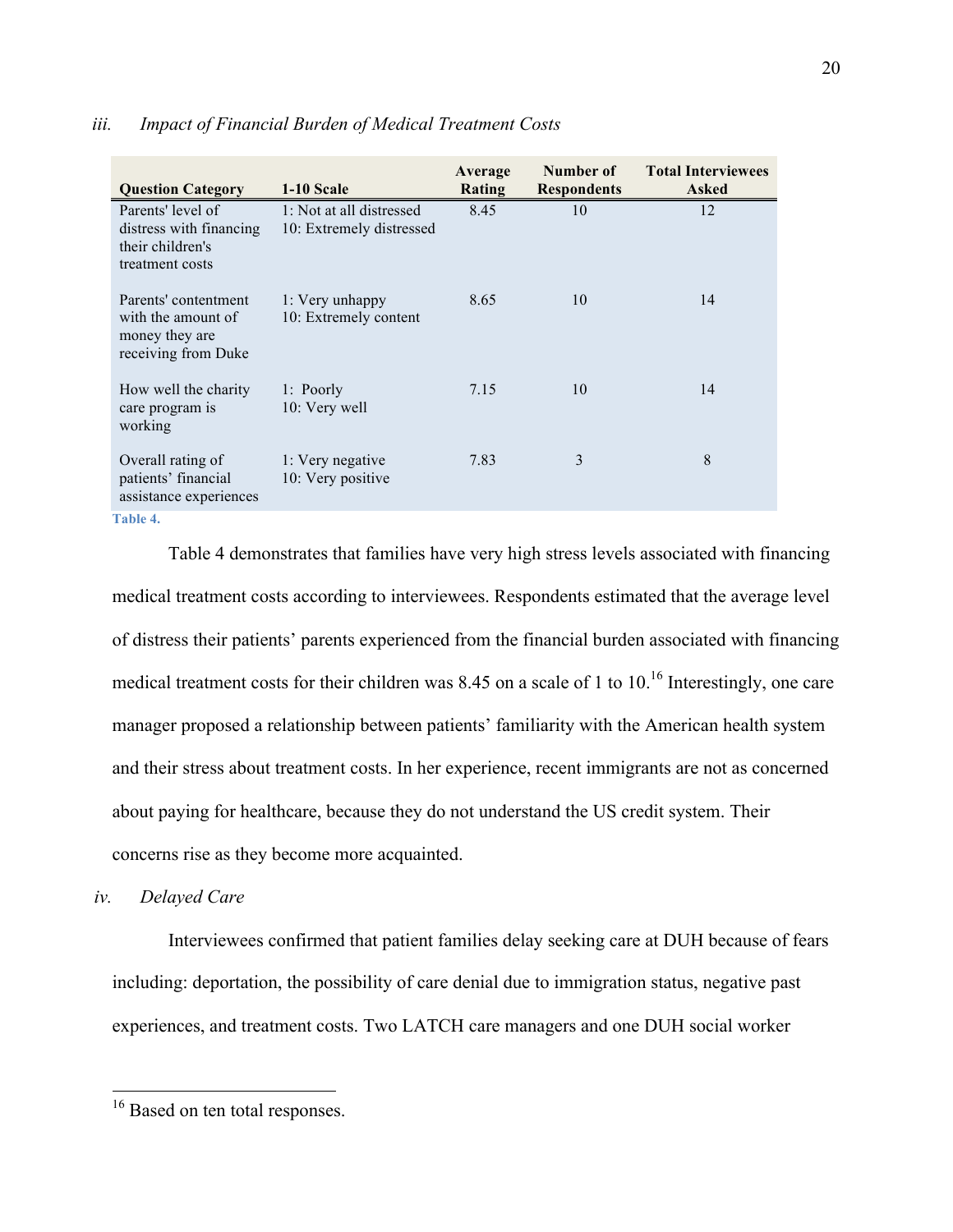highlighted that transportation to and from appointments also hinders access to care. Another social worker presented the caveat that if you are a parent, "You are going to get your children care. If your child spikes a fever, it doesn't matter if you are going to have to pay for the rest of your life." However, the majority held that Durham's Hispanic families try to avoid incurring healthcare costs.

Thirteen interviewees reported that families delay seeking care to avoid increasing their medical debt. All six LATCH care managers supported this point. One social worker said "probably."<sup>17</sup> They concluded this from observing the disease presentation states of ill patients or based on patient statements. Three care managers noted that patients cancel appointments or do not follow up because of cost. One care manager mentioned that some patients will not even go to a community health center because they do not think that they can afford the minimal cost associated with potential treatment.

According to a PRMO representative, ED staff avoid bringing up financial conversations until doctors see patients. This is consistent with EMTALA requirements. However, his reasoning was that they do not want anyone to feel like they cannot get care because of costs. Still, in recognizing cost concerns, three DUH staff affirmed that they previously instructed undocumented families with non-emergent cases to reschedule procedures, so they can avoid getting billed. Interviewees noted that uninsured Hispanic patients have left the ED against medical advice in fear of accruing medical bills. One social worker and the PRM noted that patients try to avoid being admitted to the hospital during ED visits for the same reason.

 $17$  One social worker said yes, though her response was based on anecdotal rather than empirical evidence. One PRMO representative and the hospital administrator were not asked the question. All 14 interviewees who were asked the question responded.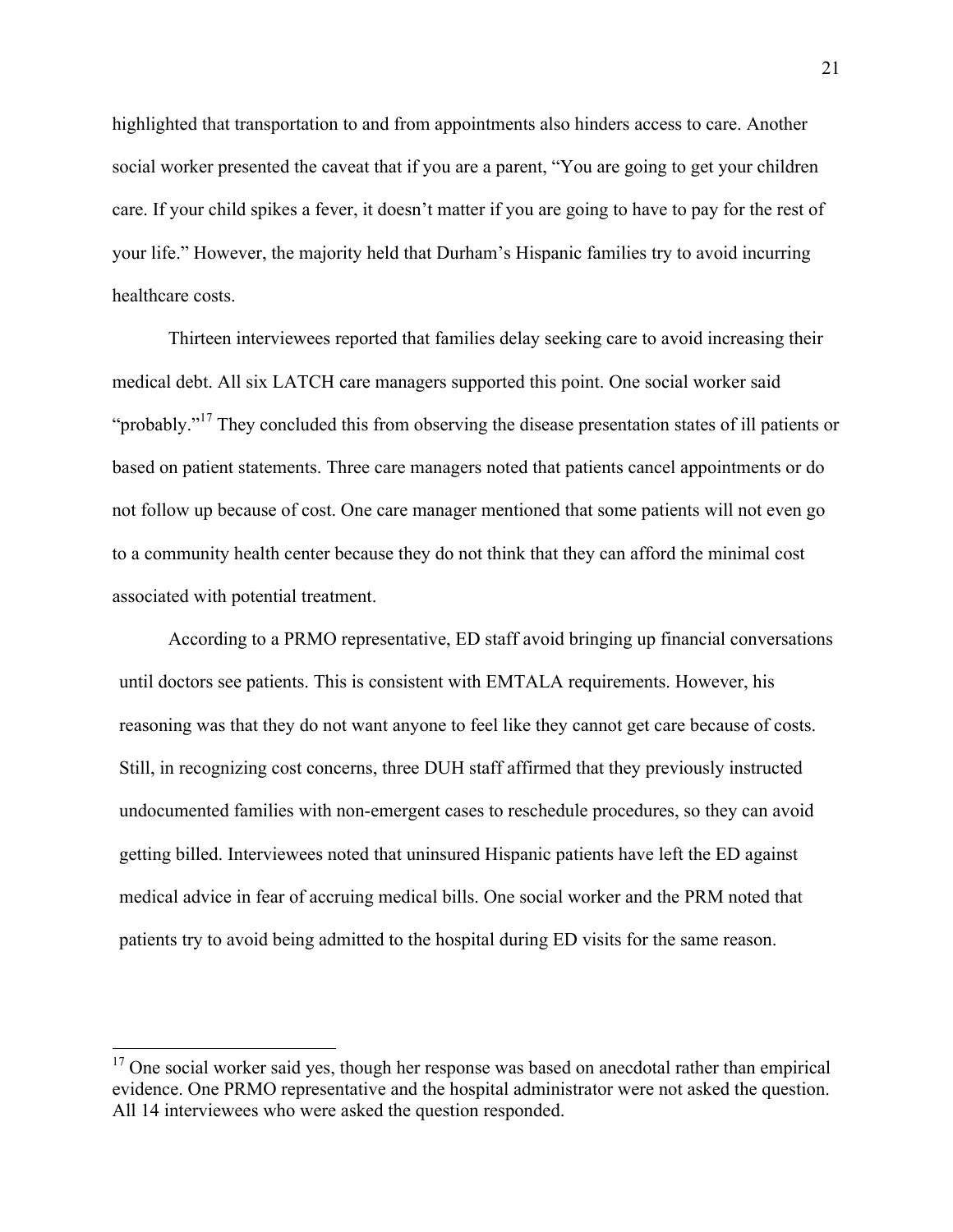Uninsured Hispanic patients present in worse medical conditions at DUH ED. The PRM and four LATCH care managers supported this point. "Sick, very sick, deathly sick," is how the PRM described the disease presentation states of the uninsured, undocumented Hispanic patients as a result of care procrastination. "If they were educated enough to know that they need to go to the hospital earlier, that would be phenomenal. They hold out and then it is harder to get things under control," she explained. This could suggest a relationship between limited community awareness of charity care and the extremely critical health statuses of DUH ED's undocumented Hispanic patients.

## *v. Patient Mentality*

Interviews suggested that undocumented Hispanic patients' mentalities hinder the smooth functioning of the charity care process. Five care managers explained reasons why patients do not engage with the billing system. According to two care managers, when patients are not approved for charity care, they simply ignore the bills. A care manager discussed how some patients simply ignore the bills in the first place, rather than applying for charity care. Perhaps this could be because, as PRMO noted, patients are too proud to apply. A care manager suggested that these patients do not care if they owe lots of money. Another care manager agreed, noting that patients might try to get on a payment plan but that they do not have enough motivation. "You give them everything, and they do not want to do much to get it. There are options, but patients need to advocate for themselves. We need to empower them," she described, which a social worker also supported.

Many study participants underscored that undocumented Hispanic families provide false information in the ED. Two PRMO representatives, the PRM, two social workers, and a LATCH care manager noted that patients will give false information including addresses, income, social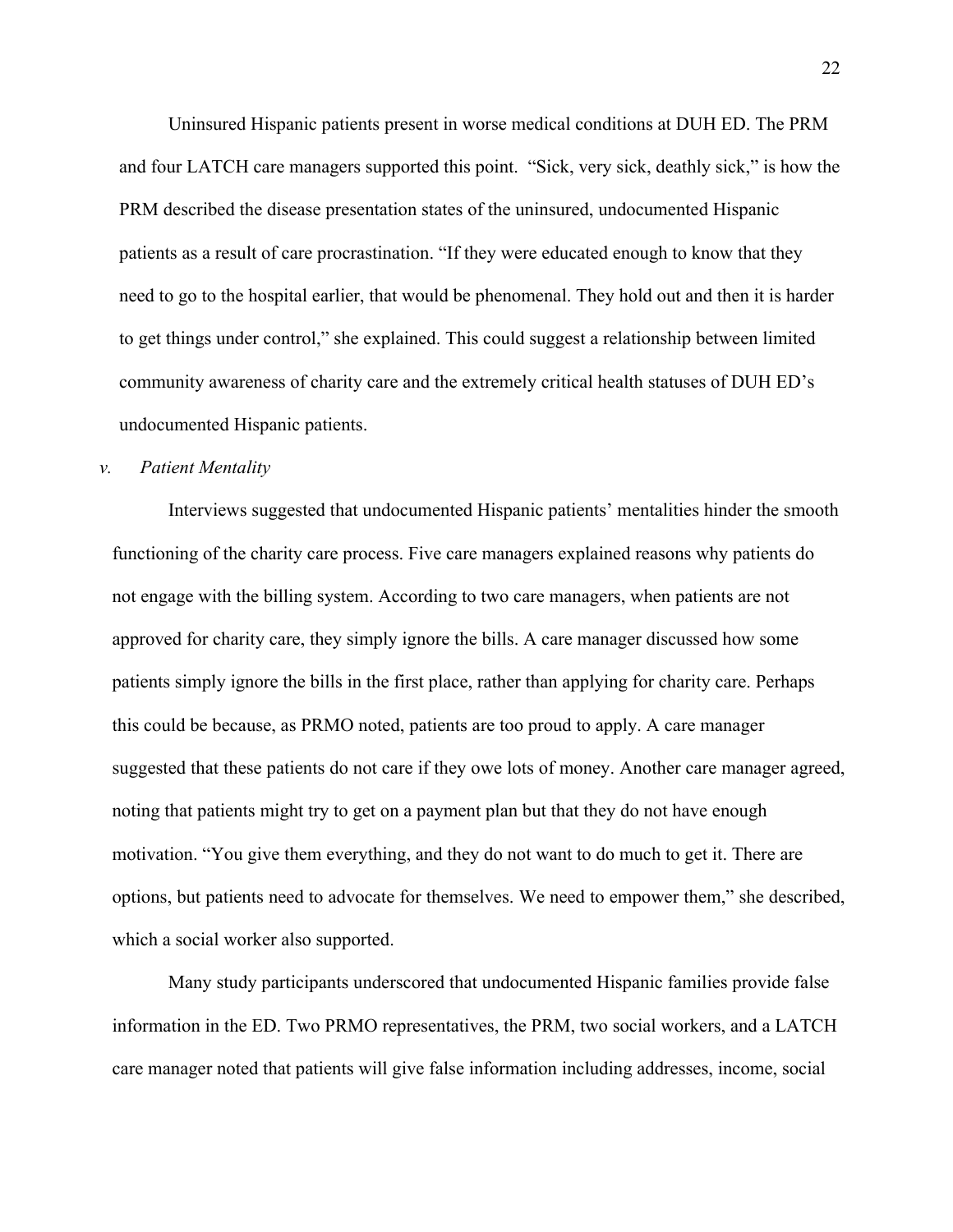security numbers, and identities. One PRMO employee explained that Hispanic families often have two last names, so they will check in under different names for each visit. A social worker expressed concerns that invalid identifiers are a medical hazard, because they could associate an undocumented Hispanic patient with someone else's medical record and alter a doctor's course of treatment. Thus, not only does having "bogus" information make contact and follow up with patients difficult for providers;<sup>18</sup> but it also can compromise patients' quality of care.

#### *vi. Program Logistics*

Hispanic families have trouble applying for charity care at DUH. Most care managers noted that they help patients fill out the Financial Hardship Form. Two care managers referenced the form's simplicity and ease of use; however two others affirmed that patients are not used to filling out forms, that the hospital will not process the application until forms are complete, and that patients do not know when they are approved for charity care. A PRMO representative noted that they are designing a simpler version of the Financial Hardship Form. They are also considering transitioning to a Living Wage Calculation rather than the sliding scale or Search America generated charity care discount.

Despite progressive changes, conversations with DUHS staff revealed problems with PRMO's charity care approval/denial notification process. Of the three care managers who responded regarding how long it takes for their patients to hear back from PRMO, two stated 45 days and one stated 30 days. A PRMO interviewee described that upon receiving a completed application, PRMO aims to decide within 30 days. This depends upon the capacity of the three staff application reviewers. One interviewee identified that patients become stressed when their accounts are sent to collections before they hear from PRMO. A social worker also noted the

 $18$  One LATCH care manager cited that patients sometimes provide "bogus" addresses.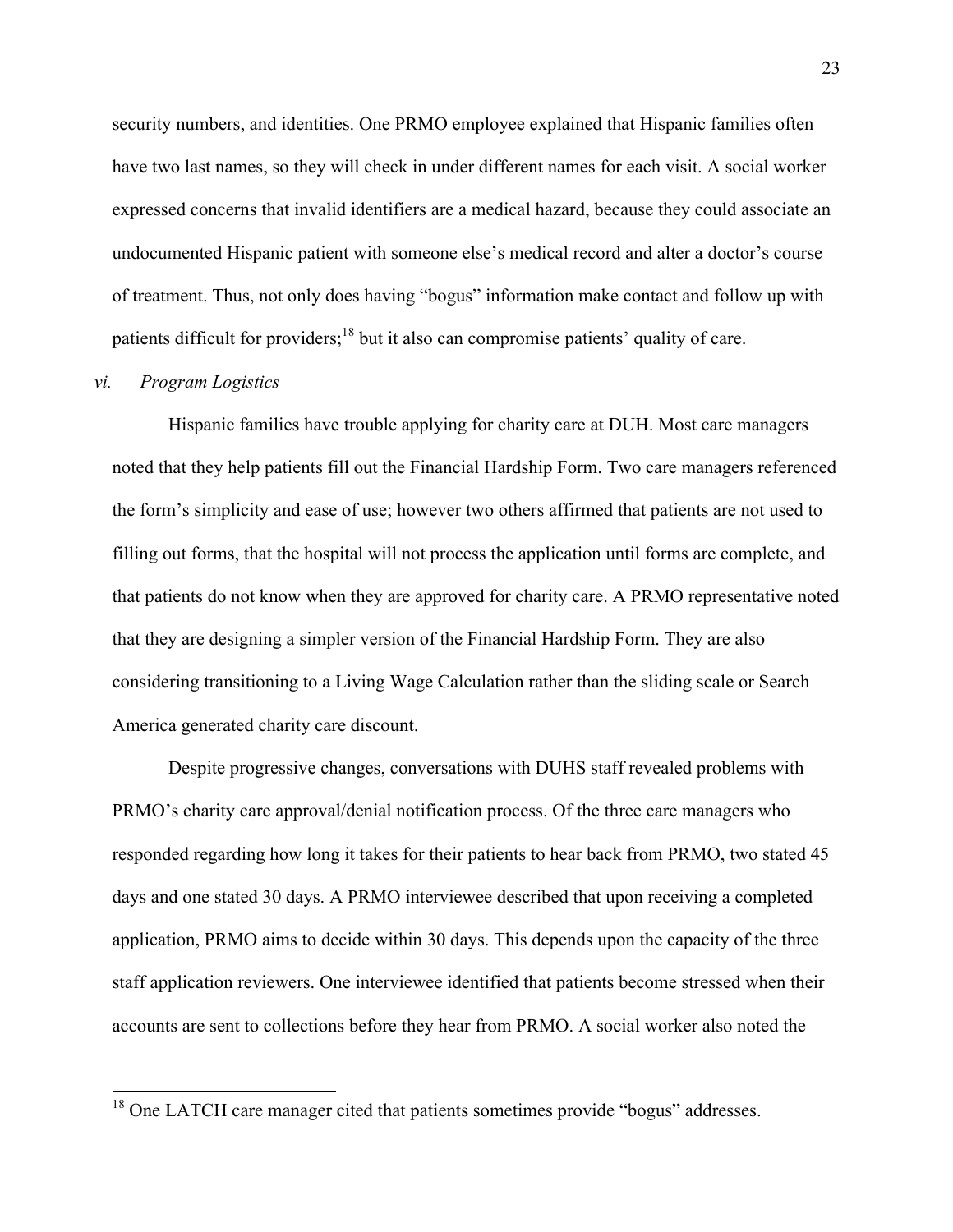importance of timing, as patients do not know what to do when they receive a statement while their charity care applications are pending review. During this time, DUHS staff perform due diligence on patients to ensure that "no one pulls a wall over [their] eyes," a PRMO representative described. The PRM explained, they "scrutinize the situation and weed out the players" to guarantee that the families awarded charity care are the ones who need it most. After making a decision, PRMO notifies patients of their charity care status by mailing letters written in English to the addresses patients provide during their hospital visits.

Literacy causes issues for Hispanic patients who need to engage with DUHS's billing system. Two care managers and two social workers noted Hispanic patients' limited literacy and particularly financial literacy. PRMO confirmed that they have a Spanish version of the letter but that they have poor records for patient language preferences. While English is the default, a PRMO representative expressed interest in using a Spanish statement in the future. One social worker noted that a "parent may or may not have a 6<sup>th</sup> grade reading level." Another commented: "Right now, [PRMO does not] take language, which is kind of bizarre. You would think that they would want to do that." The DUH administrator confirmed that the hospital is working to communicate in the community's language by avoiding jargon and by producing materials in Spanish.

Given these language barriers, it is no surprise that two care managers suggested that patients often struggle to determine what charity care services the letter approves them for. A PRMO interviewee described that once approved, some patients think they have access to free care, but they do not. Interviewees noted that patients have trouble figuring out whom to follow up with for questions regarding charity care when they receive these notices. One care manager referenced that many patients never receive their letters, so they are left wondering about the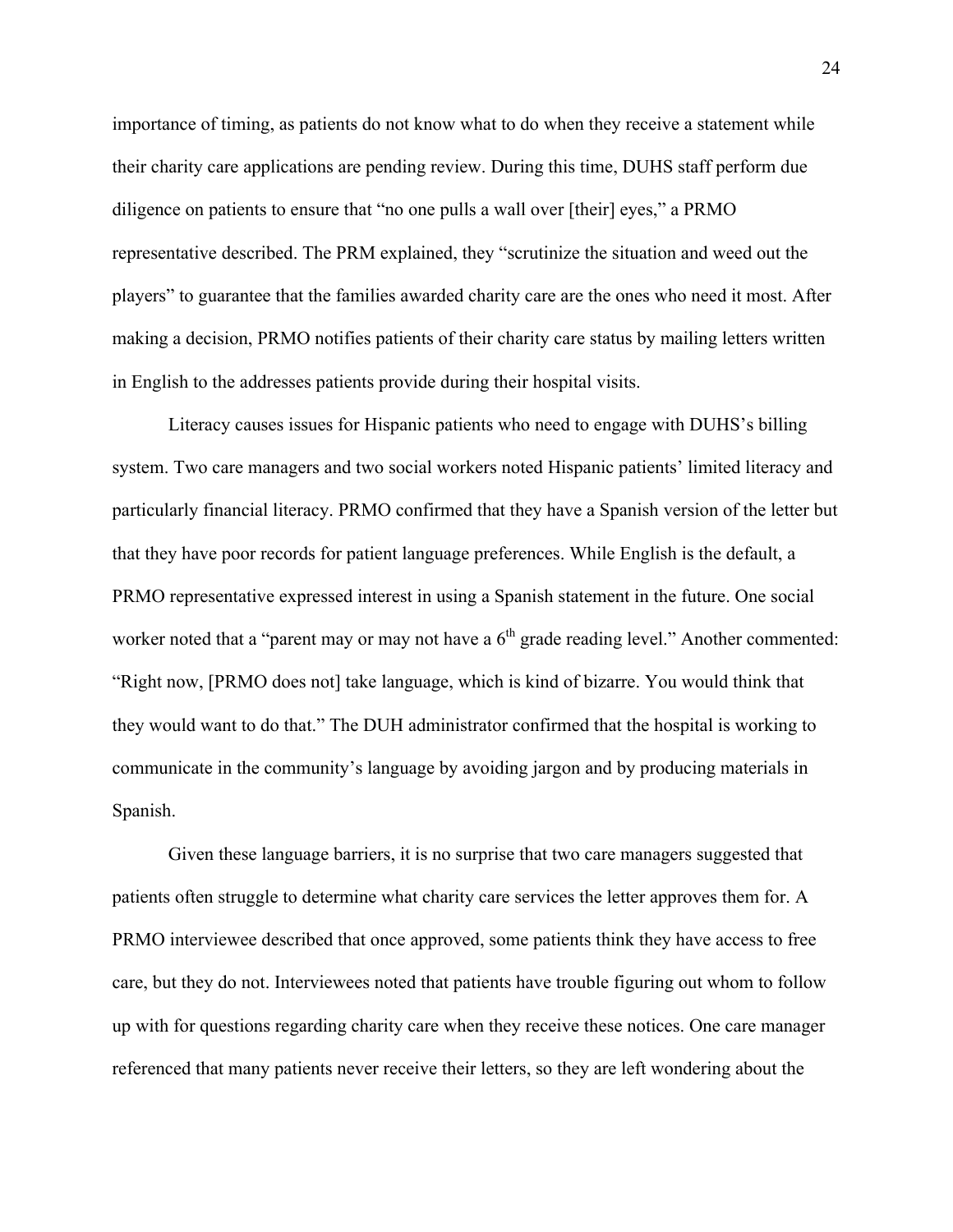status of their applications. Perhaps this is because of the previously mentioned issue that, as four DUHS staff members described, undocumented patients sometimes give false addresses and information because "they do not want to be found."

DUH staff noted that some families have trouble providing the materials that the Financial Hardship application requests. A social worker noted that undocumented workers often do not have pay stubs. Additionally, she elaborated: Employers may not be willing to write verification letters, because this acknowledges in writing that U.S. citizens have been hiring illegal workers and paying them off the books. Employers may not be comfortable recording this information. Another social worker agreed, commenting that getting patients to gather all necessary materials and fill out the documents completely is an issue. She said, "Some families are chronically disorganized. We might as well be asking them for a passport to the moon."

A PRMO study participant stated that continuity of care issues arise when charity care coverage lapses. One care manager noted that doctors infrequently elect not to treat nonemergent patients in this position until their charity care policies resume. Another care manager suggested that patients should apply for charity before undergoing procedures. PRMO cited that this does happen in outstanding circumstances but not as standard procedure. However the hospital administrator explained that DUHS is moving toward adopting this charity care paradigm.

## *vii. Staff Communication*

DUH staff on the business and clinical sides of charity care have insufficient communication. Five interviewees on the clinical side, largely DUH staff, refrained from rating the charity care program. They did not feel knowledgeable enough about the program, or they were "not the right person" to provide an answer (Table 4). Not only were staff members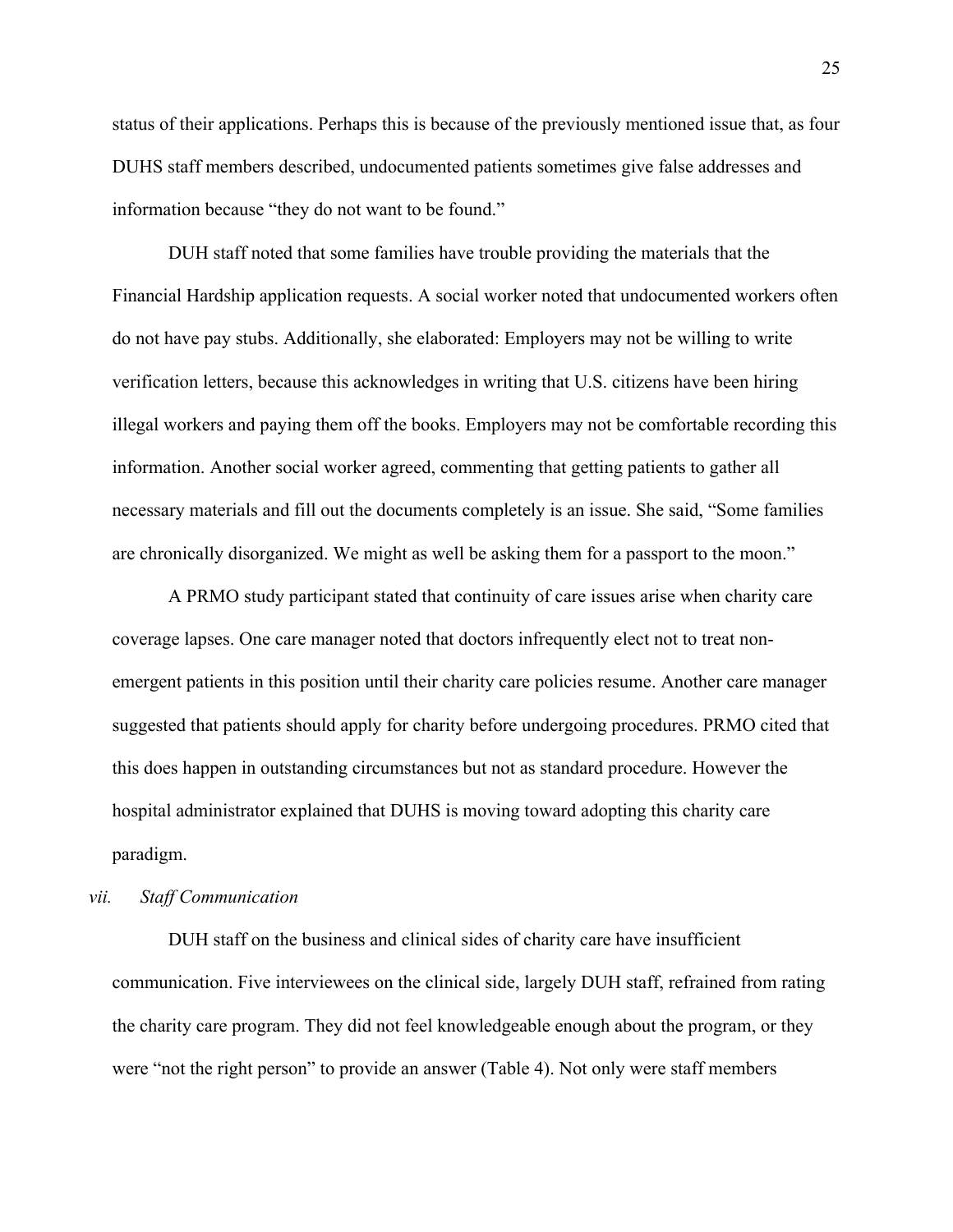unaware that some policies exist,  $19$  but also one PRMO representative reported facts about the billing policy that changed three years ago. In general, the care providers frequently did not know answers to questions about the billing process. Most interviewees could only answer questions that were relevant to the way their specific roles interfaced with charity.

A PRMO representative and one LATCH care manager asserted the need to bridge the gap across the hospital's pharmacy, compliance, business, and clinical departments. The PRM acknowledged that hospital employees definitely communicate with one another to address patients' needs, but she conceded that her team "may not have all the answers." A social worker agreed with this point in stating, "Sometimes we do not know what the other person does. We are not aware of all the processes and different people that [the patient] has to go through." One social worker stated that "social workers are a catch all" and that calls about charity care will often get routed their way from the main line.

Hospital staff and patients struggle to distinguish between the PRMO and PRM departments, given their acronym similarities. Interviewees seemed to misuse the terminology during interviews. PRM then estimated that between 15 and 20 percent of DUHS staff mix up the PRMO and PRM roles. She affirmed that patients also transpose these positions on hospital surveys. "They get confused, we get confused," she proclaimed.

DUH staff reported difficulties coordinating with patients as they move throughout the charity care process. A social worker asserted that she did not know a whole lot about what happens to patients after she gives them the Financial Hardship application. She conceded that returning charity care patients probably know more about the process than she does. Similarly, the PRM interviewee described that her team probably would not know whether or not her

 $19$  The PRM was unaware of the ED's uninsured patient discount prior to the interview.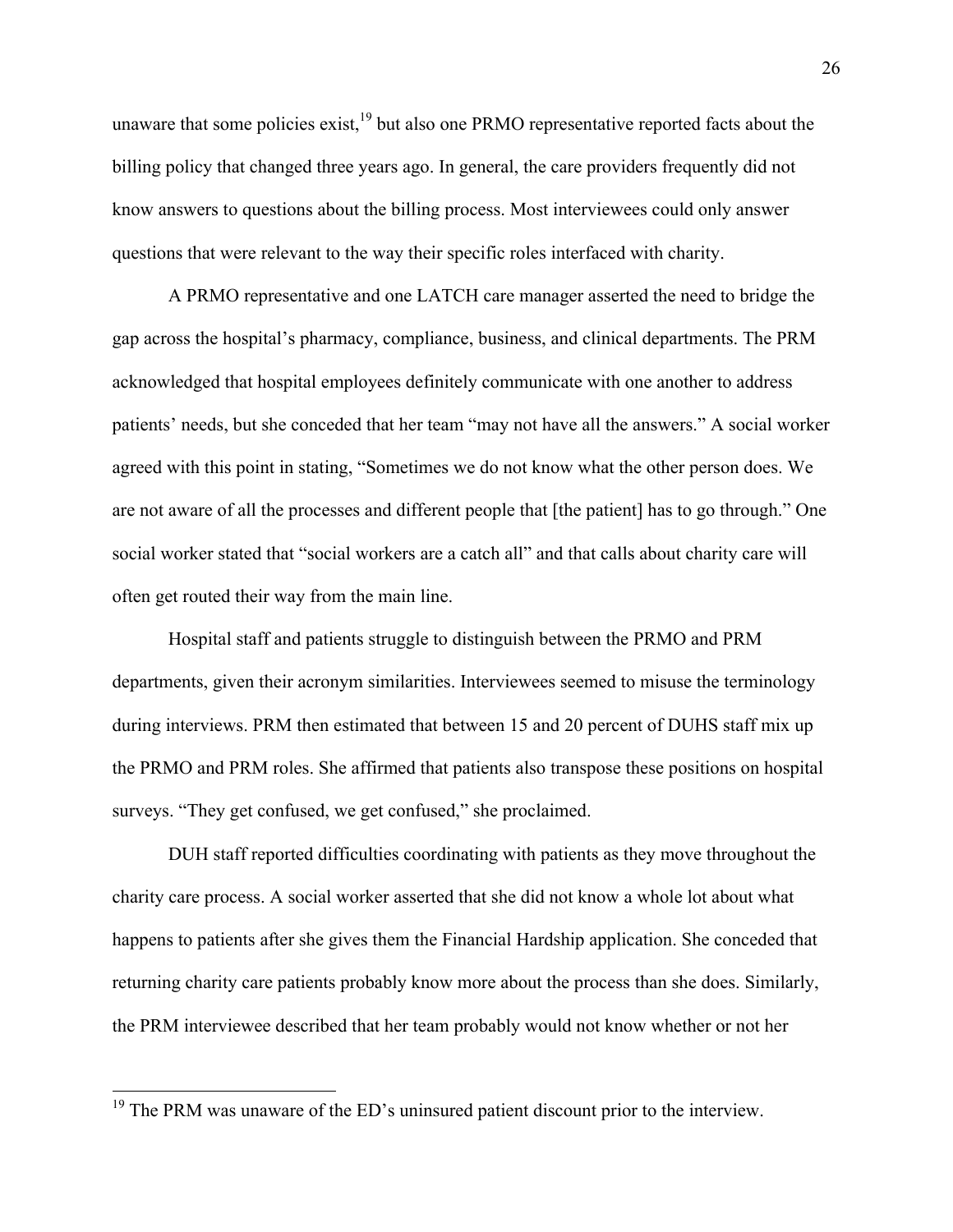team's patients are approved for charity care, unless the patient is readmitted. Thus, there is a lack of coordination between hospital staff, patients, LATCH, and the broader community.

The PRM study participant emphasized the need for DUH to better hand off uninsured patients to the community upon discharge. At-home nursing and equipment are hard to secure for uninsured patients. She noted that the hospital does not release patients until it can secure their discharge environments. Still, one interviewee expressed concern for patients' health maintenance after they leave the hospital and when charity care expires.

Conversations with interviewees raised a number of critical questions about charity care, which reach beyond the scope of this paper. One social worker described: "We create a tough situation – what is basic good care? What is the appropriate care to provide?" She noted that when the hospital provides certain care to low-income, foreign-born patients, it is actually creating additional problems. Consider the situation in which a person originally from a small foreign village gets put on dialysis at DUH. The social worker described that the patient could not access this care in his home country; with Duke's help, this patient now cannot go home. The PRM questioned: "What is the right kind of care to do, or do we do everything we know how to do regardless of insurance?" Even then, "to what extent do we provide care that we cannot sustain?" she asked. She described the role of charity care hospitals as "a Band-Aid not a fix."

Despite the fact that LATCH could help a number of patients with some of these issues, two social workers, a PRMO representative, and the PRM noted that they no longer work too closely with LATCH in recent years. However, one social worker noted that she gives patients brochures for LATCH, while another stated that the hospital generally makes referrals, via Pathway Three (Table 2). Despite not making any referrals herself, the PRM described LATCH and DUH as "codependent." A PRMO representative noted that the relationship was much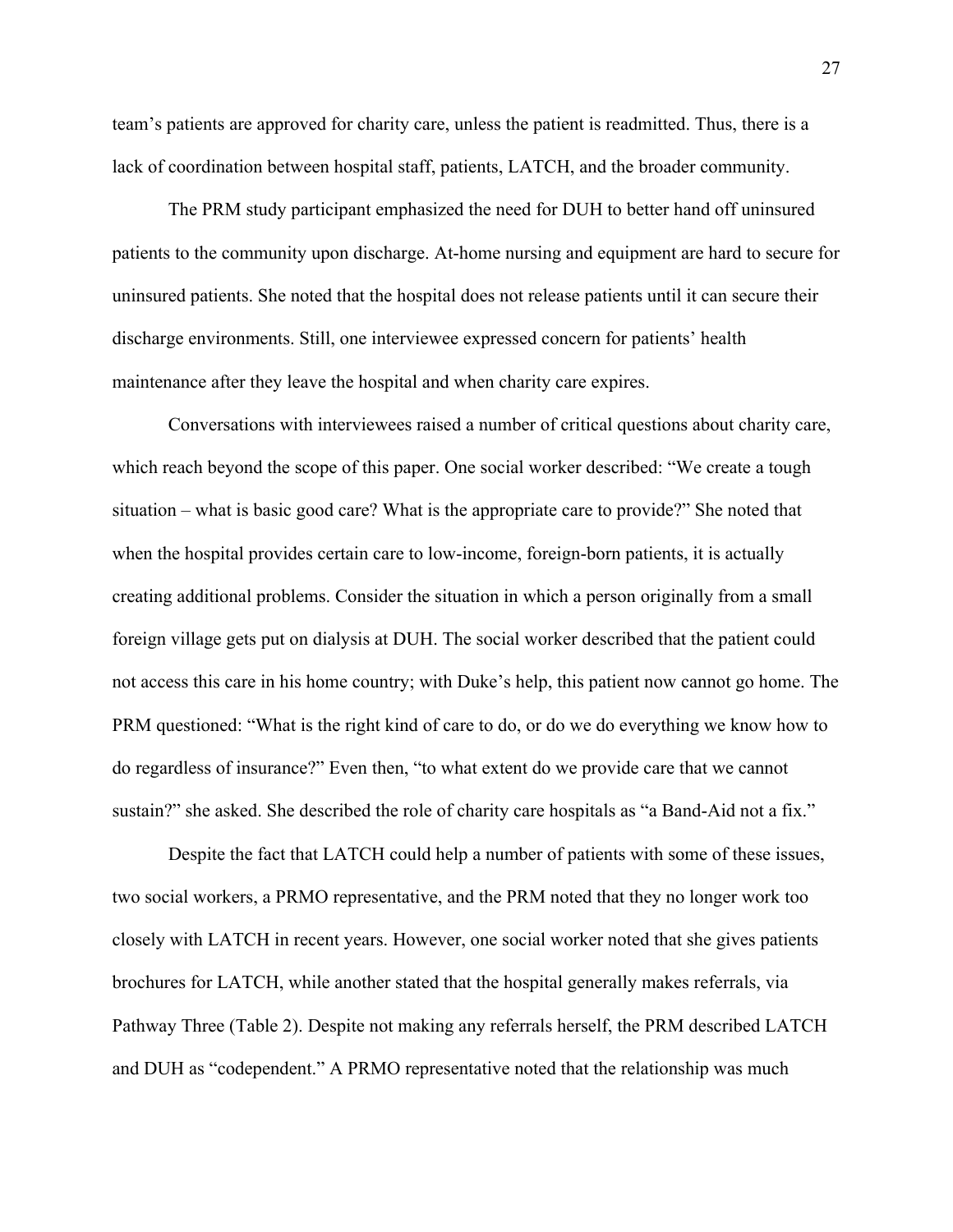stronger a few years ago, when there was regulation that encouraged collaboration between the two organizations, but it has since gradually lessened. One social worker noted that she made a handful of referrals years ago but that she has not made one in the past year, while another social worker and the PRM made one referral each in the past year. Improved communication between LATCH and DUH might help streamline uninsured, undocumented, low-income Hispanic

patients' experiences with charity care.

# *viii. Barriers Facing Mixed-Status Families*

Interviewees described that differential treatment creates divides among members of mixed status families.<sup>20</sup> Consider the case study one social worker provided:

In a family of three children, one child was documented and on Medicaid, but the other two were not. The documented child was diagnosed with a genetic heart disorder. The other two children needed to be tested to see if they had it also. The cost of getting an echocardiogram was very expensive (900 dollars). The family had to pay upfront, or the children could not get the procedure. Therefore, the documented child was tested and the other two were not, because the family could not afford the echocardiograms for the two uninsured children.

Another social worker described a similar situation in which she consulted for a family with five children – three were born in the U.S. and two were not, so those two were uninsured. She described the thoughts of one of the undocumented children in the family "My sister has a privilege that I do not have," and noted that this creates a disparity within families.

*VII. Charity Care Approval* 

Despite issues associated with obtaining charity care, interviewees described that families

forget the process and are extremely happy once they are approved. Estimates from PRMO

suggest that 85 percent of Duke's charity care applicants are approved; of that 85 percent, 90

 $20$  "Mixed-status" families contain both citizen and undocumented members (Wallace et al., 2012). They usually contain U.S.-born children with illegal parents or illegal parents with both U.S.-born and foreign-born children in the same family.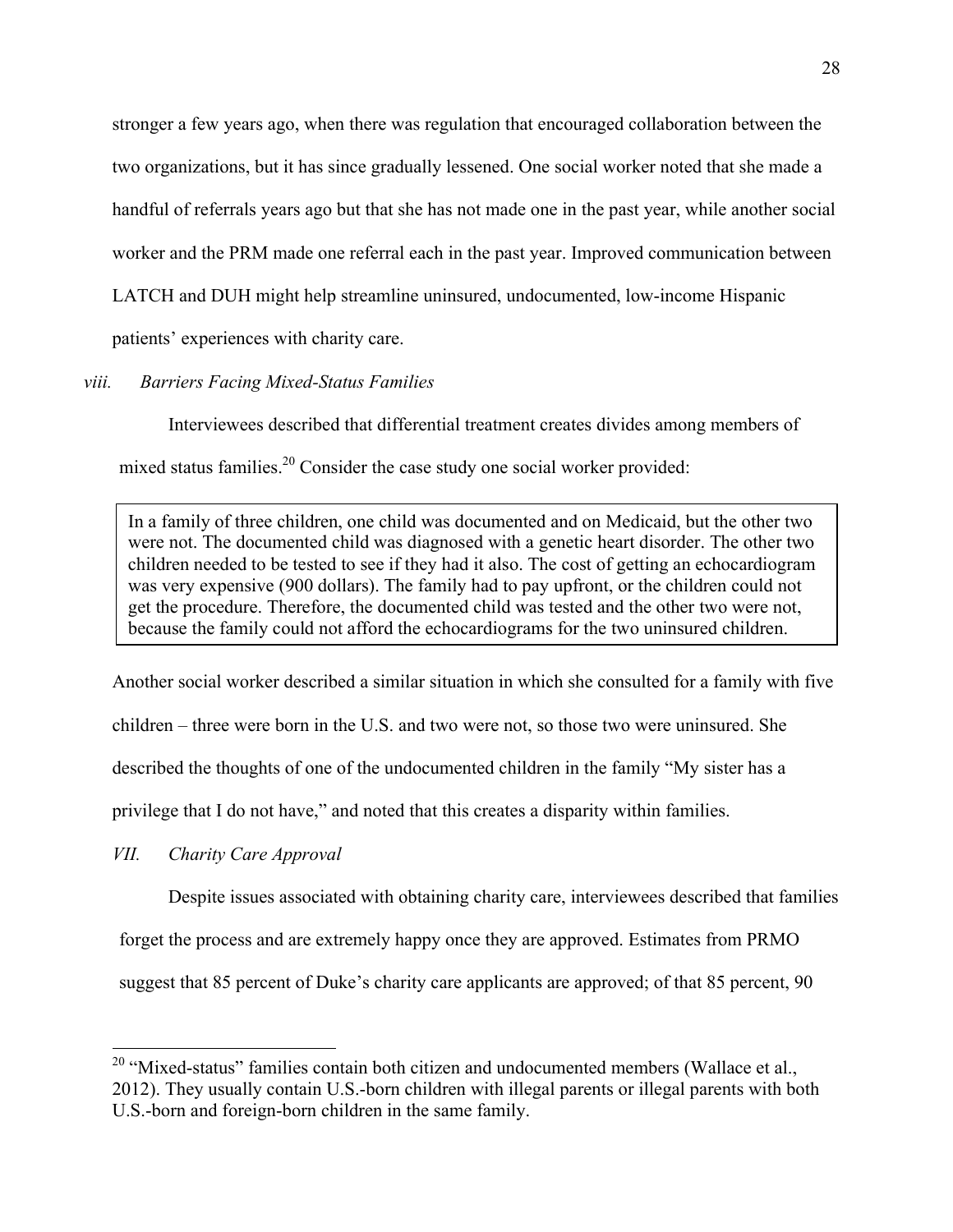percent are approved for 100 percent charity care that the hospital will write off. One care manager described that patients are ecstatic when charity care reduces their bills from 36,000- 80,000 dollars to 600-700 dollars.<sup>21</sup> Patients whose bills charity care covered have sent PRMO thank you letters.

Many interviewees expressed favorable opinions of DUHS's charity care program. Interviewees reported an average level of contentment with the amount that families are receiving from Duke of 8.65 out of 10 (Table 4). All responses from interviewees who rated how they well they think the program is working said between seven and eight (Table 4). Overall, the average rating of families' financial assistance experiences was 7.15 out of 10 (Table 4). While participants acknowledged that DUHS can always improve, they reinforced that patients would struggle financially and health wise without the system. Three LATCH care managers described the program as "fantastic," "a good initiative," and "actually a good one…Duke doesn't hold back when patients are approved," respectively. The PRM and one social worker stated: "Being able to help somebody really says a lot about Duke, our reputation, and our willingness to reach out to folks who cannot afford the care they need;" and "It says something about our commitment to the community to be compassionate, to recognize that disparities exist, that healthcare should be available to everyone, and that charity will make that possible." The DUH administrator and one care manager were grateful that LATCH provides the uninsured with to access care at Duke.

Interviewees mentioned areas for improvement in the current charity care system. In summary, DUHS could streamline 1) communication, 2) program logistics, 3) education and 4) outreach.

 $21$  The leftover bill is for services that charity care does not cover.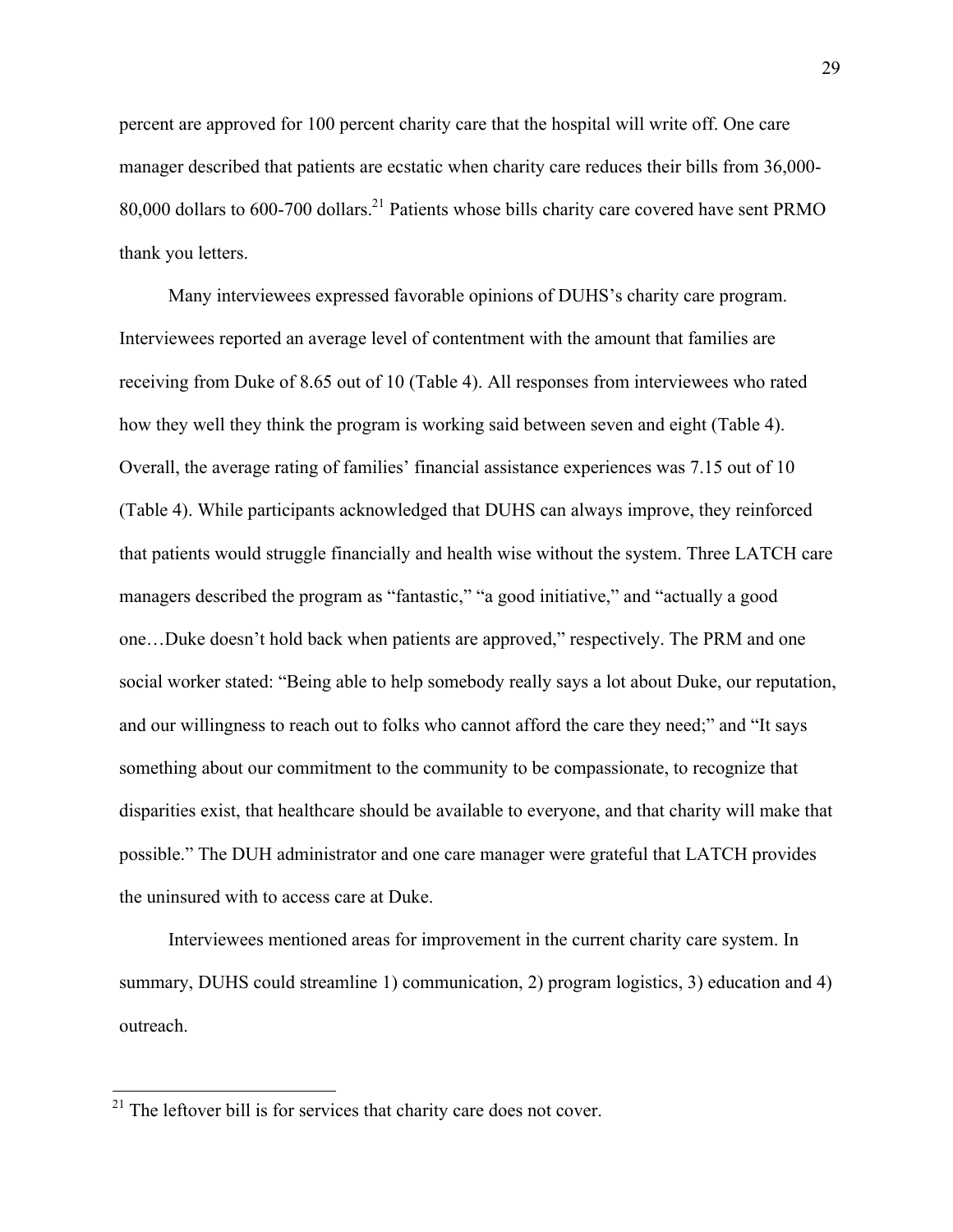#### **VII. Discussion, Conclusions, and Proposed Policy Response**

#### *i. Barriers to Care*

These results suggest that language and patient mentality hinder Hispanics' access to care at DUH. Care mangers noted that patients struggle to process jargon and understand their financial assistance options in English: the language in which DUHS often publishes online information and promotional materials. If Durham's uninsured Hispanic families have little awareness of charity care because of language barriers, this might then prevent them from seeking care at DUH. Care managers noted that their undocumented Hispanic patients are also afraid to seek care at DUH, because they think they will be treated differently or denied care because of their inability to pay. These results are consistent with findings in the literature that the undocumented and uninsured have more difficulty accessing primary care and specialty care (Collins, Doty, Robertson & Garber, 2011; Hadley, 2007; Rhodes, Hiller, Stolz, & Hays, 2012; Simpson et.al, 2005), and that undocumented Hispanics are the group least likely to report having a usual source of care (Ortega et al., 2007; Rodriguez et al., 2009).

Perceived barriers to care may be associated with parents' high stress levels noted in this research. While interviewees asserted that DUH physicians are more concerned with patient health than their insurance status or ability to pay; families' perception of these as issues could negatively impact their motivation to seek care. The Hispanic community's word of mouth communication could perpetuate this mentality and promote stress for families who need emergent care. This research does not establish causality, but future research could investigate these potential relationships.

While DUHS raises awareness about charity care in the community, publicity efforts may not reach Durham's uninsured Hispanics. Though Hispanic community members more often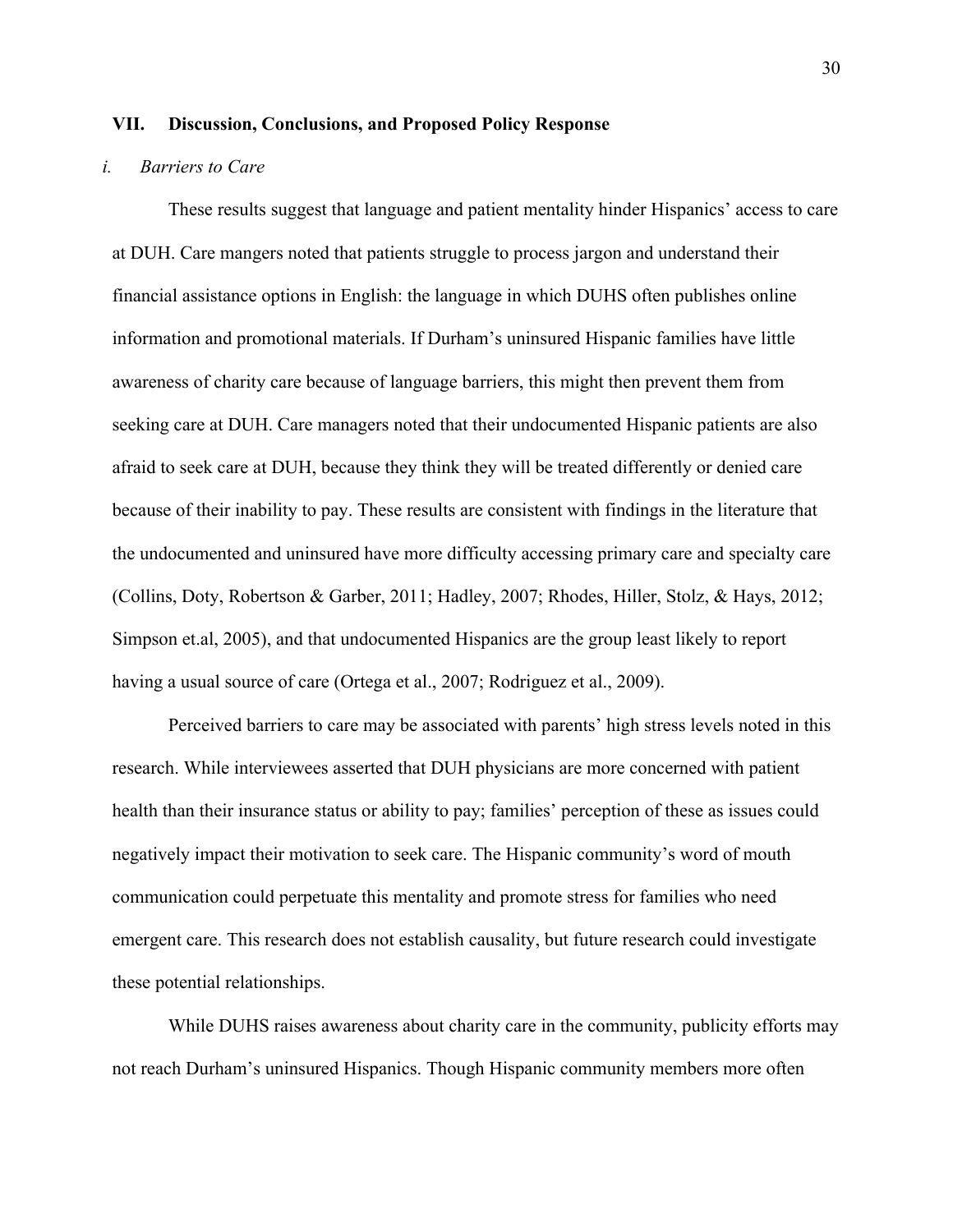seek charity care from DUH, they do not comprise the majority of attendees at the Duke/Durham Annual Health Summit. Even if language was not an issue, they might not have Internet access; or as DUH staff noted, they do not know to look online for financial assistance information. The hospital would need to target Hispanics differently for them to become more informed. However, interviews suggested that Duke is not in the business of advertising free care.

Given the hospital's need to balance charity and community obligations, interviewees confirmed that it is not Duke's goal to mass disseminate charity care information to Durham's many uninsured Hispanics. While interviewees reported high patient contentment upon their approval for charity care (Table 4), DUH may not be interested in increasing its contribution beyond approximately 3.5 percent of its 2 billion dollar budget (Neff, Alexander, & Garloch,  $2012$ ).<sup>22</sup> Sharing more charity care details with admitted DUH patients than ED patients could help DUH avoid additional uncompensated care by discouraging ED visits. But even if the hospital is not interested in spending more on charity care, there may be better ways to keep people out of the ED.

## *ii. Education*

Financial and preventative healthcare education in North Carolina's public schools might help reduce ED visits and subsequent consumption of charity care-funded services. Scholars suggest, "Financial education that is successful tends to be among people who understand well why it is important to them and to their future" (Shanks, Mandell, & Adams, 2013, p. 162). DUHS could apply the principles behind interactive financial literacy education to preventative health education. Perhaps teaching undocumented Hispanic students about why they need preventative health services could help promote healthcare responsibility. While training during

 $22$  Calculated based on DUHS 2012 charity care contribution of \$69.00mm (Table 1).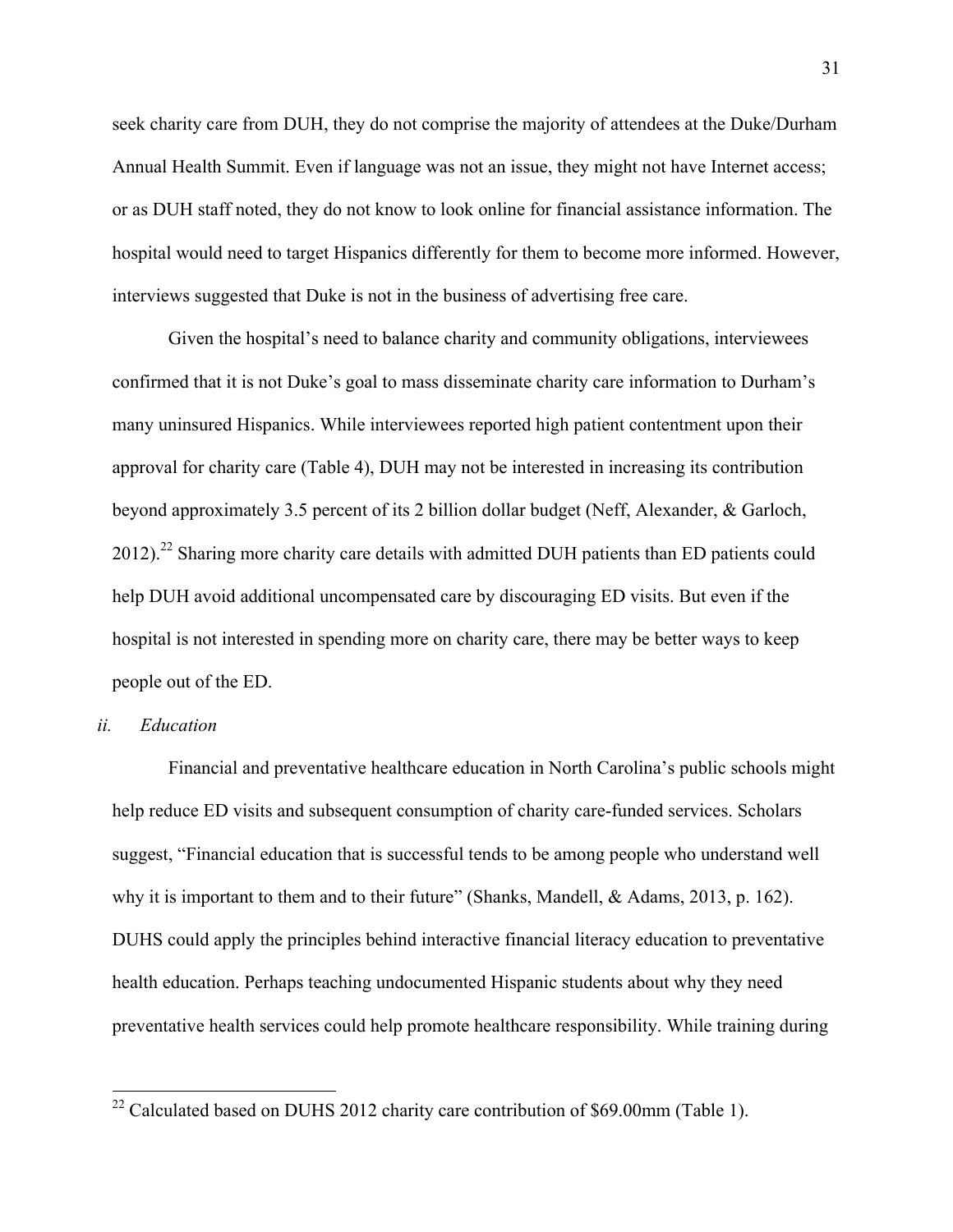high school has not improved long-term financial literacy, training might be more effective during pre-high school years before students have preconceived notions about financial behavior (Mandell & Klein, 2008).

DUHS funds four school based health centers in Durham Public Schools (Duke University Health System, 2013a). They intend to: address urgent health issues, facilitate access to primary care, and "preempt adverse health and educational outcomes including unnecessary use of the emergency room and student absences from school and missed parental work hours" (Duke University Health System, 2013a, p. 4-5). Having programs already in place makes this goal reasonably feasible.

Developing programs that emphasize the purpose of preventative health education and financial associated financial management might help address issues this paper raises surrounding Hispanic's utilization of healthcare services and subsequent need for charity care. If undocumented Hispanic youth could understand basic principles behind the U.S. healthcare and credit systems, and money management, they might hold themselves financially accountable for their healthcare more frequently. Similarly, teaching that preventative healthcare is cheaper and a better health choice could help youth distinguish between when delaying care is acceptable from when seeking care will prevent life threatening conditions. It could also inform long-term healthcare utilization.

## *iii. Charity Care Program Logistics*

PRMO can make this goal even easier by accommodating the language preference and reading proficiency of the Durham-area Hispanic population. During an interview, a PRMO representative mentioned the goal to collect language preferences so that they can send Hispanic patients Spanish statements and Spanish charity care approval/denial letters. However PRMO is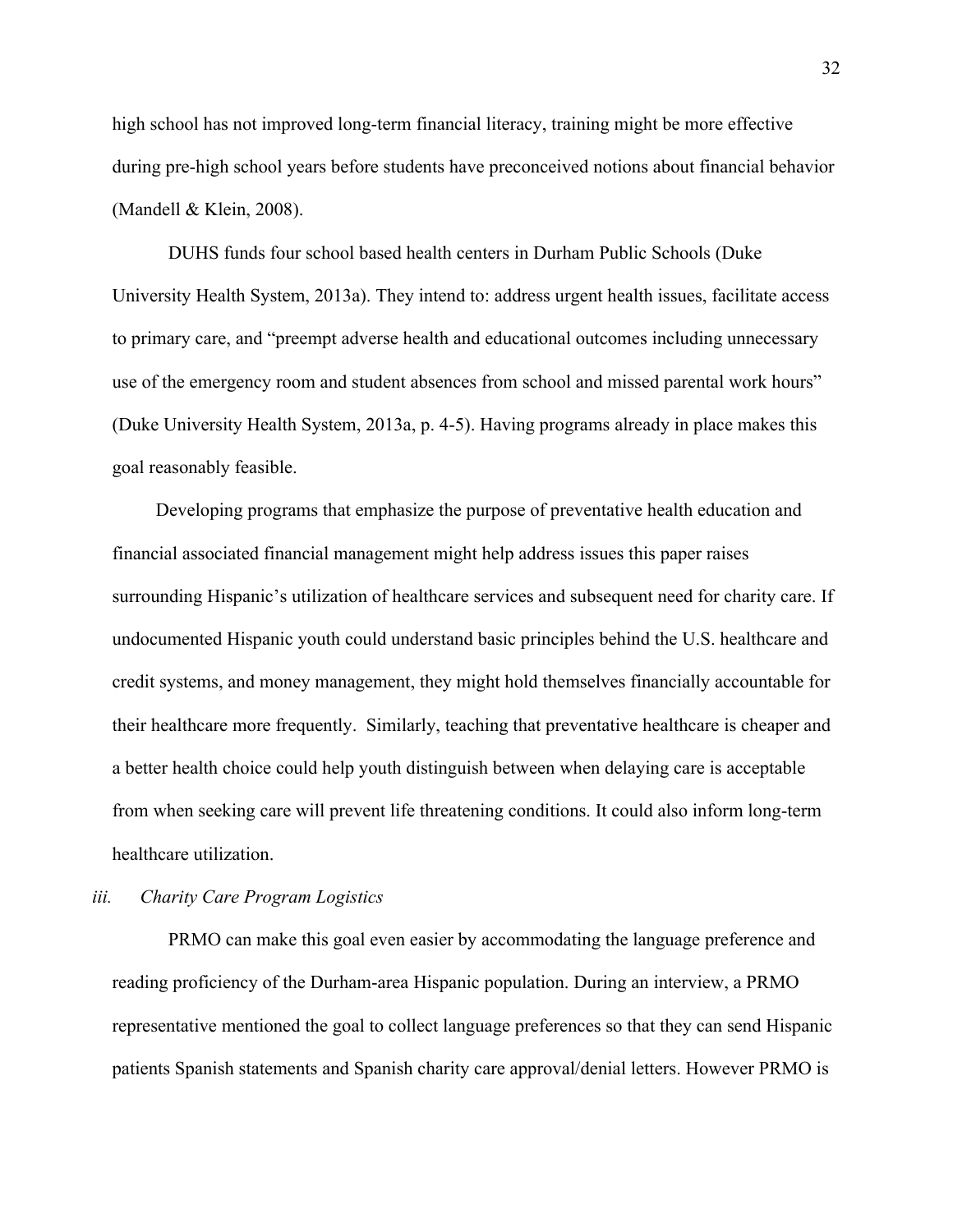designing a new Financial Hardship Form that simply re-formats the previous version. It will not request race, ethnicity, or preferred language. Doing so could help the hospital narrow the communication gap between patients and providers.

DUHS should clearly outline in the approval/denial letter which specific bills the hospital will cover, who patients should follow up with and when, what services charity care approval covers, and how long the charity care policy lasts. By clearly defining these steps in Spanish, low-literacy Hispanics could be less stressed and confused about paying for their healthcare. This way, DUH might also better inform patients that they will need to reapply when their coverage expires, unless the hospital adopts a preemptive charity care application model.

The hospital should consider adopting a proactive charity care application process, as one LATCH care manager suggested. The hospital administrator noted that she is lobbying for this and that DUH will likely adopt this policy in the future. A compromise between the current retroactive model and the care manager's proposed model is to allow families who have previously been approved and are at risk of policy expiration to apply for charity care before they receive their necessary additional services. Alternatively, the hospital could extend the policy for patients who are expecting procedures shortly after policy expiration rather than letting their coverage lapse and leaving them without bills that would make them eligible to reapply. Consider the case study that a LATCH care manager provided:

A patient fell from the steps. She had surgery during which they extracted a part of her cranium. During the next two years, LATCH struggled to help her get the follow up operation. Once LATCH convinced the doctor to give her the surgery, the doctor called PRMO to confirm that her charity care plan would cover the procedure. The doctor cancelled the procedure because her charity care approval expired two days before the surgery was scheduled to take place. She needed to apply again for charity, but her balance was zero. She was back to square one.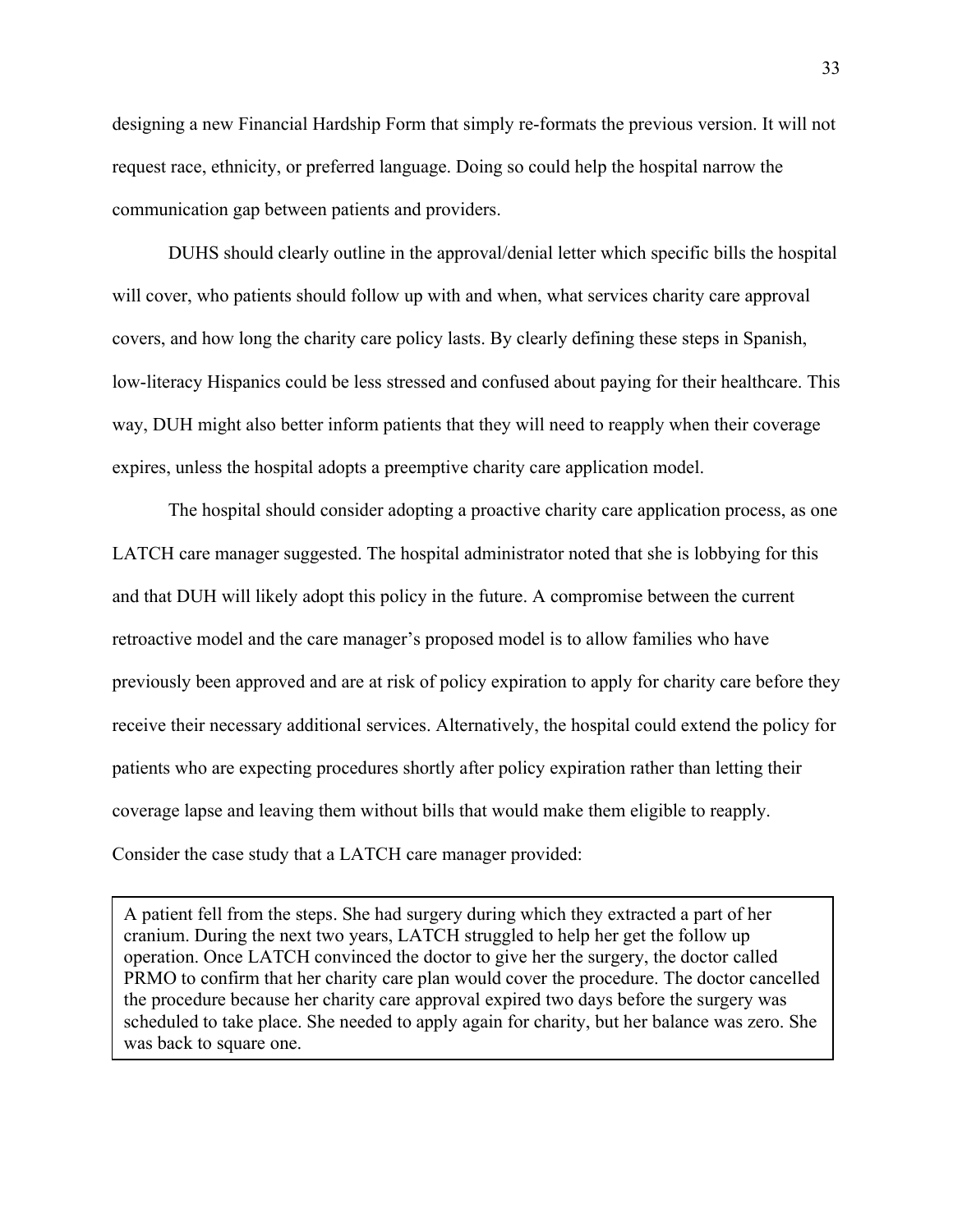The care manager did not know whether or not the patient ever received the surgery. A preemptive charity care application could be extremely useful for a family in the aforementioned scenario. This case study raises the question: Why do PADC and charity care policies expire before patients have received necessary services? While it is unrealistic to think that any hospital system will donate a lifetime of free care to the uninsured, perhaps it would be more appropriate to have a policy extension clause beyond the designated treatment window to accommodate patients in such extraordinary circumstances.

#### *iv. Staff Communication and Coordination with LATCH*

This research identified a need to improve communication between clinical providers at DUH; between PRMO, DUH staff and patients; and between DUH staff and LATCH care managers on a day-to-day basis. This could enable uninsured Hispanic patients' to have better experiences with charity care. It could make the patient routing, charity care application, and follow through processes more efficient.

The billing and collections team needs to coordinate better to avoid causing patients unnecessary stress. Billing should keep a running log of all of the applications in review or pending review. They could share this log with collections to ensure that they do not contact patients who are awaiting a response.

The hospital needs to educate staff on the proper communication pathways and about the importance of identifying care providers correctly. Across the clinical team, people need to be aware of which providers help patients with which steps of charity care, in order to help guide patients through the process. If all DHUS staff are better informed of the roles and responsibilities of the different departments that participate in charity care and of the details of the charity care program, then the hospital could properly direct patients to the right people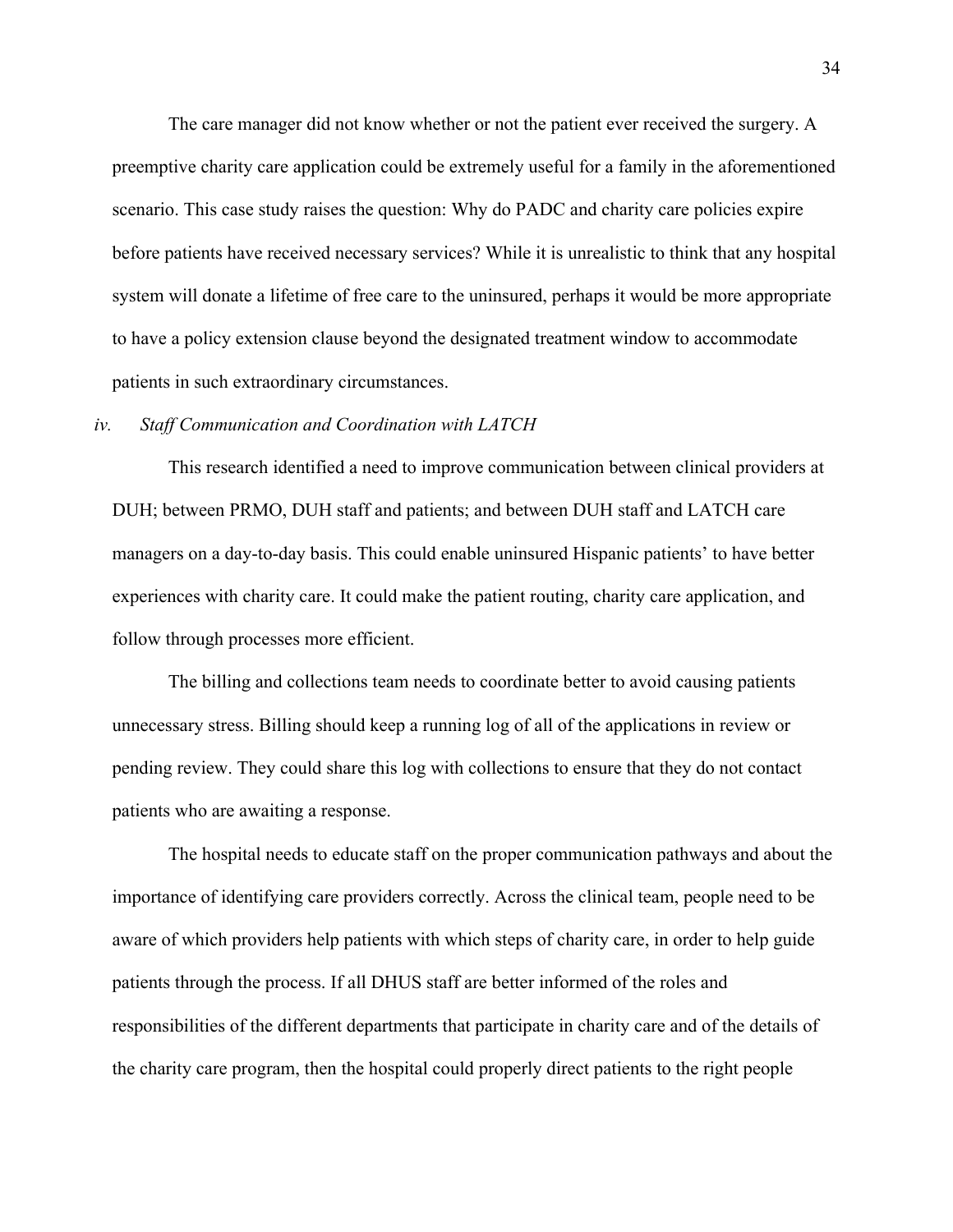initially rather than routing most calls through social work. This would save time and resources and would make communication more efficient.

Staff must be able to distinguish between members of different departments in order to communicate effectively. The hospital should consider changing the PRM title to something less easily mistakable for PRMO. During the interview, the PRM mentioned that "care manager" is an alternative possibility, as it would improve consistency across branches of DUHS given that Duke Raleigh and Durham Regional Hospitals call their PRM staff care managers. But if DUH is going to work more closely with LATCH, whose employees are called care managers, then this change may perpetuate the problem.

LATCH may be able to help DUH employees improve their hand off of patients to the community. LATCH care managers connect with patients within 72 hours of an ED visit. A LATCH care provider on staff at DUH could make an immediate connection with patients, establish trust, better facilitate the transition back into the community, and ensure adequate follow up.

Perhaps the hospital could produce a brief educational video and an accompanying Fact Sheet that would: 1) outline the role of each staff member who has a hand in the charity care process, 2) explain how staff should communicate to properly route calls and answer questions, 3) define who to contact with what need, and 4) identify the financial assistance program's goals and logistics. DUHS could distribute the video to all staff including the LATCH care managers and the Durham Community Health Network, which assists Durham's low-income *insured* population, to improve communication between DUHS personnel and address issues identified in this research. This low cost solution would preserve DUHS's viability and might offer long run cost savings.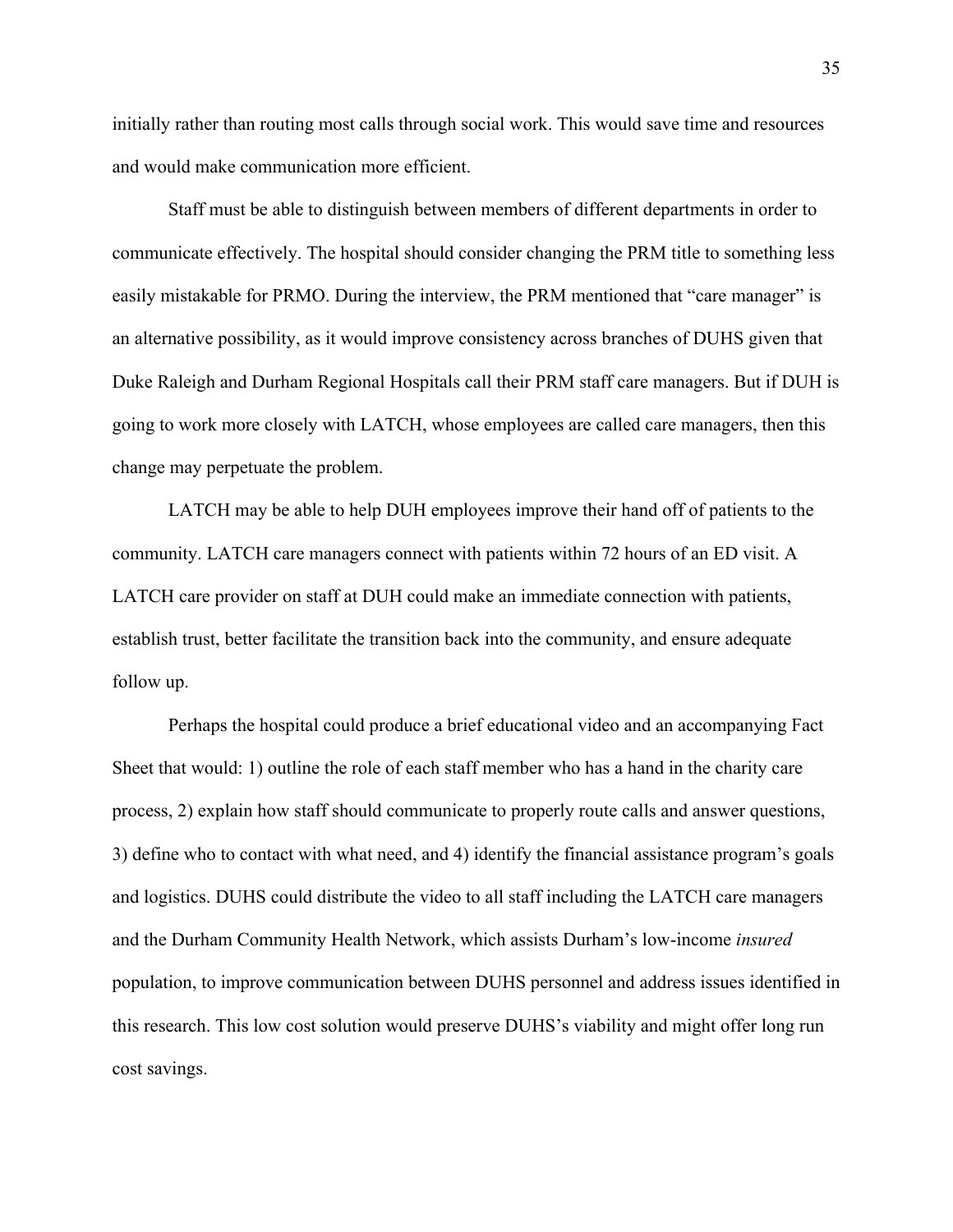These small-scale programmatic changes have national applicability, especially for states that are not participating in the Medicaid expansion. Charity care hospitals nationwide need to comply with the PPACA regulations and still serve their uninsured populations. These recommendations could help make their processes more efficient by conserving resources to help reconcile charitable hospitals' business and community obligations.

#### **VIII. Limitations**

There are a few limitations associated with this research. The small sample size of 16 interviews restricted the ability to perform substantive quantitative analysis on these data. Additionally, there were key members of the charity care process that are not included in this research, namely MAC and Financial Care Counselors. Those who were contacted did not demonstrate interest in participating. Four people declined to participate. 11 people did not respond to emails. One person was not available to meet anytime during the limited research time frame.

Examining these issues solely from the provider perspective gives a single-sided opinion of Duke's charity care experience. Patient interviews could reconcile this in the future. DUH's social work team did not approve patient interviews for this research. Despite these hurdles, this research might still be useful to other  $501(c)(3)$  hospitals that are interested in streamlining their charity care processes. Other charitable hospitals face similar issues to those that Duke is confronting, so some of these solutions could be valuable.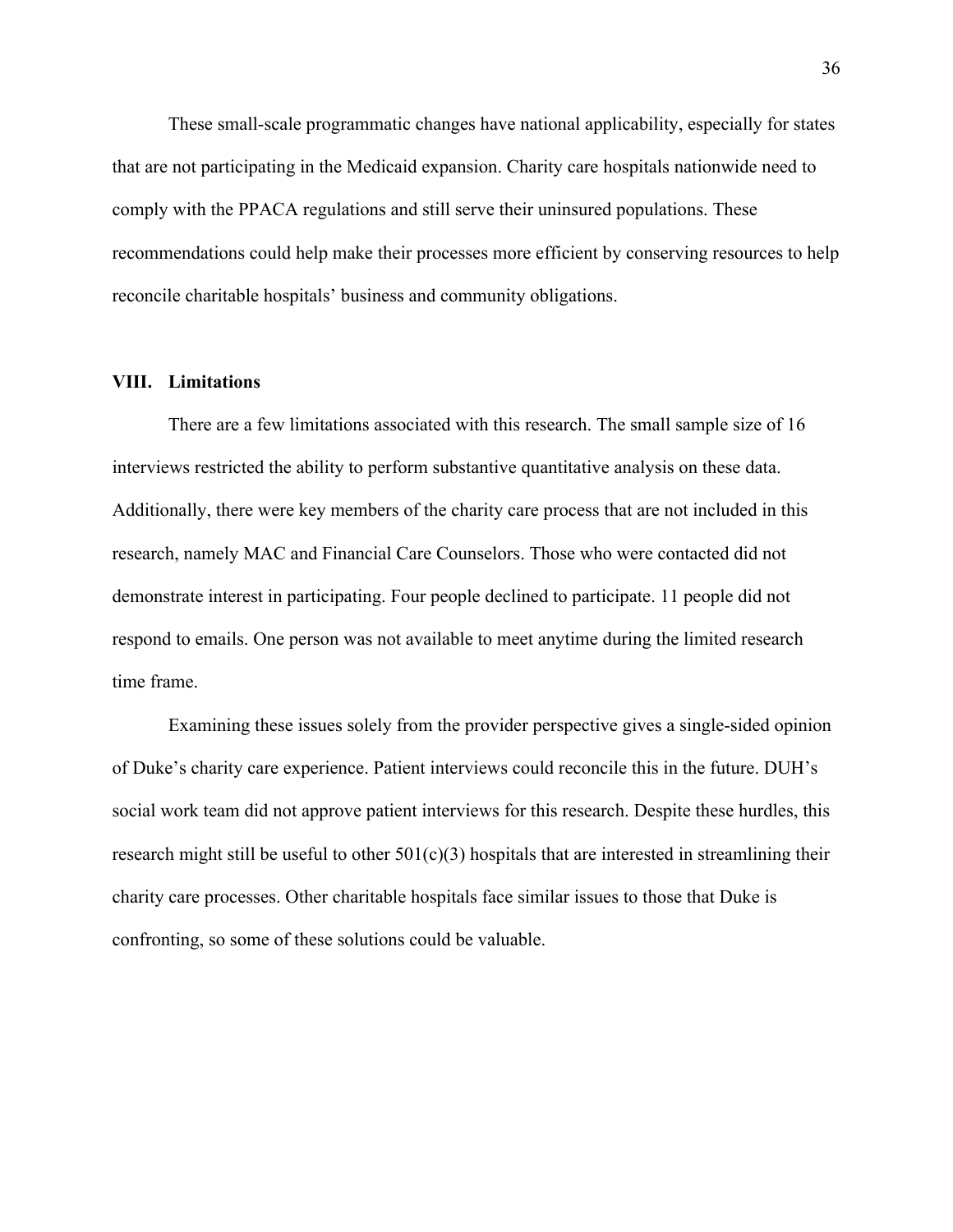# **IX. Acknowledgements**

I would like to thank my advisor and mentor Elizabeth Richardson Vigdor for her unwavering guidance throughout this process. Thank you to my thesis professor Judith Kelley for her support and encouragement and to my Duke Reader, Bill Ventres for his helpful tips and thoughts. Without them, this project would not have been possible. I would also like to acknowledge the care managers at LATCH and participants from DUHS for their critical roles in this research as well as Tara McKellar and Blythe Devlin from Duke Pediatrics for their help in navigating the Duke Hospital eIRB process.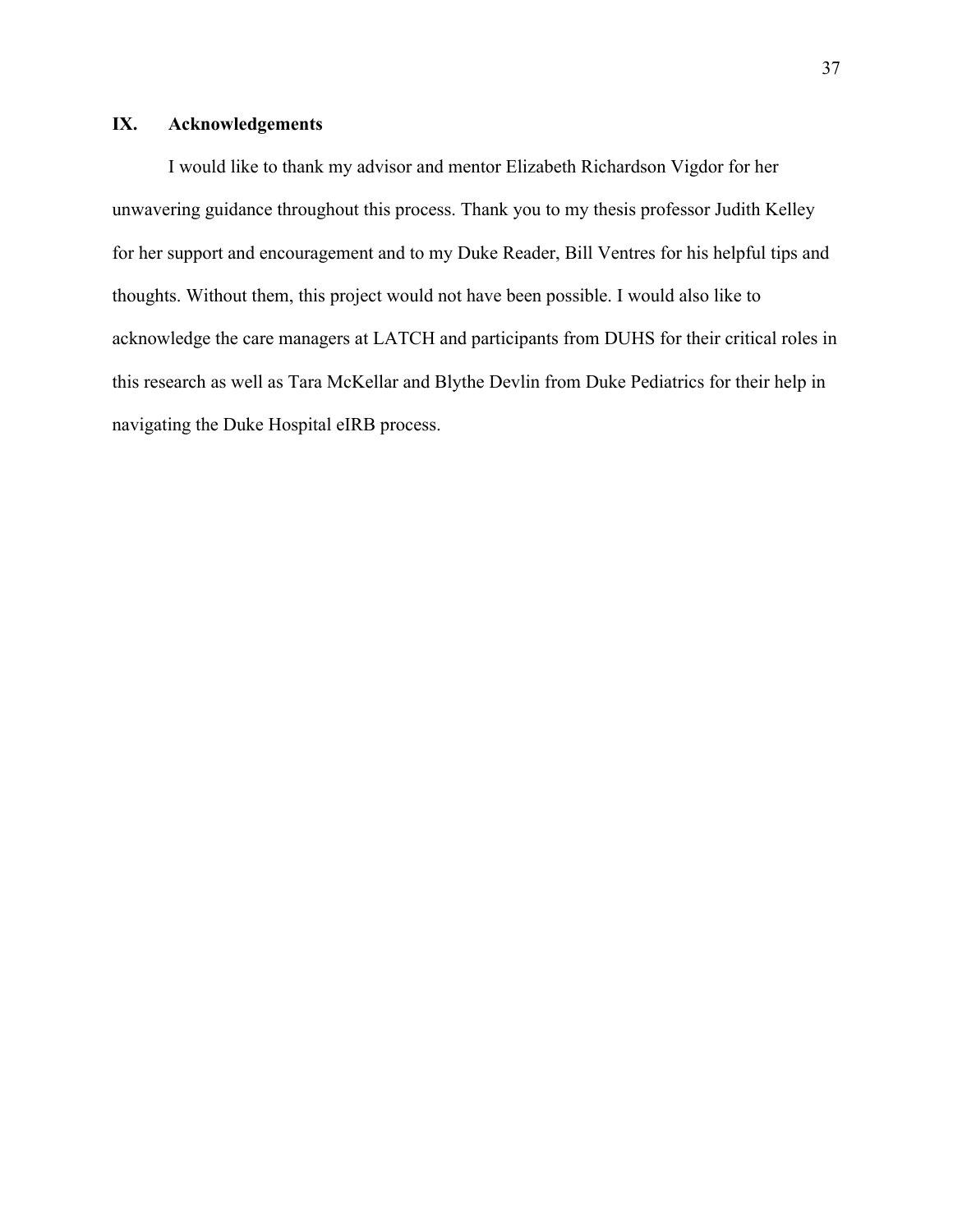# **X. Appendix**

# *i. Figure 1*

| Duke Patient Revenue Management Organization (PRMO) Charity Sliding Scale |                   |                 |                 |                 |                 |                 |
|---------------------------------------------------------------------------|-------------------|-----------------|-----------------|-----------------|-----------------|-----------------|
|                                                                           | <b>Percent of</b> | 200             | 225 percent     | 250 percent     | 275 percent     | 300 percent     |
|                                                                           | <b>Poverty</b>    | percent         |                 |                 |                 |                 |
|                                                                           | <b>Guidelines</b> |                 |                 |                 |                 |                 |
|                                                                           | <b>Discount</b>   | 100             | 90 percent      | 80 percent      | 70 percent      | 65 percent      |
|                                                                           | <b>Received</b>   | percent         | <b>Discount</b> | <b>Discount</b> | <b>Discount</b> | <b>Discount</b> |
|                                                                           |                   | <b>Discount</b> |                 |                 |                 |                 |
| Family                                                                    |                   |                 |                 |                 |                 |                 |
| Size                                                                      | $\mathbf{1}$      | \$22,980.00     | \$25,852.50     | \$28,725.00     | \$31,597.50     | \$34,470.00     |
|                                                                           |                   |                 |                 |                 |                 |                 |
|                                                                           | $\overline{2}$    | \$31,020.00     | \$34,897.50     | \$38,775.00     | \$42,652.50     | \$46,530.00     |
|                                                                           |                   |                 |                 |                 |                 |                 |
|                                                                           | 3                 | \$39,060.00     | \$43,942.50     | \$48,825.00     | \$53,707.50     | \$58,590.00     |
|                                                                           |                   |                 |                 |                 |                 |                 |
|                                                                           | $\overline{4}$    | \$47,100.00     | \$52,987.50     | \$58,875.00     | \$64,762.50     | \$70,650.00     |
|                                                                           |                   |                 |                 |                 |                 |                 |
|                                                                           | 5                 | \$55,140.00     | \$62,032.50     | \$68,925.00     | \$75,817.50     | \$82,710.00     |
|                                                                           |                   |                 |                 |                 |                 |                 |
|                                                                           | 6                 | \$63,180.00     | \$71,077.50     | \$78,975.00     | \$86,872.50     | \$94,770.00     |
|                                                                           |                   |                 |                 |                 |                 |                 |
|                                                                           | $\overline{7}$    | \$71,220.00     | \$80,122.50     | \$89,025.00     | \$97,927.50     | \$106,830.00    |
|                                                                           |                   |                 |                 |                 |                 |                 |
|                                                                           | $8\,$             | \$79,260.00     | \$89,167.50     | \$99,075.00     | \$108,982.50    | \$118,890.00    |
|                                                                           |                   |                 |                 |                 |                 |                 |
|                                                                           | 9                 | \$87,300.00     | \$98,212.50     | \$109,125.00    | \$120,037.50    | \$130,950.00    |
|                                                                           |                   |                 |                 |                 |                 |                 |
| Table 5                                                                   | 10                | \$95,340.00     | \$107,257.50    | \$119,175.00    | \$131,092.50    | \$143,010.00    |

**Table&5.&(Duke University Health System, 2013b).**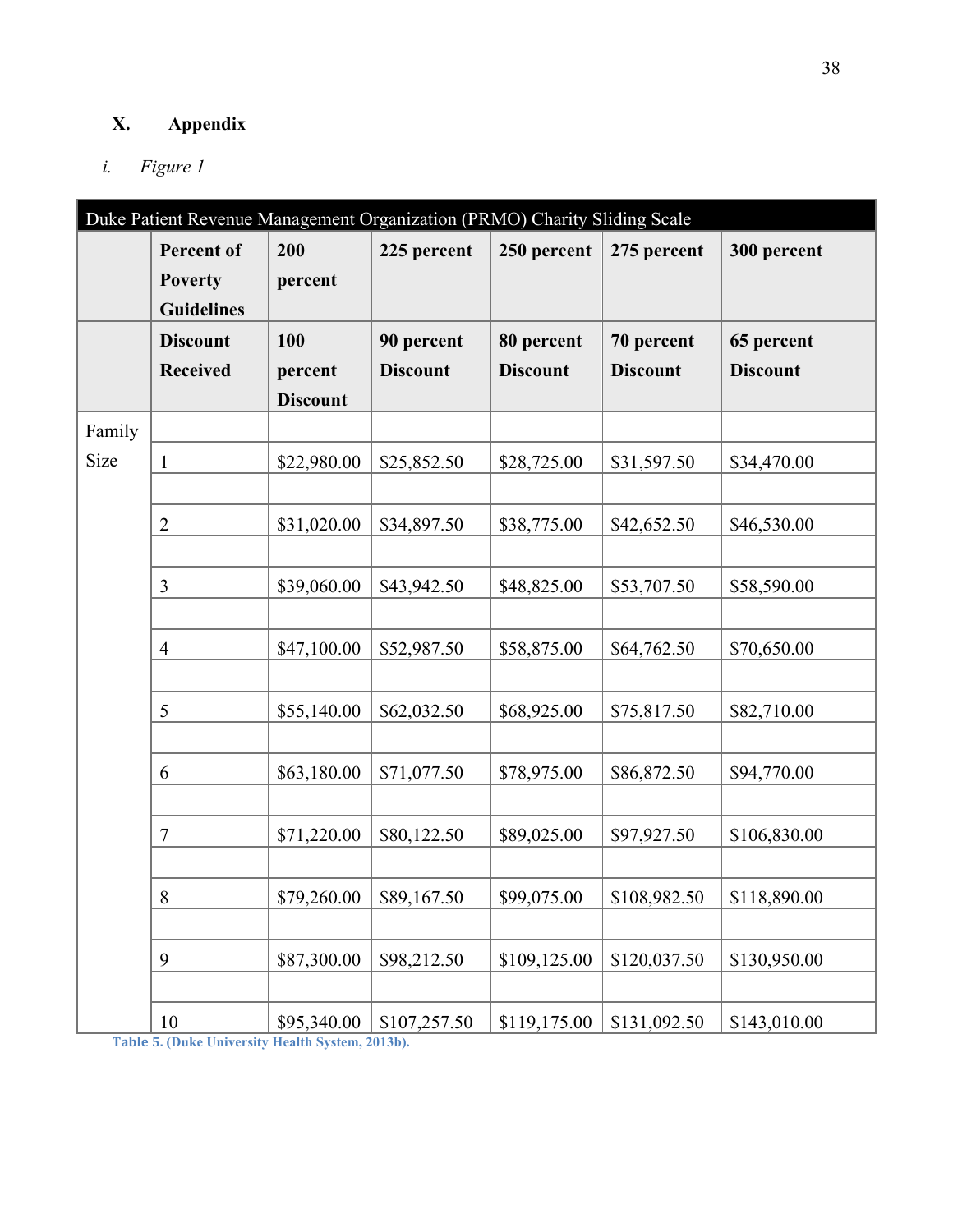- *ii. Questionnaire: Local Access to Coordinated Healthcare Program Care Managers* Interviewee gender (circle one): M F
	- 1. How long have you been working with the LATCH team?
	- 2. What is your role in the LATCH program as a Care Manager?
	- Social Worker Community Health Worker Health Educator
	- 3. What does this position entail?
	- 4. How often do you meet with the same patients?
	- 5. Are patient visits to LATCH on an annual or semi-annual basis, or are they need-based appointments?
	- 6. What is your process for identifying LATCH patients, and how do you become connected with them?
	- 7. How many patients do you work with at a given time?
	- 8. Are the majority of your patients publicly insured, privately insured, other, or not insured?

Public Private Other Uninsured

- 9. What percent of your patients are referred from El Centro Hispano?
- 10. What percent of your patients are referred from Project Access?
- 11. Do the majority of your patients have children?
- No Yes Unsure
- 12. What percent of the patients you work with are children?
- 13. To what extent do you think your patients know about financial assistance programs that Duke offers?
- 14. Do your patients ask you questions about Duke's financial assistance programs? No Yes
	- a. If yes, what do they ask about?
	- b. If no, do you know if they ask someone else connected with the LATCH program?
- 15. In your opinion, on a scale of 1 to 10, how distressed do your patients seem by the financial burden associated with financing medical treatment costs for their children? Not at all distressed Extremely Distressed
- 1 2 3 4 5 6 7 8 9 10
- 16. In your opinion, do your patients delay or postpone seeking care for financial reasons? No Yes
- 17. What factors led you to make this assessment?
- 18. What can you tell me about Duke's charity care and Financial Assistance Programs?
- 19. To what extent are you aware of Duke's efforts to publicize their charity care initiatives to LATCH patients and the Durham community?
- 20. Do your patients seem to be aware of these initiatives?
- 21. Do you work with your patients to apply for charity care?
- 22. From your perspective, on a scale of 1 to 10, how well do you think the current system of charity care initiatives is working?

- Poorly **Very Well**
- 1 2 3 4 5 6 7 8 9 10
- 23. What are your reasons behind selecting this number?
- 24. Does LATCH offer any kind of charity care initiatives specifically to patients? No Yes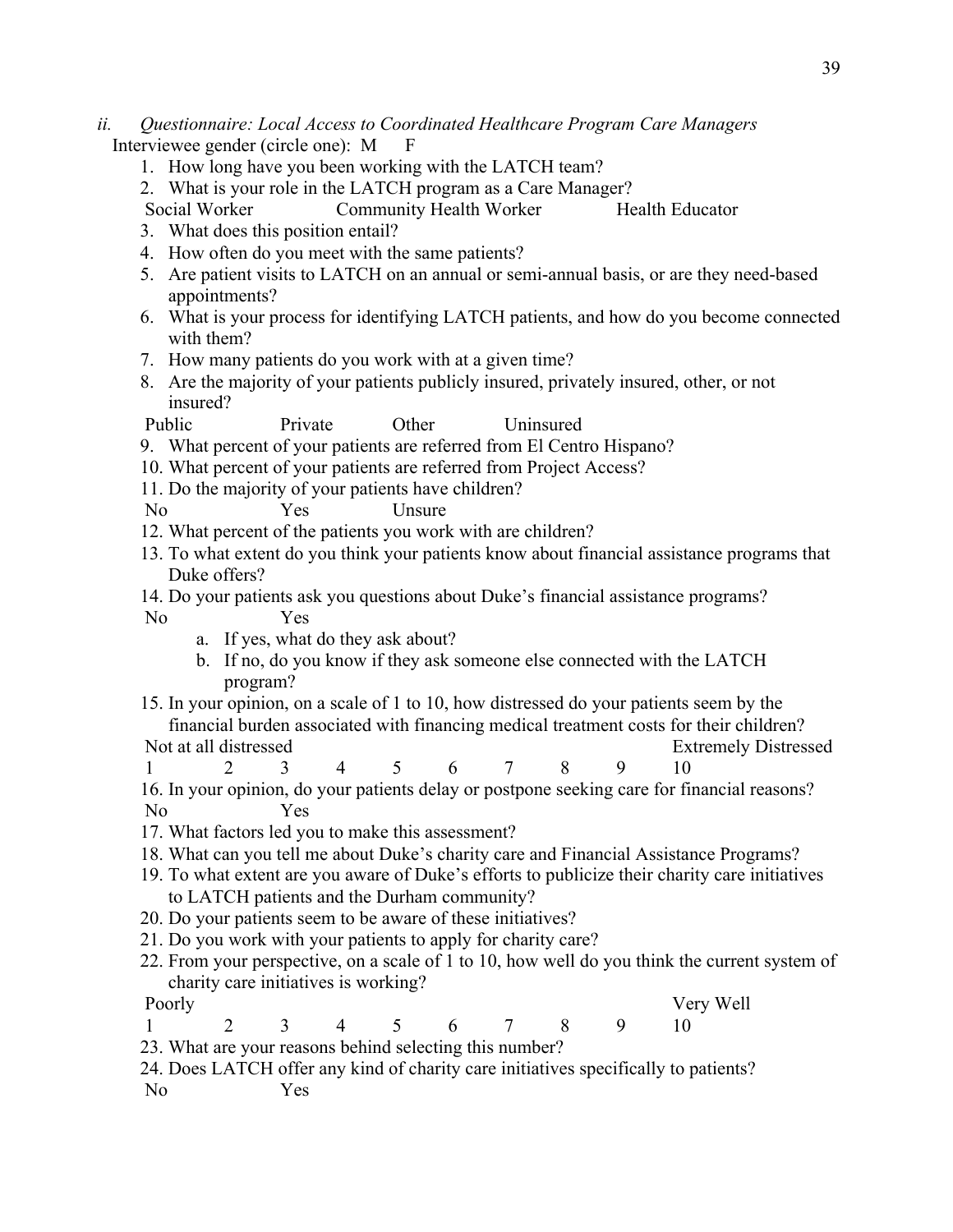- a. If yes, what are they?
- b. If yes, how do you go about informing patients of these initiatives, or do you strictly refer patients to Duke University Hospital for this purpose?
- 25. What kind of obstacles do you face in helping to get patients the aid that they need?
- 26. Do you work with external providers to help patients meet their financial needs that Duke cannot or does not address?

No Yes

- a. If yes, which organizations do you work with?
- 27. To what extent does LATCH work with Duke to raise awareness in the community and inform patients of their aid options?
- 28. To what extent does LATCH publicize the Financial Assistance Program and charity care initiatives?
- 29. On a scale of 1 to 10, how content do you think your patients are with their financial assistance experiences (applying for aid, receiving aid, etc.)?
- Very Unhappy Extremely Content 1 2 3 4 5 6 7 8 9 10
- 30. What kinds of documentation do patients have to present in order to get financial assistance for their treatment?
- 31. How long do patients have to present necessary documentation to get financial assistance for their treatment?
- 32. What if the patients do not have this documentation?
- 33. Under what circumstances do your patients get denied donated or charity care aid?
- 34. What do families usually do if they are not approved?
- 35. Do you know if any of your patients have been treated at Duke before?
- 36. If yes, did they participate in a charity care or Financial Assistance Program?
- 37. If yes, to your knowledge, how did these patients find out about them?
- 38. Do you know anything about what their experiences were like?
- *iii. Questionnaire: Duke University Hospital – Patient Revenue Management Organization* Interviewee gender (circle one): M F

1. How long have you been with the Patient Revenue Management Team?

- Data Questions:
	- 2. What percent of hospital patients receive charity care or some kind of financial assistance?
		- a. Of those patients, how many are children?
	- 3. What is the average amount that charity care covers per patient? Per child?
	- 4. What percent of DUH charity care patients are from:
		- a. LATCH Referrals
			- b. PADC Referrals
			- c. Other
	- 5. What patient population most often accesses charity care funding?
		- a. What percent of charity care patients are parents of undocumented Hispanic children?

Additional Questions:

6. What is the process that financial assistance counselors take patients through in order to get them charity care?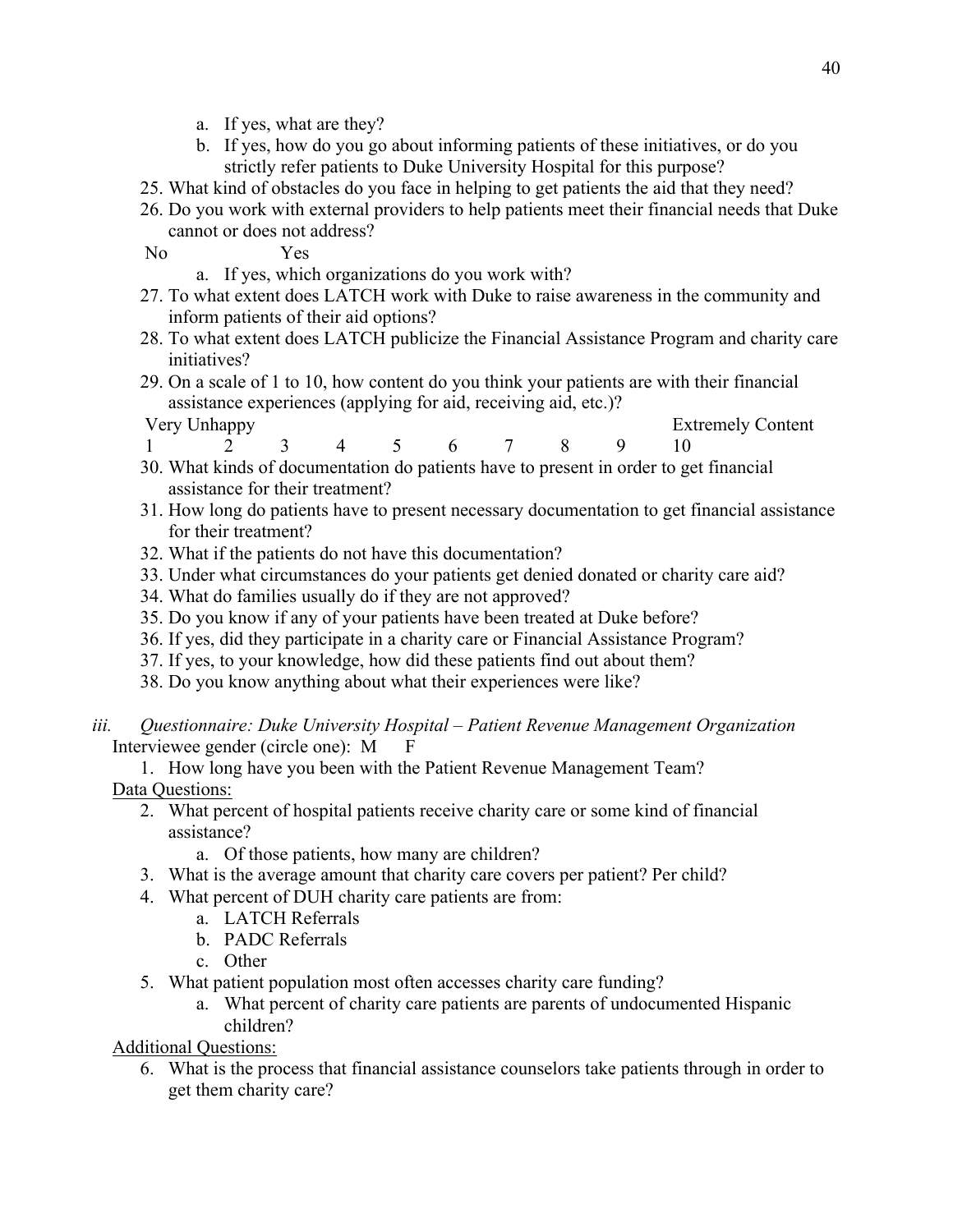- 7. To what extent does your team work with LATCH to help patients get the financial assistance they need?
- 8. To what extent do you think your patients know about the charity care program that Duke offers?
- 9. Under what circumstances do the financial assistance counselors offer uninsured patients information about Duke's charity care program?
	- a. At what point during their course of treatment do they usually open this conversation?
- 10. How long does it take to review completed charity care applications after patients have applied?
- 11. How often and under what circumstances do patients intentionally misreport financial information on their charity care application?
	- a. How does this impact their eligibility for financial aid?
- 12. Under what circumstances do your patients get denied charity care to finance their treatment costs?
	- a. What do families usually do if they are not approved?
- 13. Have you ever considered sending the approval letter in Spanish?
- 14. Do you have any plans to update the Financial Hardship application to consider other living expenses and patient circumstances? Why or why not?
- 15. Have you ever considered asking any other questions on the financial hardship form?
- 16. Are there areas of improvement that you are focusing on for the current charity care process in general?
	- a. Have you ever considered a system that approves patients for charity care before patients undergo procedures rather than after they have bills in hand?
- 17. What concerns do patients most often express when they call PRMO customer service?
- 18. In your opinion, on a scale of 1 to 10, how happy are your patients with the amount of financial aid they are receiving from Duke?
- 
- Least Happy Most happy Most happy 1 2 3 4 5 6 7 8 9 10
- 19. In your opinion, do you feel that the amount of financial assistance Duke gives charity care patients is often sufficient to address the financial burden associated with a child's cost of care?
	- No Yes
- 20. From your perspective, on a scale of 1 to 10, how well do you think the current system of charity care initiatives is working?
- Poorly **Very Well** 1 2 3 4 5 6 7 8 9 10
- 21. What are your reasons behind selecting this number?
- 22. On a scale of 1-10, how would you rate the financial assistance experiences of your uninsured patients overall (applying for aid, receiving aid, etc.)? Very Negative Very Positive
- 1 2 3 4 5 6 7 8 9 10
- 23. How do patients react to the financial assistance counselors?
- 24. How do you see Duke's responsibility to the Durham community?
- 25. How do you reconcile the hospital's need to function as a business with the hospital's nonprofit obligation to the Durham community?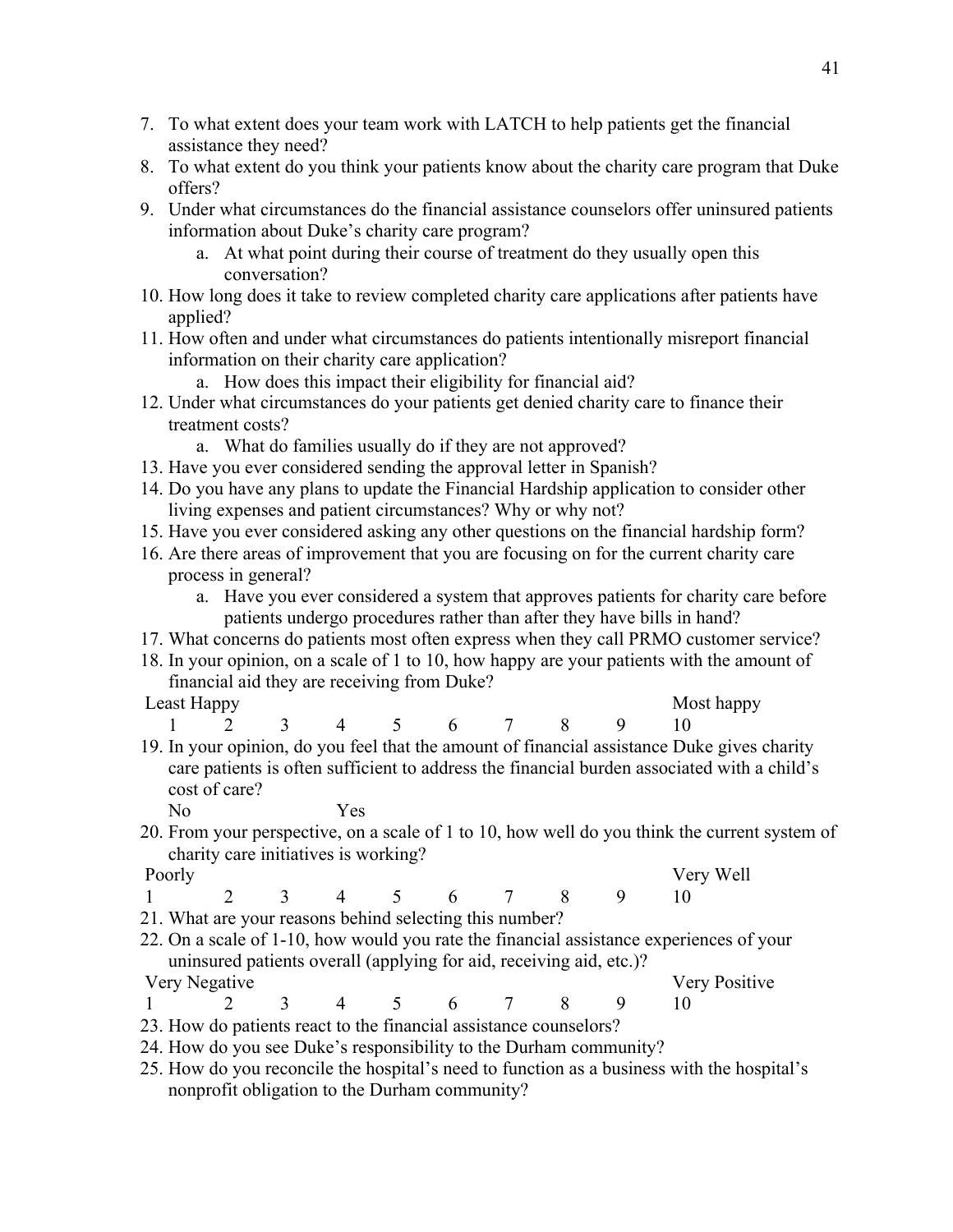26. How has your team adapted to the Affordable Care Act regulations, which mandate that  $501(c)(3)$  hospitals raise awareness of charity care opportunities in the community?

# *iv. Questionnaire: Duke University Hospital Social Workers*

Interviewee gender (circle one): M F

- 1. How long have you been working as a social worker at DUH?
- 2. What patient population do you cover?
- 3. In your opinion, on a scale of 1 to 10, how distressed do your uninsured patients' parents seem by the financial burden associated with financing their children's medical treatment costs?

Not at all distressed Extremely Distressed

- 1 2 3 4 5 6 7 8 9 10
- 4. What is the hospital's process for identifying prospective charity care patients?
- 5. To what extent do you think your patients know about the financial assistance and charity care programs that Duke offers?
- 6. Do your patients ask you questions about Duke's charity care or financial assistance programs?

No Yes

- a. If yes, what do they ask about?
- b. If yes, to your knowledge, how did these uninsured patients find out about Duke's charity care program?
- c. If no, do you know if they ask someone else connected with their Duke treatment team?
- 7. Under what circumstances do you offer your uninsured patients information about Duke's charity care program?
	- a. At what point during their course of treatment do you usually open this conversation?
- 8. What is your opinion of Duke's charity care program?
- 9. To what extent are you aware of Duke's efforts to publicize their charity care initiatives to uninsured patients and the Durham community?
- 10. To what extent are you aware of LATCH's efforts to help uninsured patients get the financial assistance and treatment that they need?
- 11. What considerations must you take into account when providing uninsured patients with the care that they need?
- 12. In your opinion, on a scale of 1 to 10, how happy are your patients with the amount of financial aid they are receiving from Duke?

Least Happy Most happy

- 1 2 3 4 5 6 7 8 9 10
- 13. In your opinion, do you feel that the amount of financial assistance Duke gives charity care patients is often sufficient to address the financial burden associated with a child's cost of care?

No Yes

- 14. What kind of obstacles do you face in getting patients the financial aid that they need?
- 15. Under what circumstances do your patients get denied charity care to finance their treatment costs?
- 16. What do families usually do if they are not approved?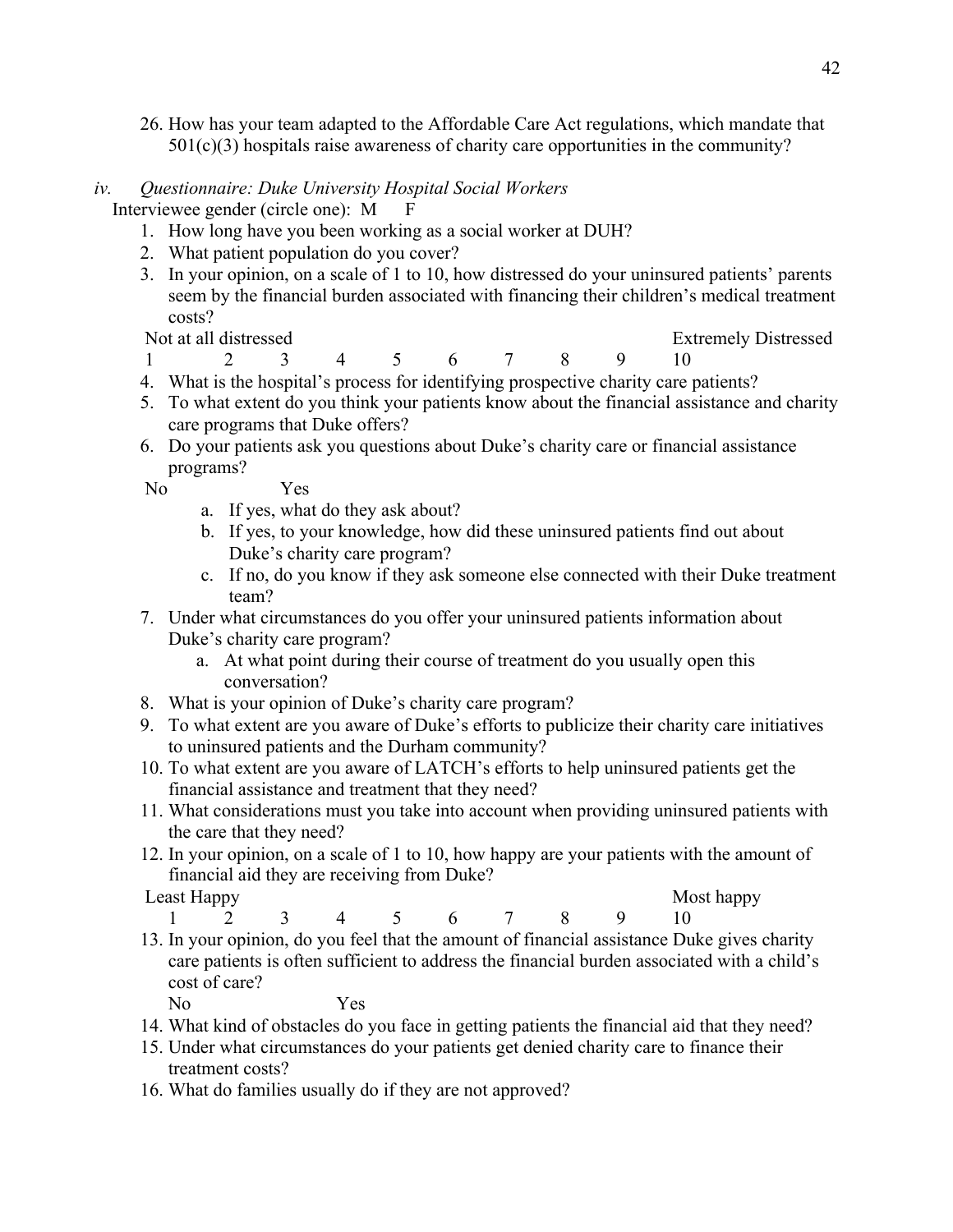- 17. From your perspective, on a scale of 1 to 10, how well do you think the current system of charity care initiatives is working?
- 
- Poorly Very Well
- 1 2 3 4 5 6 7 8 9 10 18. What are your reasons behind selecting this number?
- 19. In your opinion, do your uninsured patients delay or postpone seeking care for financial reasons?
- No Yes
- 20. What factors led you to make this assessment?
- 21. On a scale of 1-10, how would you rate the financial assistance experiences of your uninsured patients overall (applying for aid, receiving aid, etc.)? Very Negative Very Positive
- 1 2 3 4 5 6 7 8 9 10
- *v. Questionnaire: Duke University Hospital Patient Resource Managers* Interviewee gender (circle one): M F
	- 1. How long have you been working as a PRM at DUH?
	- 2. What patient populations do you cover and what is your role?
	- 3. In your opinion, on a scale of 1 to 10, how distressed do your uninsured patients' parents seem by the financial burden associated with financing their children's medical treatment costs?
	-
	- Not at all distressed Extremely Distressed Extremely Distressed 1 2 3 4 5 6 7 8 9 10

Reasons:

- 4. What is your team's process for identifying prospective charity care patients?
- 5. To what extent do you think your uninsured Hispanic patients' parents know about the financial assistance and charity care programs that Duke offers?
- 6. Do your undocumented patients' parents ask you questions about Duke's or financial assistance programs when they are seeking treatment for their children?

No Yes

- a. If yes, what do they ask about?
- b. If yes, to your knowledge, how did these uninsured patients find out about Duke's charity care program?
- c. If no, do you know if they ask someone else connected with their Duke treatment team?
- 7. Under what circumstances do you offer your undocumented/uninsured patient families information about Duke's charity care program?
	- a. At what point during their course of treatment do you usually open this conversation?
- 8. How do you feel about the communication among DUHS staff about patients' charity care?
- 9. To what extent does your team interact with Financial Care Counselors and PRMO?
	- a. How often do you work with PRMO and in what capacity?
	- b. To your knowledge, are DUHS staff aware of the difference between PRM and PRMO?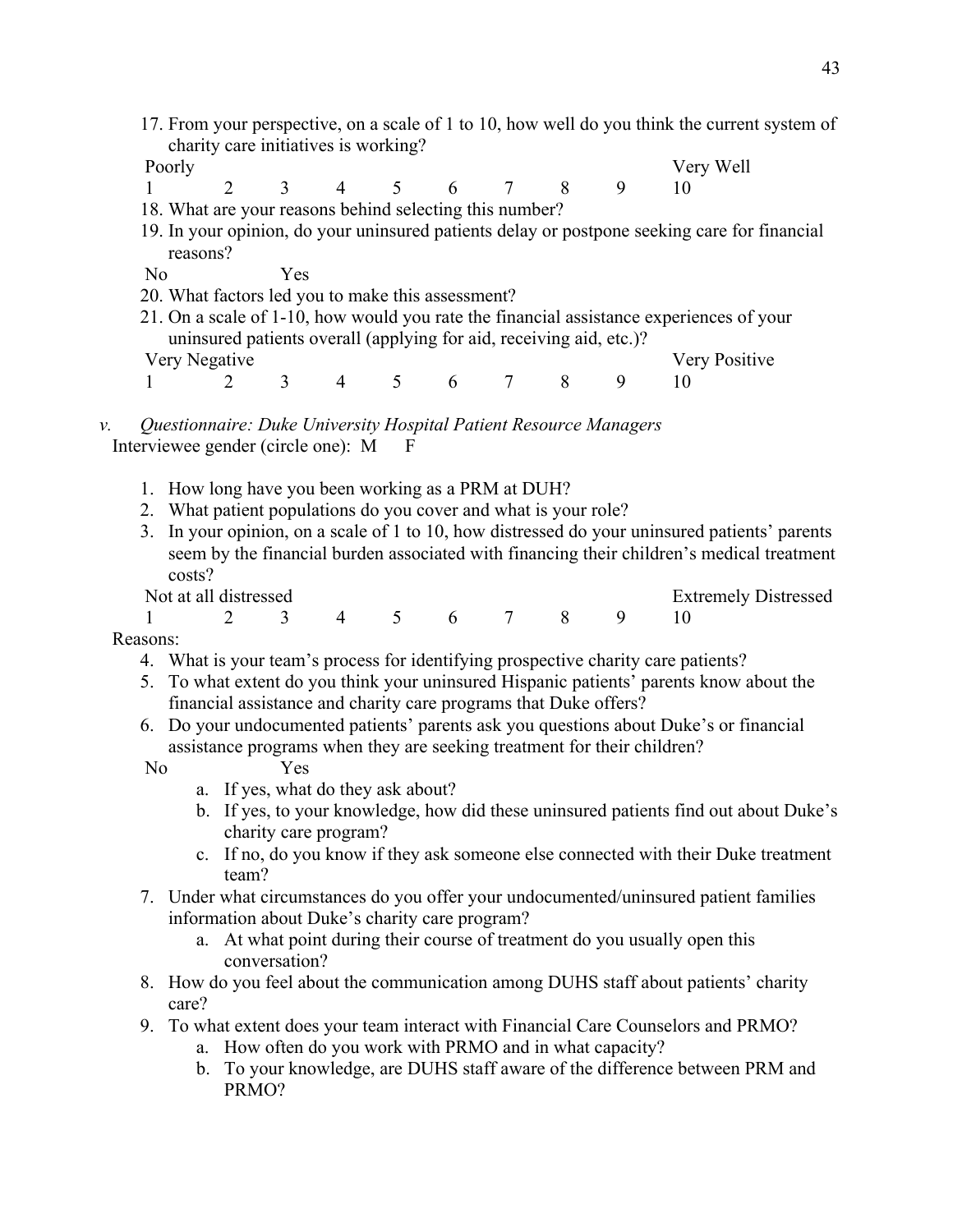- 10. What is your opinion of Duke's charity care program?
- 11. To what extent are you aware of Duke's efforts to publicize their charity care initiatives to uninsured patients and the Durham community?
- 12. To what extent does LATCH help uninsured/undocumented patients get the financial assistance and treatment that they need?
- 13. Do you work with LATCH to facilitate care management for the uninsured, undocumented, low-income Hispanic families?
- 14. What considerations must you take into account when providing undocumented children with the care that they need?
- 15. In your opinion, on a scale of 1 to 10, how happy are your patients with the amount of financial aid they are receiving from Duke?

Least Happy Most happy Most happy 1 2 3 4 5 6 7 8 9 10

# Reasons:

16. In your opinion, do you feel that the amount of financial assistance Duke gives charity care patients is often sufficient to address the financial burden associated with a child's cost of care? No Yes

Reasons:

- 
- 17. What kind of obstacles do you face in getting undocumented/uninsured children the financial aid that they need?
- 18. Under what circumstances do these patients get denied charity care to finance their treatment costs?
- 19. What do these families usually do if they are not approved?
- 20. What happens to patients if charity care coverage expires before they receive necessary treatments?
- 21. What concerns do undocumented, uninsured patients present during the discharge conversation?
- 22. What kinds of follow up do you have with uninsured Hispanic charity care patients?
- 23. How often do these people stick to the treatment plans that you provide them?
- 24. From your perspective, on a scale of 1 to 10, how well do you think the current system of charity care initiatives is working?

- Poorly **Very Well** 1 2 3 4 5 6 7 8 9 10
	-
- 25. What are your reasons behind selecting this number?
- 26. In your opinion, do your uninsured patients delay or postpone seeking care for financial reasons?

No Yes

- 27. What factors led you to make this assessment?
- 28. On a scale of 1-10, how would you rate the financial assistance experiences of your uninsured patients overall (applying for aid, receiving aid, etc.)?

Very Negative Very Positive

- 1 2 3 4 5 6 7 8 9 10
- 29. What do you think DUHS could do differently to help improve the charity care experiences of the uninsured?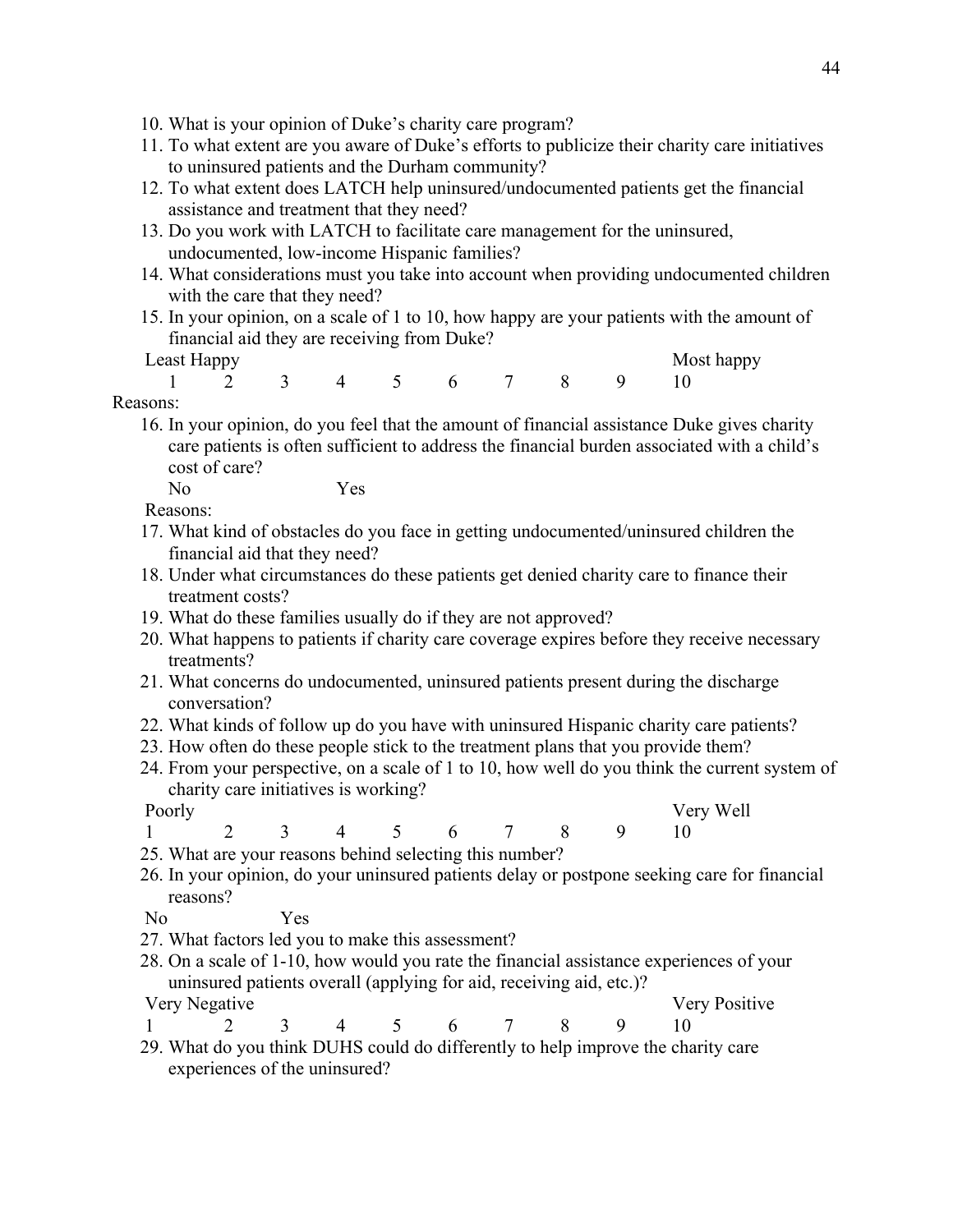# **XI. References**

- American College of Emergency Physicians. (2012). EMTALA: Main Points. *American College of Emergency Physicians.* Retrieved from http://www.acep.org/content.aspx?id=25936
- American Hospital Association. (2013). Uncompensated hospital care cost fact sheet. Retrieved from http://www.aha.org/content/13/1-2013-uncompensated-care-fs.pdf
- Berk, M. L., & C. L. Schur. (2001). The effect of fear on access to care among undocumented Latino immigrants. *Journal Immigrant Health,* 3(3), 151-6.
- Berk, M. L., Schur, C. L., Chavez, L. R., & Frankel, M. (2000). Health care use among undocumented Latino immigrants. *Health Affairs*, 19(4), 51-64.
- Cavazos-Rehg, P. A., Zayas, L. H., & Spitznagel, E. L. (2007). Legal status, emotional well-being and subjective health status of Latino immigrants. *Journal of the National Medical Association,* 99(10), 1126-31.
- Cerny, M., & Walker, B. C. (2011). Nonprofit healthcare: What does the future hold? *McGuire Woods LLP*, 1-10.
- Chazin S., Friedenzohn I., Martinez-Vidal E., & Somers, S. A. (2010, August). The future of U.S. charity care programs: Implications of health reform. *Center for Health Care Strategies, Inc.,* 1-40.
- Collins, S. R. (2010, July 13). How the Affordable Care Act of 2010 will help low- and moderate-income families. *The Commonwealth Fund*. Retrieved from http://www.commonwealthfund.org/Blog/How-the-Affordable-Care-Act-of-2010.aspx
- Collins, S. R., Doty, M. M., Robertson, R., & Garber, T. (2011). Help on the horizon: How the recession has left millions of workers without health insurance, and how health reform will bring relief. *The Commonwealth Fund.* Retrieved from http://www.commonwealthfund.org/Surveys/2011/Mar/2010-Biennial-Health-Insurance-Survey.aspx
- Coritsidis, G. N., Khamash, H., Ahmed, S. I., Attia, A. M., Rodriguez, P., Kiroycheva, M. K., & Ansari, N. 2004. The initiation of dialysis in undocumented aliens: the impact on a public hospital system. *American Journal of Kidney Disease,* 43(3), 424-32.
- DeVoe, J. E., Baez, A., Angier, H., Krois, L., Edlund, C., & Carney, P. A. (2007, November-December). Insurance + access not equal to health care: Typology of barriers to health care access for low-income families. *Annals of Family Medicine,* 5(6), 511-518.
- Duke Community Health. (2013). Local Access to Coordinated Healthcare (LATCH): Providing an integrated system of care to improve the health of Durham County's uninsured. Retrieved from http://communityhealth.mc.duke.edu/clinical/?/latch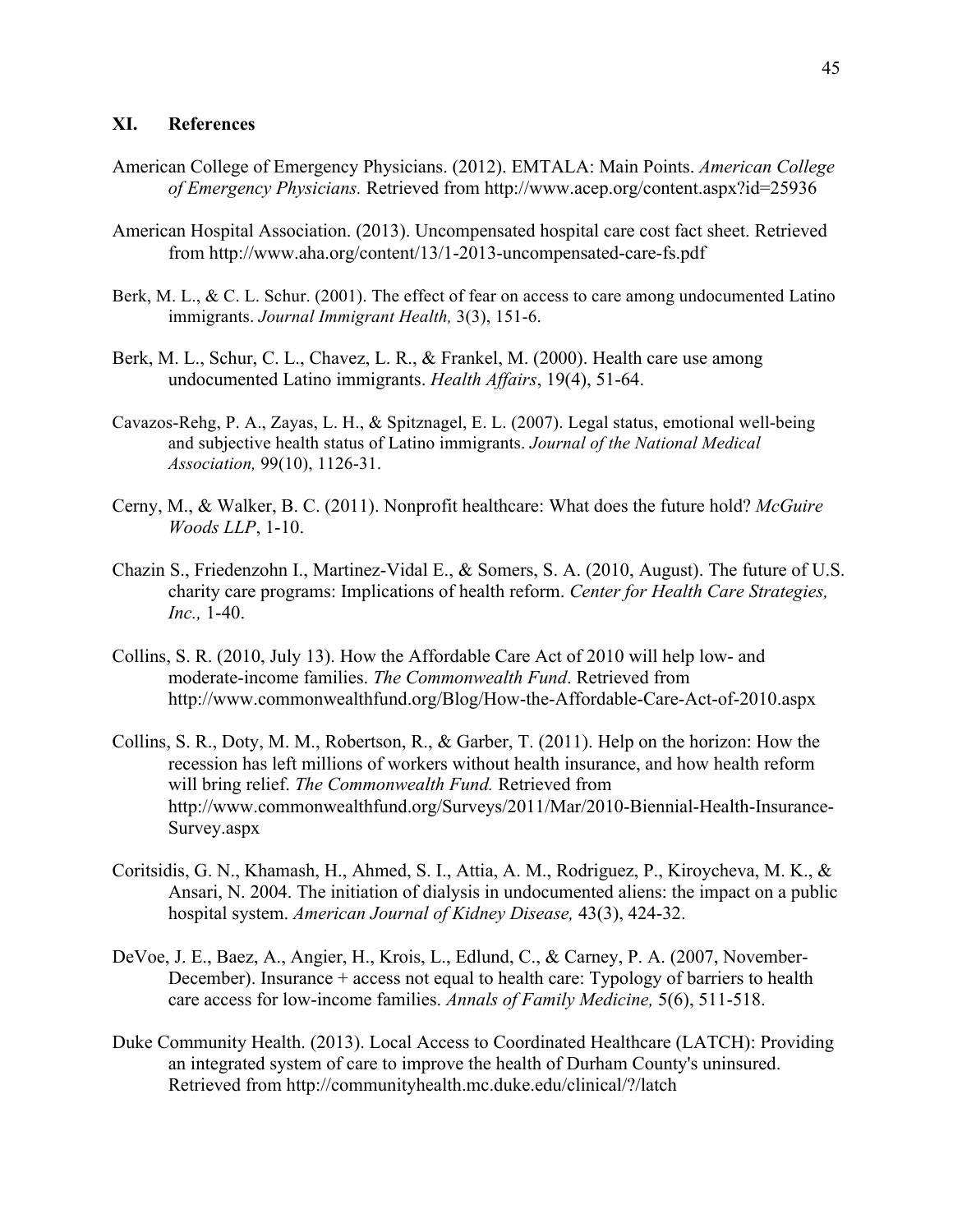- Duke University Health System. (2013a) Community health needs assessment and implementation plan. Retrieved from http://www.dukemedicine.org/repository/dukemedicine/2013/03/05/13/20/19/1264/DUH %20Community%20Needs%20Assessment%20and%20Implementation%20Plan%20Nar rative-Final.pdf
- Duke University Health System. (2013b). Financial assistance. *Duke Medicine 2013.* Retrieved from http://www.dukehealth.org/patients\_and\_visitors/what\_duke\_will\_do
- Fronstin, P. (2011, September). Sources of health insurance and characteristics of the uninsured: Analysis of the March 2011 current population survey. *Employee Benefit Research Institute Issue Brief*, 362, 1-35.
- Hadley, J. (2007, March 14) Insurance coverage, medical care use, and short-term health changes following an unintentional injury or the onset of a chronic condition." *The Journal of American Medical Association,* 297(10), 1073-1084.
- Heyman, J. M., Nunez, G. G., and Talavera, V. (2009). Healthcare access and barriers for unauthorized immigrants in El Paso County, Texas. *Family & Community Health,* 32(1), 4- 21.
- Himmelstein, D. U., Warren, E., Thorne, D., & Woolhandler, S. (2005). MarketWatch: Illness and injury as contributors to bankruptcy. *Health Affairs*, W5, 63-73.
- Hoffman, C., & Paradise, J. (2008). Health insurance and access to health care in the United States. *Annals of the New York Academy of Sciences,* 1136, 149-160.
- Hoffman, C., Rowland, D., Hamel, E. C. (2005). Medical debt and access to healthcare. *Kaiser Commission on Medicaid and the Uninsured.* 1-25.
- Internal Revenue Service. (2013a) Instructions for Schedule H (Form 990). Retrieved from http://www.irs.gov/pub/irs-pdf/i990sh.pdf
- Internal Revenue Service. (2013b). New requirements for  $501(C)(3)$  Hospitals under the Affordable Care Act. Retrieved from http://www.irs.gov/Charities-&-Non-Profits/Charitable-Organizations/New-Requirements-for-501(c)(3)-Hospitals-Under-the-Affordable-Care-Act
- Linker, A. (2010, February). How charitable are North Carolina hospitals?: A look at financial assistance policies for the uninsured. *North Carolina Health Access Coalition* 2(2), 1-5.
- Lunder, E., & Liu, E. C. (2009, November 10).  $501(c)(3)$  Hospitals and the community benefit standard. *Congressional Research Service*, 1-14.
- Mandell, L. & Klein, S. (2008). The Impact of financial literacy education on subsequent financial behavior. *Journal of Financial Counseling and Planning*, 20(1), 1-24.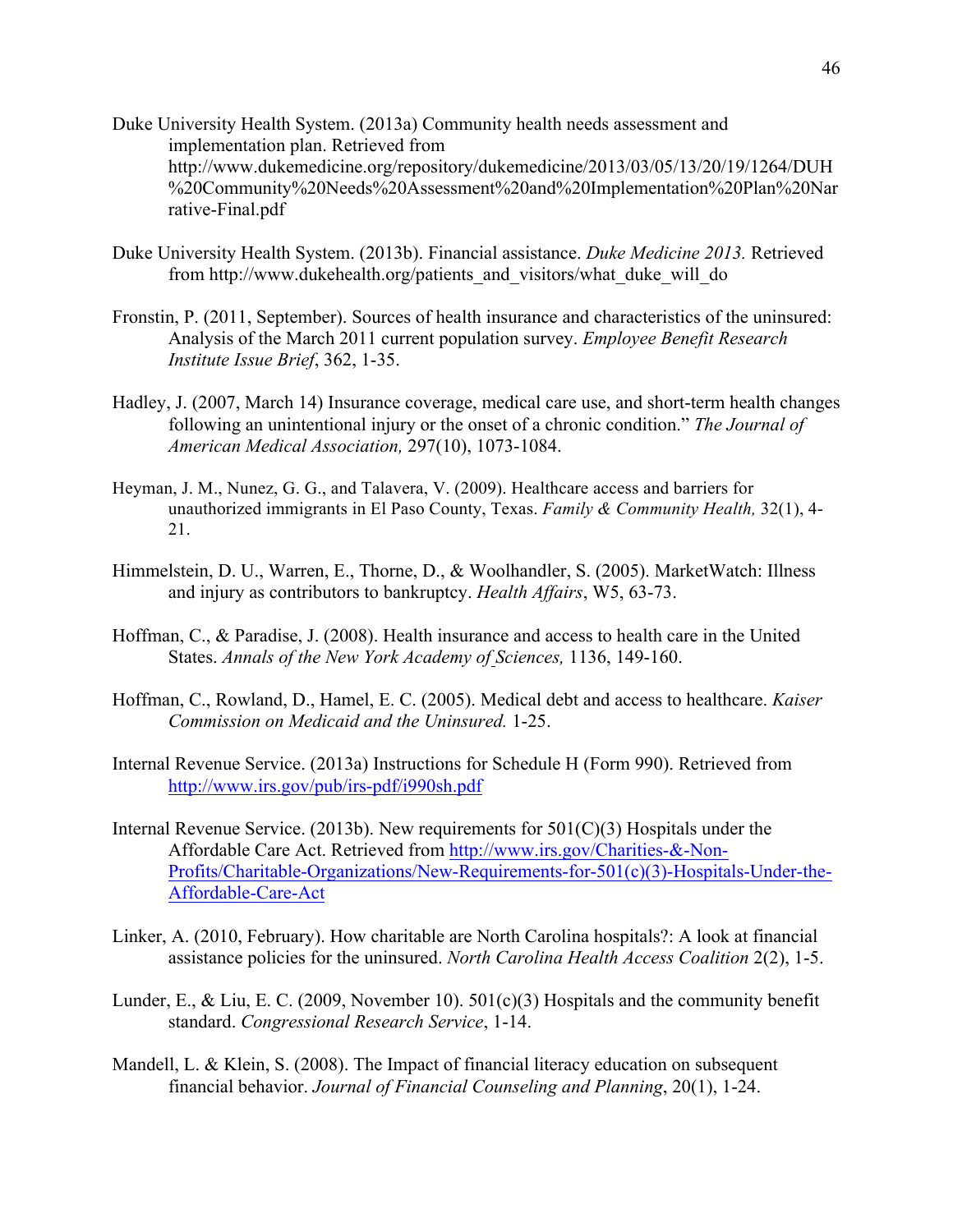- McCormick, M. C., Kass, B., Elishauser, A., Thompson, J., & Simpson, L. (2000, January 1). SUPPLEMENT: Annual report on access to and utilization of health care for children and youth in the united states- 1999. *Official Journal of the American Academy of Pediatrics,* 105(2), 219-230.
- Mitchell, A. (2013, December 2). Medicaid disproportionate share hospital payments. *Congressional Research Service Report for Congress*, 1-46.
- Mitchell, C. D., M. S. Truitt, V. K. Shifflette, V. Johnson, A. J. Mangram, & E. L. Dunn. (2012). Who will cover the cost of undocumented immigrant trauma care? *Journal of Trauma and Acute Care Surgery.* 72(3), 609-613.
- Neff, J., Alexander, A., & Garloch, K. (2012, April 22). North Carolina's urban hospitals pile up the cash. Retrieved from http://www.newsobserver.com/2012/04/22/2016905/northcarolinas-urban-hospitals.html
- Office of Marketing and Communications. (2013). 2013 report on community benefit: Duke University Health System. *Duke University Health System Office of Community Relations.* Retrieved from http://www.dukemedicine.org/repository/dukemedicine/2013/02/06/13/42/12/2466/9813 %20Community%20Benefit%20Report%202013\_06.pdf
- Ortega, A. N., Fang, H., Perez, V. H., Rizzo, J. A., Carter-Pokras, O., Wallace, S. P., & Gelberg, L. (2007, November 26). Health care access, use of services, and experiences among undocumented Mexicans and other Latinos, *Archives of Internal Medicine*, 167 (21), 2354-2360.
- Passel J. S., & Cohn D. (2009, April 14). A Portrait of Unauthorized Immigrants in the United States. *Pew Hispanic Center.* Retrieved from http://pewhispanic.org/files/reports/107.pdf
- Passel J. S., & Cohn D. (2012, December 6). Unauthorized immigrants: 11.1 million in 2011. *Pew Hispanic Center.* Retrieved from http://www.pewhispanic.org/2012/12/06/unauthorized-immigrants-11-1-million-in-2011/
- Pew Research Center. (2013, September 23). U.S. unauthorized immigration trends, 1990-2012. Retrieved from http://www.pewhispanic.org/2013/09/23/unauthorized-trends/#All
- Project Access of Durham County. For providers. Retrieved from http://www.projectaccessdurham.org/index.php?pid=18
- Rhodes, S. M., Hiller, K., Stolz, U., & Hays, D. (2012, January 27). Cancer Screening—United States, 2010. *Centers for Disease Control and Prevention: Morbidity and Mortality Weekly.* 61(3), 41-56.
- Rodriguez, M. A., Bustamante, A. V., & Ang, A. (2009, November 24). Perceived quality of care, receipt of preventative care, and usual source of health care among undocumented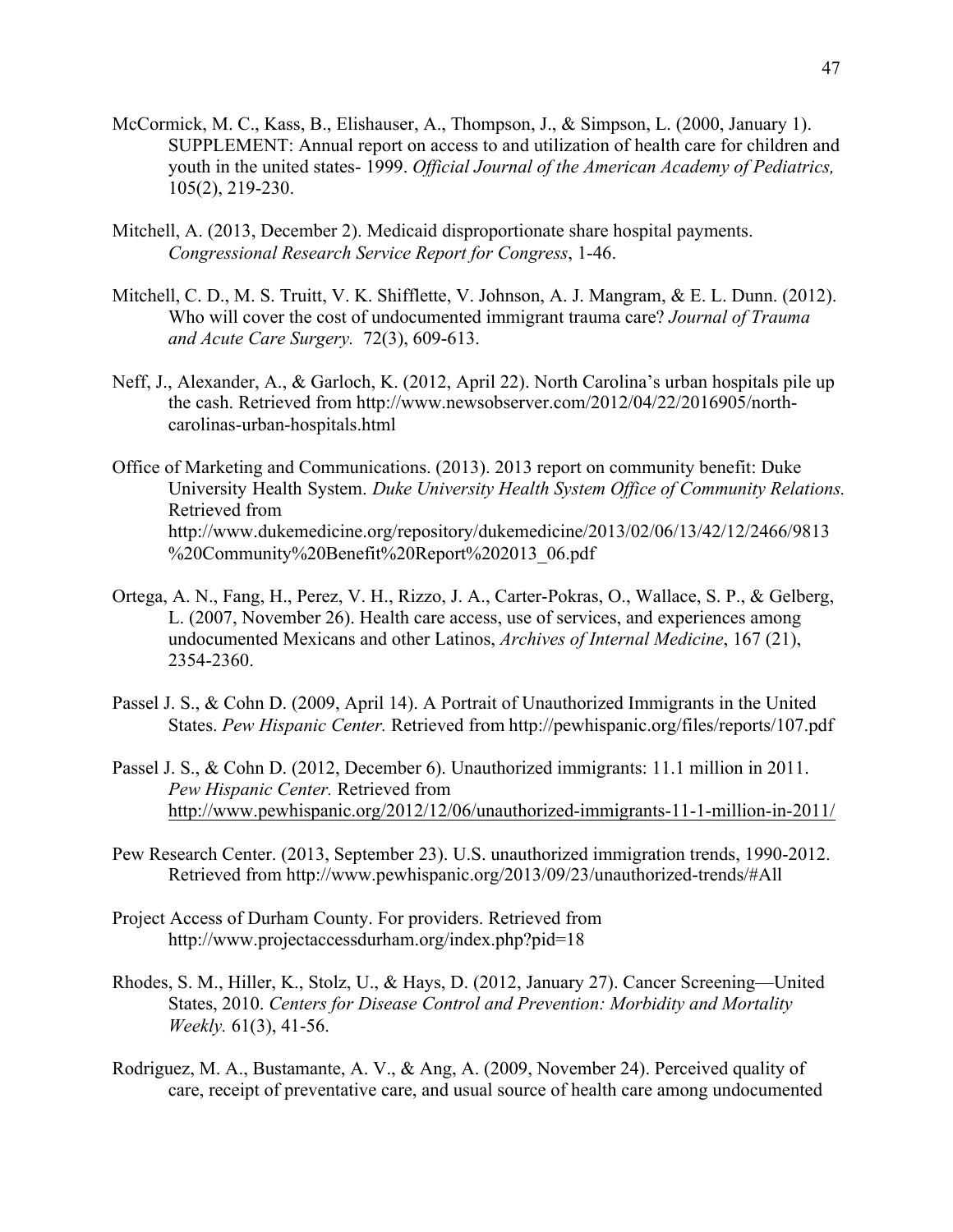and other Latinos, *Journal of General Internal Medicine, 24,* S508-S513.

- Shanks, T. R. W., Mandell, L., & Adams, D. (2013, Winter-Spring). Financial education and financial access: Lessons learned from child development account research. *Innovations,*  8(1), 159-175.
- Simpson, L., Owens, P. L., Zodet, M. W., Chevarley, F. M., Dougherty, D. Elizhauser, A., & McCormick, M. C. (2005, January-February). Health care for children and youth in the United States: annual report on patterns of coverage, utilization, quality, and expenditures by income. *Ambulatory Pediatrics: The Official Journal of the Ambulatory Pediatric Association*, 5(1), 6-44.
- Sommers B. D. (2013, July 24). Stuck between health and immigration reform care for undocumented immigrants. *New England Journal of Medicine*, 369(7), 593-595.
- Stimpson, J. P., Wilson, F. A. & Eschbach, K. (2010, February 11). Trends in health care spending for immigrants in the United States. *Health Affairs*, 29(3), 544-550.
- Strunk, B. & Cunningham, P. (2002). Treading water: Americans' access to needed medical care, 1997–2001. *Center for Studying Health System Change,* (1).
- The Kaiser Commission on Medicaid and the Uninsured. (2013). Key questions and answers about the uninsured population: Fact sheet. 1-9.
- U.S. Department of Health & Human Services. (2012). Community Benefit Issue Brief. 1-4. http://www.surgeongeneral.gov/initiatives/prevention/advisorygrp/gw-communitybenefit-issue-brief.pdf
- U.S. Department of Health & Human Services. (2013). 2013 Poverty Guidelines: One Version of the US Federal Poverty Measure. Retrieved from http://aspe.hhs.gov/poverty/13poverty.cfm
- United States Census Bureau. (2013a) Income, poverty and health insurance coverage in the United States: 2012. Retrieved from http://www.census.gov/newsroom/releases/archives/income\_wealth/cb13-165.html
- United States Census Bureau. (2013b). State & county quick facts: Durham, North Carolina. Retrieved from http://quickfacts.census.gov/qfd/states/37/37063.html
- Wallace, S. P., Torres, J. M., Sadegh-Nobari, T. Z., & Pourat, N. (2013, September 5). Undocumented and uninsured: Barriers to affordable care for immigrant populations. *UCLA Center for Health Policy Research*, 1-16.
- Wallace, S. P., Torres, J., Sadegh-Nobari, T., Pourat, N., & Brown, E. R. (2012, August 31). Undocumented immigrants and health care reform. *UCLA Center for Health Policy Research,* 1-48.